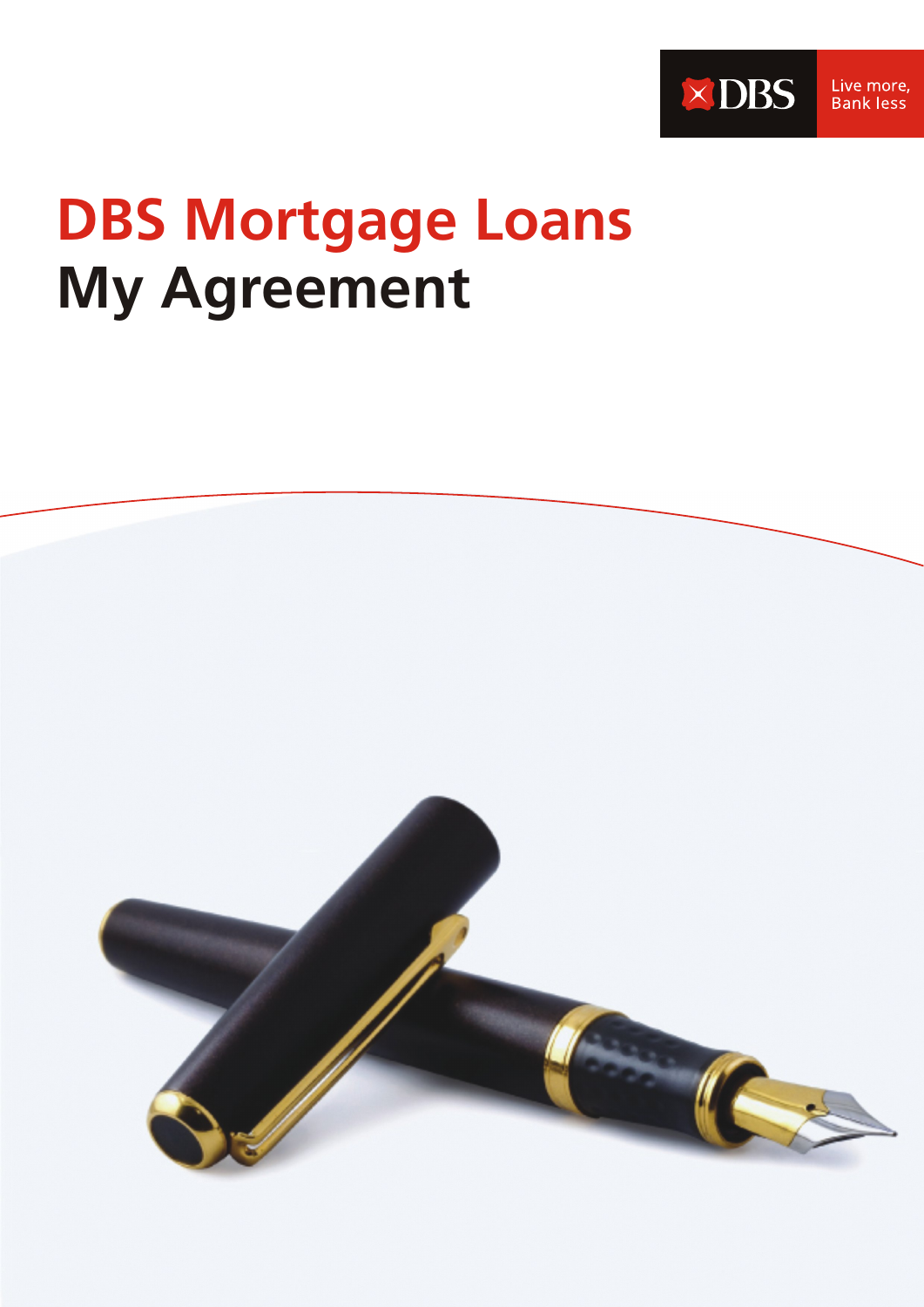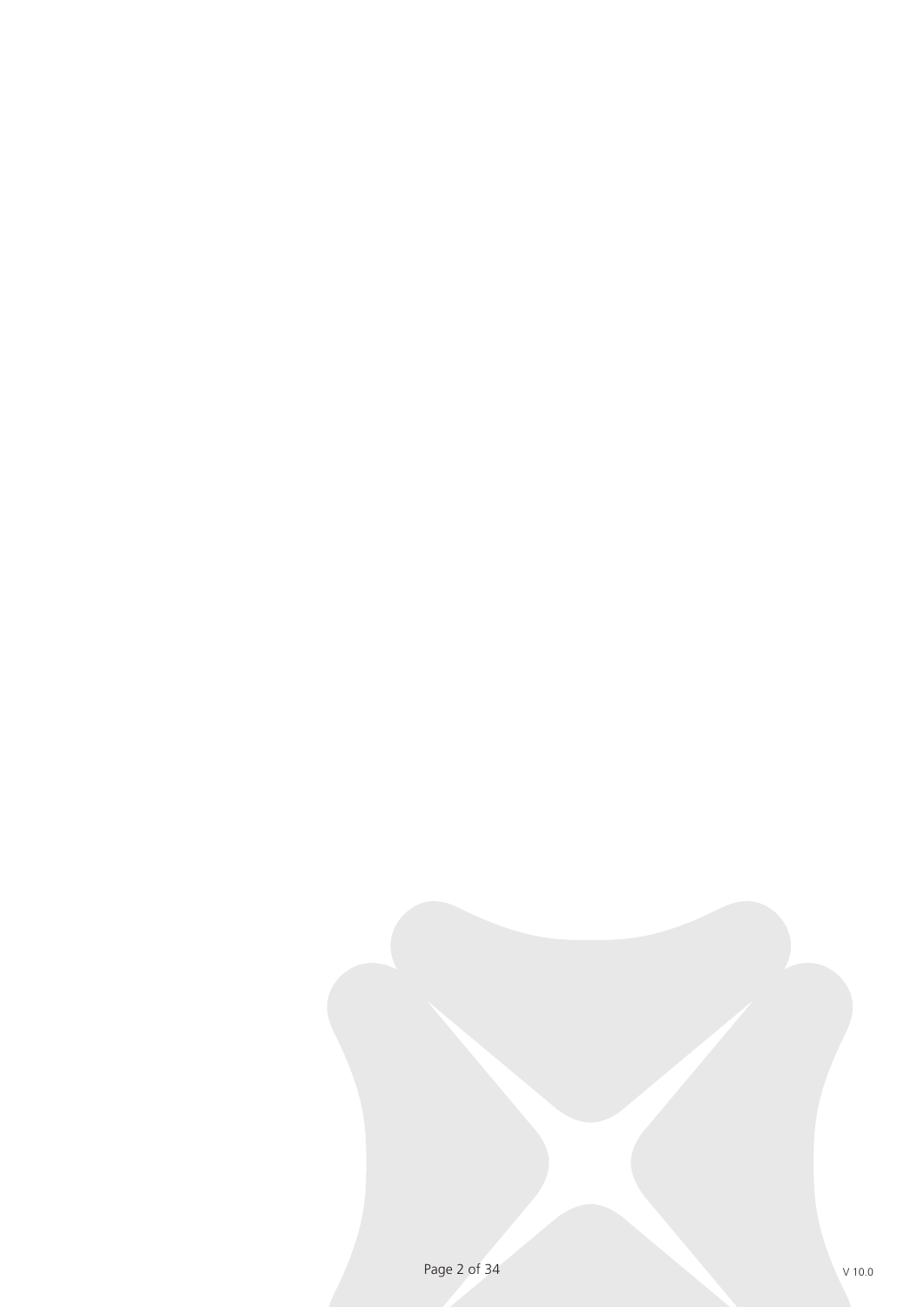# **DBS Mortgage Loan Agreement**

| Name of the Borrower  |                      |                                                                                                                                         |
|-----------------------|----------------------|-----------------------------------------------------------------------------------------------------------------------------------------|
| Loan Account Number : |                      |                                                                                                                                         |
|                       |                      | <b>INDEX</b>                                                                                                                            |
|                       | Schedule I           | <b>DETAILS OF PARTIES</b><br>$\overline{\phantom{0}}$                                                                                   |
|                       | <b>Schedule II</b>   | (A) DESCRIPTION OF THE SECURITY BEING OFFERED<br>$\overline{\phantom{a}}$<br>(B) PURPOSE FOR WHICH LOAN IS BEING / HAS BEEN GRANTED     |
|                       | <b>Schedule III</b>  | ADDITIONAL TERMS AND CONDITIONS APPLICABLE TO NRIS AND PIO                                                                              |
|                       | <b>Schedule IV</b>   | ADDITIONAL TERMS AND CONDITIONS APPLICABLE TO FLEXI<br><b>FACILITY</b>                                                                  |
|                       | <b>Schedule V</b>    | CONDITIONS PRECEDENT AND CONDITIONS SUBSEQUENT<br>$\blacksquare$                                                                        |
|                       | <b>Schedule VI</b>   | <b>KEY FACT STATEMENT</b>                                                                                                               |
|                       | <b>Schedule VII</b>  | ADDITIONAL TERMS APPLICABLE TO LOANS FOR PURCHASING<br>$\overline{\phantom{a}}$<br>UNDER-CONSTRUCTION PROPERTY/INTEREST SERVICING LOANS |
|                       | <b>Schedule VIII</b> | ADDITIONAL TERMS AND CONDITIONS APPLICABLE TO<br><b>LOAN AGAINST PROPERTY FACILITY</b>                                                  |

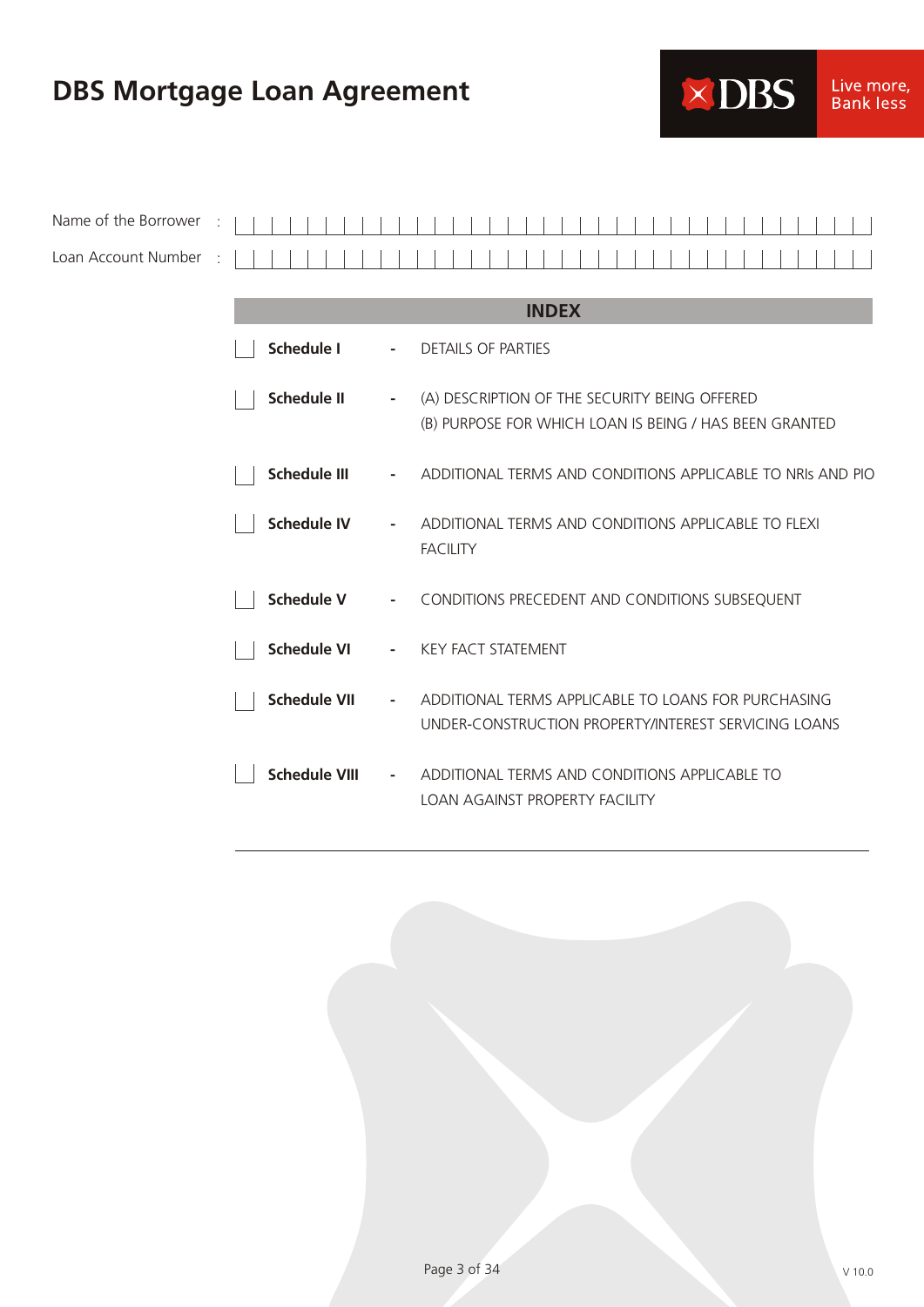# **LOAN AGREEMENT**

This Agreement **("Agreement")** is made at the place and on the date specified in Schedule I to this Agreement between:

1. **DBS Bank India Limited,** a company incorporated under the Companies Act, 2013 having it registered office at GF: Nos 11 & 12 & FF Nos. 110 to 115 Capital Point, BKS Marg, Connaught Place, Delhi 110001 and its Corporate address at first Floor, Express Towers, Nariman Point, Mumbai 400021. (as mentioned in Schedule I) (the **"Lender"**, which expression, shall unless it be repugnant to the context or meaning thereof, mean and include its successors and assigns);

#### **AND**

#### 2. The **person**(s) specified as the borrower(s) in Schedule I of this Agreement (the **"Borrower"**).

The expression **'Borrower'**, unless it be repugnant to the context or meaning thereof, shall mean and include the Borrower's legal heirs, administrators and executors. In case of more than one 'Borrower' it shall mean and include co-borrower, as mentioned in the **Schedule** I hereto.

#### **1. DEFINITIONS AND INTERPRETATION**

#### 1.1. **DEFINITIONS**

In this Agreement, unless there is anything in the subject or context inconsistent therewith, the capitalised terms listed below shall have the following meanings:

#### **In this Agreement:**

**"Agreement"** means this agreement including Schedules written hereunder and any amendment hereto.

**"Applicable Law"** shall mean and include all applicable statutes, enactments or acts of any legislative body in India, laws, ordinances, rules, bye-laws, regulations, notifications, guidelines, policies, directions, directives and orders of any governmental authority and any modifications or re-enactments thereof.

**"Application Form"** shall mean the application in the form prescribed by the Lender, submitted by the Borrower to the Lender for applying and availing of the Loan for the Purpose.

**"Availability Period"** shall mean the period within which the Borrower shall be required to drawdown the Loan Amount in full, as more particularly set out in Schedule I which may be varied by the Lender, in its sole discretion, in writing.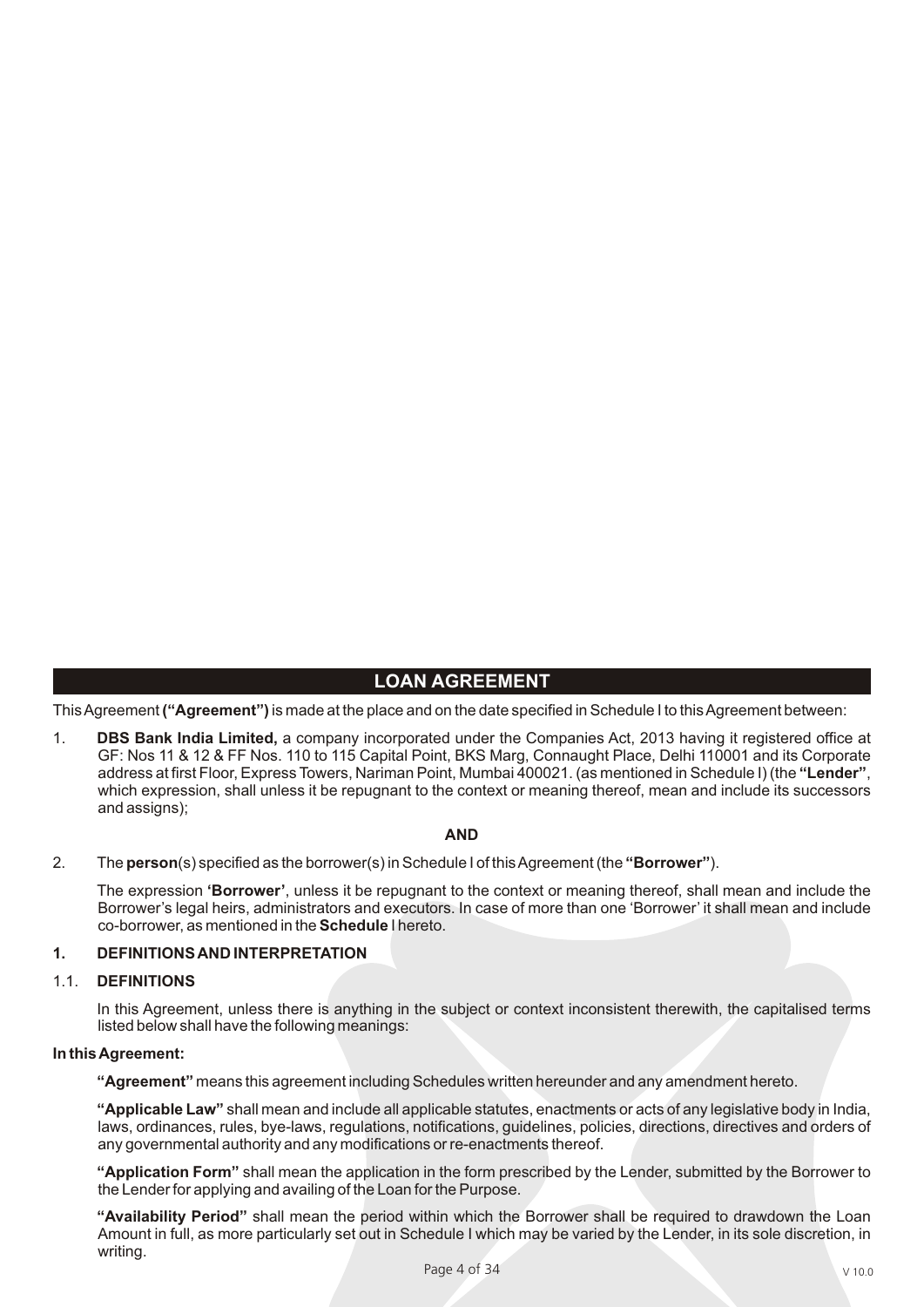**"Business Day"** shall mean any day of the week (excluding Sundays and any day which is a public holiday for the purpose of Section 25 of the Negotiable Instruments Act, 1881 (26 of 1881) on which banks are open for general banking business in the place in India where the branch / office of the Lender is situated and **"Business Days"** shall be construed accordingly.

**"Credit Information Company"** shall mean a company which has been granted a certificate of registration in accordance with Section 5 of the Credit Information Companies *(Regulation)* Act, 2005.

**"Date of Disbursement"** shall mean any day during the Availability Period, on which pursuant to the request of the Borrower, the Loan Amount or any part thereof may be disbursed by the Lender subject to fulfilment of terms and conditions of this Agreement.

**"DBS Group"** shall mean DBS Bank India Limited and its subsidiaries.

**"Default Interest"** shall have the meaning assigned to such term in Clause 4.5 (a) of this Agreement.

**"Due Date(s)"** shall mean (a) the relevant date(s) on which any amounts in respect of the Borrower's dues including the principal amounts of the Loan, interest and/or any other monies, fall due as specified in the Repayment Schedule, or (b) in case no specific date is mentioned, forthwith upon accrual/incurring, or such earlier dates as may be specified by the Lender.

**"ECS"** shall mean the electronic clearing services, notified by the RBI from time to time, being mode(s) of electronic funds transfer from one bank account to another bank account using the services of a clearing house or any other platform or mechanism duly authorized in this regard including without limitation the National Automated Clearing House (NACH) operated by National Payments Corporation of India.

**"ECS Mandate"** shall mean the mandate required to be provided by the Borrower to the Lender to enable the Lender to afford credit to its accounts through ECS.

**"Equated Monthly Instalments (EMIs)"** shall mean the amounts required to be paid by the Borrower to the Lender to repay the Loan Amount and Interest accrued on the Outstanding Balance in accordance with the Repayment Schedule.

**"Event of Default"** shall have the meaning prescribed to the term in Clause 11.1 of this Agreement.

**"Financial Year"** shall mean the 12 months period commencing from April 1 of a year and ending on March 31 of the subsequent calendar year.

**"Flexi Facility"** shall mean the Loan together with the Flexi Account facility when the Flexi Account facility is granted by the Lender at its discretion.

**"Flexi Account"** shall mean the Flexi Account as defined in Schedule IV hereto.

**"Guarantor"** shall mean the person(s) (if any) who have issued/may be required to issue, guarantee(s) in favour of the Lender, for guaranteeing the Borrower's obligations to the Lender in relation to the Loan.

**"Interest"** shall mean the interest payable by the Borrower to the Lender on the Outstanding Balance in accordance with the terms of this Agreement.

**"Interest Rate"** shall mean the percentage floating interest rate per annum calculated by aggregating the spread specified by the Lender and the RBI Policy Repo Rate as applicable in accordance with the External Benchmark Based Lending Guidelines issued by RBI from time to time, on the basis of which the Interest is payable monthly by the Borrower on the Outstanding Balances, the details of which are more particularly provided for in **Schedule I**.

**"LAP Loan"** means the loan against property, which has been agreed to be granted by the Lender to the Borrower upon the terms and conditions specified in Schedule VIII of this Agreement.

**"Loan"** shall mean either the housing loan facility or the LAP Loan, which has been agreed to be granted by the Lender to the Borrower upon the terms and conditions specified in this Agreement.

**"Loan Amount"** shall mean the principal amount of the Loan disbursed to the Borrower as more particularly mentioned in **Schedule I**.

**"External Benchmark Based Lending Guidelines"** shall mean the Master Direction – Interest Rates on Advances bearing RBI/DBR/2015-16/20 dated 3 March 2016 and updated as on 4th September 2019, as may be amended, replaced or modified, from time to time.

**"Non-Resident Indian"** or **"NRI"** means a 'Person resident outside India' as defined in the Foreign Exchange Management Act, 1999 and who is an Indian citizen to whom a Loan is extended in accordance with this Agreement and specifically on the terms specified in **Schedule III**.

**"Outstanding Balance"** shall mean, at any given time, the aggregate of the outstanding Loan Amount whether due or not, Interest due, Default Interest and other charges which are payable by the Borrower to the Lender in accordance with this Agreement, including without limitation wherever the Flexi Account facility is granted by the Lender, any and all amounts due and/or payable by the Borrower in relation to the Flexi Account facility.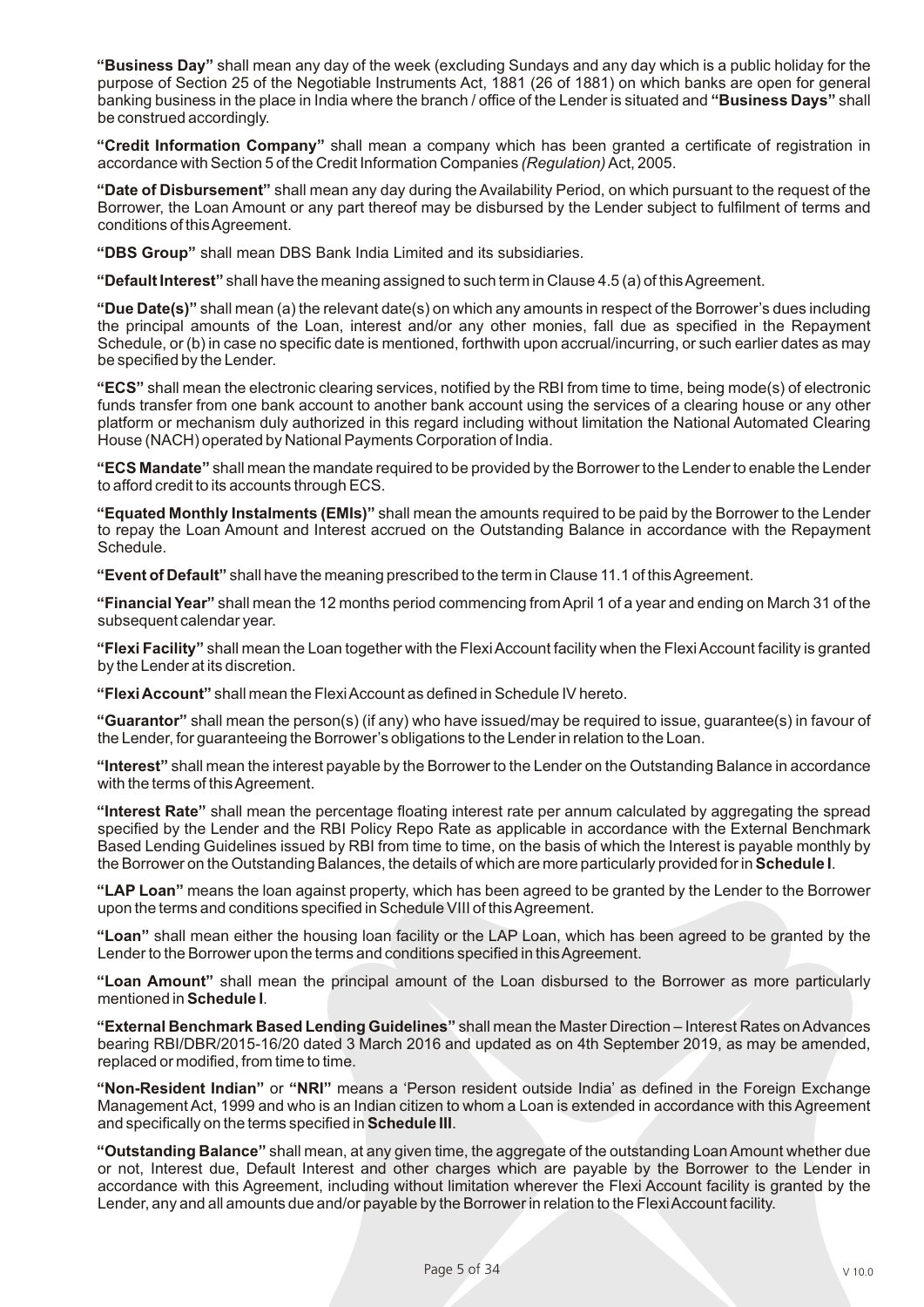**"Owner(s)"** shall mean the Borrower(s) and co-borrower(s) who are owners of the Property or who are sanctioned the Loan for purchase of the Property, as the case may be and mentioned as 'Owner(s)' in Schedule I.

**"Person of Indian Origin"** or **"PIO"** means the person resident outside India who is a citizen of any country other than Bangladesh or Pakistan or such other country as may be specified by the Central Government, satisfying the following conditions:

- (a) who was a citizen of India by virtue of the Constitution of India or the Citizenship Act, 1955 (57 of 1955); or
- (b) who belonged to a territory that became part of India after the 15th of August 1947;
- (c) who is a child or a grandchild or a great grandchild of a citizen of India or of a person referred to in clause (a) or (b); or
- (d) who is a spouse of foreign origin of a citizen of India or spouse of foreign origin of a person referred to in clause  $(a)$  or  $(b)$  or  $(c)$ .

and includes an 'Overseas Citizen of India' cardholder within the meaning of Section 7(A) of the Citizenship Act, 1955.

**"Prepayment"** shall mean repayment of the Outstanding Balance, or any part thereof by the Borrower, prior to the relevant Due Date as more particularly provided for in Clause 5 *(Prepayment and Foreclosure)*of this Agreement.

**"Pre-Equated Monthly Instalments"** or **"Pre-EMIs"** or **"PEMIs"** shall mean any amount of Interest which is payable by the Borrower for a period commencing from the first Date of Disbursement up to the Pre-EMI End Date, as more particularly provided for in **Schedule VII** *(Additional Terms Applicable to Loans For Purchasing Under-Construction Property/Interest Servicing Loans)*of this Agreement.

**"Pre-EMI End Date"** shall mean the earlier of: (a) the date of the last Pre-EMIs as per Schedule I; (b) the last Date of Disbursement; or (c) the Property under-construction being ready for possession, or such other date as may be specified by the Lender in writing, from which date the Interest accrued from time to time shall be payable as part of the EMIs.

**"Property"** shall mean the property for the purchase of which the Loan has been availed of by the Borrower, as more particularly described in **Schedule II**.

**"Purchase Price"** means the purchase price of the Property which is recorded as the purchase price of the Property in the sale deed/agreement to sell/allotment letter pertaining to the Property, including such ancillaries as are permitted to be funded by way of housing/home loans in accordance with relevant RBI regulations and Applicable Law from time to time, but exclusive of any discount, rebate or any other benefit from the vendor of the Property or any other person by arrangement with the said vendor, and (b)any legal / documentation fees, stamp duty or registration costs.

**"Repayment Schedule"** shall mean the dates on which repayment of the principal of the Loan with Interest is to be made by the Borrower. The Repayment Schedule shall be provided by the Lender to the Borrower prior to the first Due Date, which Repayment Schedule may be amended and modified by the Lender, in its sole discretion, from time to time.

**"RBI"** shall mean the Reserve Bank of India.

**"RBI Policy Repo Rate"** shall mean the rate at which RBI lends money to commercial banks in India and published by RBI from time to time.

**"Sanction Letter"** shall mean the letter issued by the Lender to the Borrower, sanctioning the Loan and/or letter(s) as may be issued by the Lender from time to time to the Borrower for any other purposes in accordance with this Agreement including for any switch or conversion, as the case may be, relating to the Interest Rate or from/to Flexi Account facility.

**"Secured Assets"** shall mean the property(ies) and asset(s) over which Security is created by the Borrower as more particularly provided for in Clause 7.1*(Security and Right of Set-Off)*of this Agreement.

**"Secured Obligations"** shall mean all the obligations of Borrower to the Lender pursuant to the terms of this Agreement, the Security Documents and other related documents/agreements including for due payment and repayment of all amounts by Borrower to the Lender in relation to the Loan and/or pursuant to the terms of the Security Documents and other related documents/agreements, including without limitation:

- (a) Outstanding Balance and interest accrued;
- (b) expenses, costs and fees of any agents, professionals, trustees, valuers appointed by the Lender; and

(c) all other amounts mentioned in the Schedule of Charges shared by the Lender to the Borrower.

**"Security"** shall have the meaning assigned to such term in Clause 7.1*(Security and Right of Set-Off)*below.

**"Schedule of Charges"** means a schedule of charges provided by the Lender to the Borrower which shall include the processing fees, annual fees, charges payable on account of delay in payments and defaults, fees such as switch fees, conversion fees, re-pricing fees, part payment fees, foreclosure charges any other fees and charges that may be included by the Lender and to be paid by the Borrower.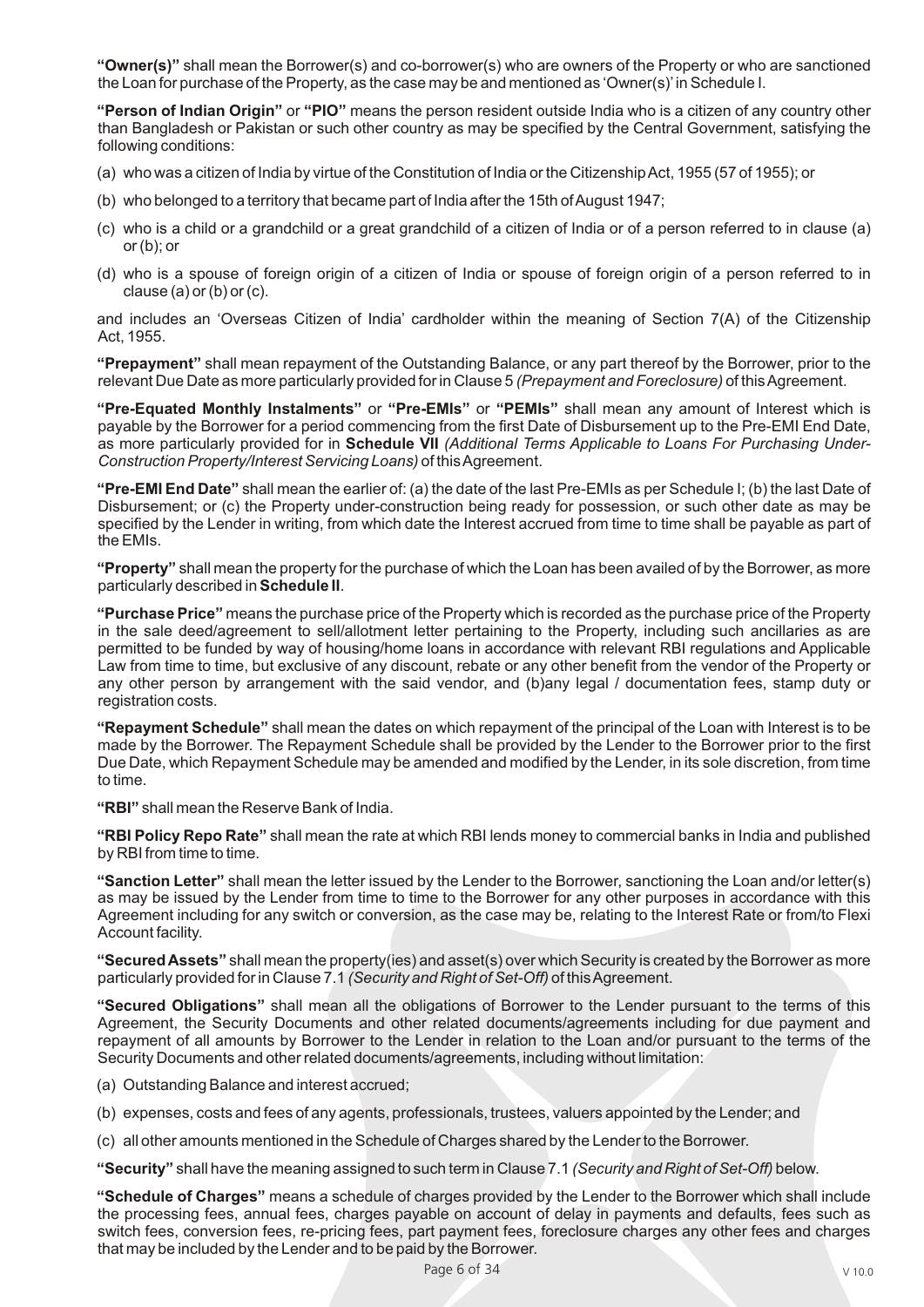**"Standing Instruction"** shall mean the irrevocable instructions, in writing, which shall be issued by the Borrower to the Lender, with which it has an account for payment of an amount equal to the EMIs.

#### **1.2. INTERPRETATION**

In this Agreement, unless the context otherwise requires:

- (i) the singular includes the plural and vice versa;
- (ii) reference to any gender includes other genders;
- (iii) reference to an Article, Schedule, Annexure or Recital is a reference to an Article, Schedule, Annexure or Recital of this Agreement which shall be read in conjunction with this Agreement;
- (iv) reference to any agreement is a reference to that agreement and all exhibits, schedules, appendices annexed to it, as amended, modified, supplemented, varied, substituted, replaced, renewed or extended from time to time;
- (v) reference to statutes shall be construed as including all statutory provisions consolidating, amending, modifying, supplementing or replacing the statutes;
- (vi) the terms "include" and "including" shall be deemed to include the words "without limitation"; and
- (vii) The Sanction Letter shall be deemed to constitute an integral part of this Agreement. However, it is hereby clarified that in case of any inconsistency between the provisions of this Agreement and the provisions of the Sanction Letter, the provisions of this Agreement shall prevail, to the extent of such inconsistency.

#### **2. THE LOAN**

- 2.1. At the request of the Borrower, the Lender hereby agrees to provide to the Borrower the Loan not exceeding the aggregate amount specified in **Schedule I**, upon the terms and conditions set out in this Agreement, the Application Form and the Sanction Letter.
- 2.2. Subject to the fulfilment under the provisions of Clause 3 *(Conditions Precedent and Conditions Subsequent)*, the Loan Amount shall be disbursed upon the receipt of the disbursement request by the Borrower within the Availability Period or in such other manner as the Lender, in its sole discretion, may deem fit.
- 2.3. Any amount under the Loan may be provided to the Borrower, or directly to the developer/builder/construction company/contractor/seller of the Property or any other Person, as the Lender may in its sole discretion deem fit. In case the Loan is being availed by the Borrower in replacement/switchover of a previous housing loan availed of by the Borrower from another bank/financial institution, the Loan Amount may be disbursed to the Borrower, or directly to such other bank/financial institution or any other Person, as the Lender may in its sole discretion deem fit.
- 2.4. In case the Borrower does not draw down the entire Loan Amount within the Availability Period, the Borrower shall not be entitled to drawdown of any part of the undisbursed Loan, except with the prior written consent of the Lender, and the Lender may in its discretion consider such part of the undrawn Loan as cancelled. In case of a cancellation, the Borrower, shall be required to pay the cancellation charges to the Lender at the rate specified in the Application Form or such other rate as may be stipulated by the Lender from time to time.
- 2.5. Any part of the Loan once disbursed by the Lender and repaid/prepaid by the Borrower will not be available for drawdown again, save and except in case of a Flexi Facility.
- 2.6. The Borrower hereby agrees and undertakes that the Loan shall be utilised by the Borrower only for the Purpose. The Borrower further agrees and undertakes that the Loan shall not be used by the Borrower for contributing to the capital of a partnership, any speculative, anti social, illegal or unproductive purposes or for the purpose of investment or purchase of gold in any form, including primary gold, gold bullion, gold jewellery, gold coins, units of gold ETF and units of gold mutual fund.
- 2.7. The Borrower agrees that Lender shall not be liable to disburse any amount beyond the Loan Amount sanctioned by the Lender. The Borrower further agrees that the payment of any amount *(beyond the Loan Amount)* towards the purchase of the Property or other expenses or monies shall be made by the Borrower from his/their own funds/genuine sources including without limitation, towards the Purchase Price of the Property and other costs and expenses incurred by the Borrower.

#### **3. CONDITIONS PRECEDENT AND CONDITIONS SUBSEQUENT**

3.1. The Loan may be disbursed by the Lender to the Borrower, in one or more tranches and subject to the terms of Clause 2 (the Loan), upon fulfilment of the conditions precedent set out in **Schedule V** *(Conditions Precedent and Conditions Subsequent)*, which conditions must be complied with by the Borrower, prior to the first Date of Disbursement **("Conditions Precedent")**. It is hereby clarified that the Lender shall not be required to disburse any part of the Loan, unless the Borrower has complied with each of the Conditions Precedent *(to the extent not expressly waived in writing by the Lender)* and the Lender has received all of the documents and other evidences in relation to the fulfilment of the Conditions Precedent listed in **Schedule V**.

#### 3.2. **Conditions Subsequent**

The Borrower shall be obliged to complete the conditions subsequent set out in **Schedule V** *(Conditions Precedent*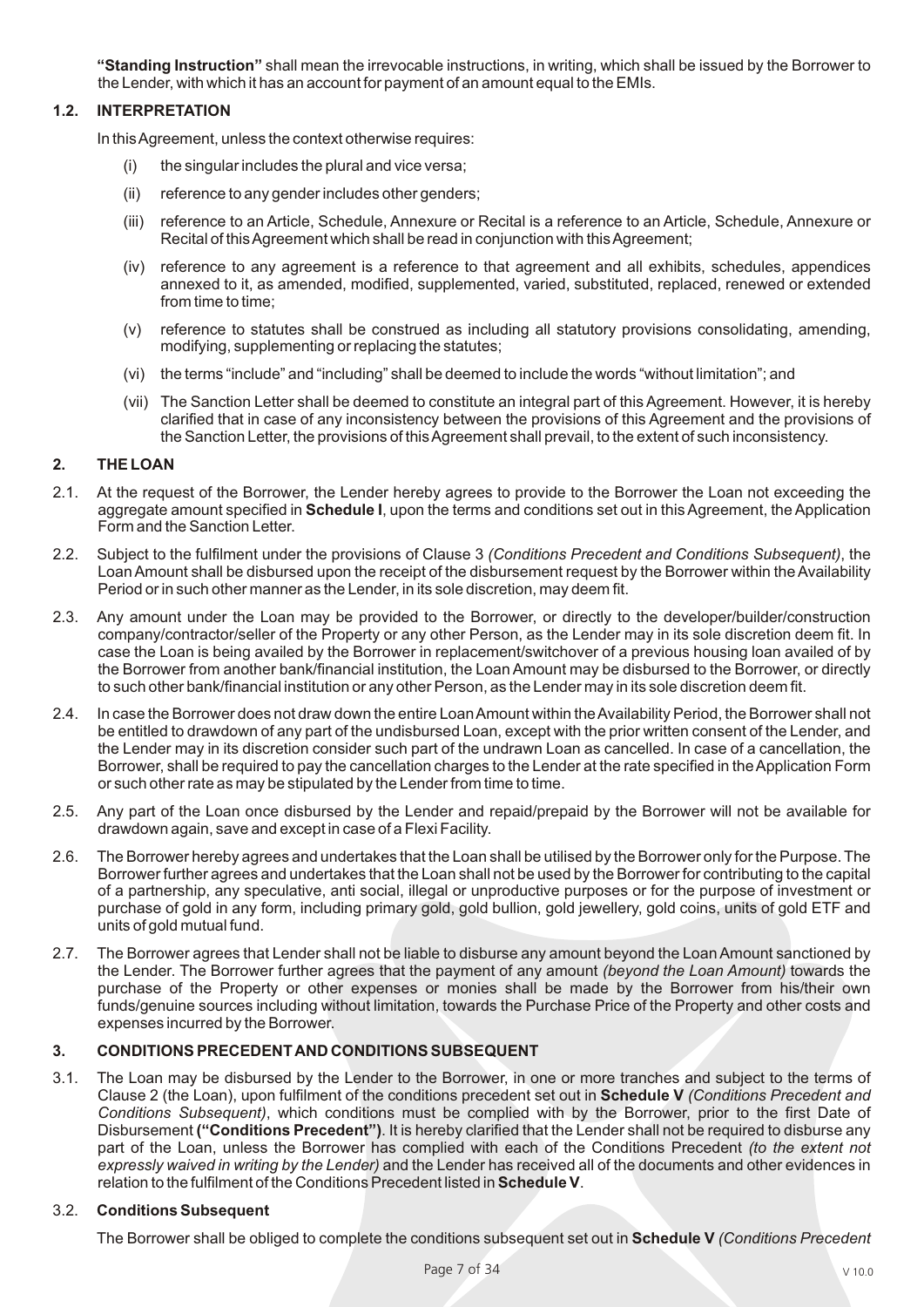*and Conditions Subsequent)* within the timelines provided to the satisfaction of the Lender **("Conditions Subsequent")**.

#### **4. PAYMENTS, INTEREST, FEES AND OTHER CHARGES**

- 4.1. The Borrower agrees and undertakes that until the date of repayment of the entire amounts due and payable under the Loan, the Borrower shall pay Interest on the entire Outstanding Balance, at the Interest Rate, on a monthly basis, which shall comprise part of the EMIs or PEMIs, as the case may be, which Interest shall be calculated based on the actual number of days passed, with monthly rests and be compounded on a monthly basis, based on a 365 day year or such other basis as the Lender may determine from time to time. Provided that the interest payable by the Borrower shall be subject to the changes in RBI Policy Repo Rate published by the RBI from time to time.
- 4.2. The Lender shall be entitled to re-compute and/or modify the amounts constituting the EMI(s) and the dates for payment by the Borrower on the occurrence of any event which in the opinion of the Lender necessitates a re-computation/ modification of the same. In the event of any such modification, the Borrower hereby agrees and undertakes to issue fresh Payment Instruments as the Lender may require. The Borrower hereby agrees and confirms that in order to work out suitable EMIs to be paid by the Borrower towards repayment/ payment of the Loan and interest, the Lender has adopted a reasonable and proper basis and the Borrower agrees to pay the EMIs calculated and stipulated in the Schedule of Charges. The Borrower understands that strict compliance with the Repayment Schedule and the Schedule of Charges is an essential condition for the grant of the Loan.
- 4.3. The Lender hereby confirms that any change in the Interest Rate payable by the Borrower shall be informed to the Borrower in advance in a manner as the Lender may deem fit in accordance with Applicable Law and the Borrower agrees that the Borrower shall have no objection to any such revision in Interest Rate. The revised Interest Rate shall apply from the date of such revision and the Borrower shall be required to pay interest at the revised Interest Rate until such time the Interest Rate is revised again in terms of the applicable Guidelines.
- 4.4. The Borrower shall be required to make payment/repayment of the Loan Amount on the dates mentioned in the Repayment Schedule, applicable from time to time. The Loan Amount shall be paid by the Borrower, together with Interest accrued, as provided for in Clause 4.1 and Default Interest, if any, accrued thereon, which shall comprise of part of the EMIs and all additional charges and amounts payable, which may be required to be paid by the Borrower and shall be communicated by the Lender under the Schedule of Charges.

#### 4.5. **DEFAULT INTEREST**

- (a) In the event of occurrence of any Event of Default, the Borrower agrees to pay to the Lender interest on the total Outstanding Balance, at the rate mentioned in **Schedule I ("Default Interest")** over and above the applicable Interest Rate.
- (b) Default interest shall be calculated daily based on the actual number of days in the year. Without prejudice to the foregoing, if the Lender recalls the Loan or any part of it, the Borrower shall have to pay Default Interest on the Outstanding Balance due and owing to the Lender from the date of recall until the date of receipt of full payment by the Lender.

Provided that nothing contained in this Clause 4.5 shall affect or prejudice the right of the Lender to declare an Event of Default and exercise the rights vested in it under of this Agreement.

- 4.6. In the event that any payment which is required to be made under the Standing Instruction, the ECS Mandate or any other Payment Method is not made, on the relevant Due Date for any reason, the Borrower shall be required to pay to the Lender, the charges as mentioned in the Schedule of Charges. Provided that nothing contained in this Clause 4.6, shall affect or prejudice the right of the Lender under this Agreement, or under Applicable Law, including without limitation, any rights which may vest in the Lender, under the Payment and Settlement Systems Act, 2007.
- 4.7. The Borrower hereby agrees and acknowledges that the Borrower, shall not be entitled to any set off, withholding or deduction of any amount from the payment due to the Lender under this Agreement subject to the provisions of Applicable Law.
- 4.8. The Borrower also agrees to pay to the Lender all amounts under the Schedule of Charges which if not paid shall be paid with any additional Default Interest from the time of such failure until the actual payment of the same. Any charges mentioned in the Schedule of Charges (forming part of the Application Form/Sanction Letter or as may be published in the Lender's website from time to time) which are/shall be payable by the Borrower in case of dishonour of any payment under any Payment Method(s) or similar events, are primarily towards the immediate part of the administrative costs in that regard and shall be without prejudice to the rights of the Lender under the Payment and Settlement Systems Act, 2007 or any of the Lender's rights under this Agreement, the security documents and/or any related documents, and payment of such charges shall not limit the liability of the Borrower, whether civil or criminal in nature.
- 4.9. Any dispute being raised about the computation of any EMI and/or PEMI, will not entitle the Borrower to withhold payment of any EMI and/or PEMI or any portion of it. It is agreed and understood by the Borrower that the obligation of the Borrower to pay the EMI and/or PEMI is absolute and unconditional.
- 4.10. Without prejudice to any of the Lender's rights under Applicable Law or under the terms of this Agreement, Interest and the other amounts payable by the Borrower shall be debited from the Borrower's Loan account on the respective Due Date. Such amounts debited from the Loan account shall, accordingly attract Default Interest at the rate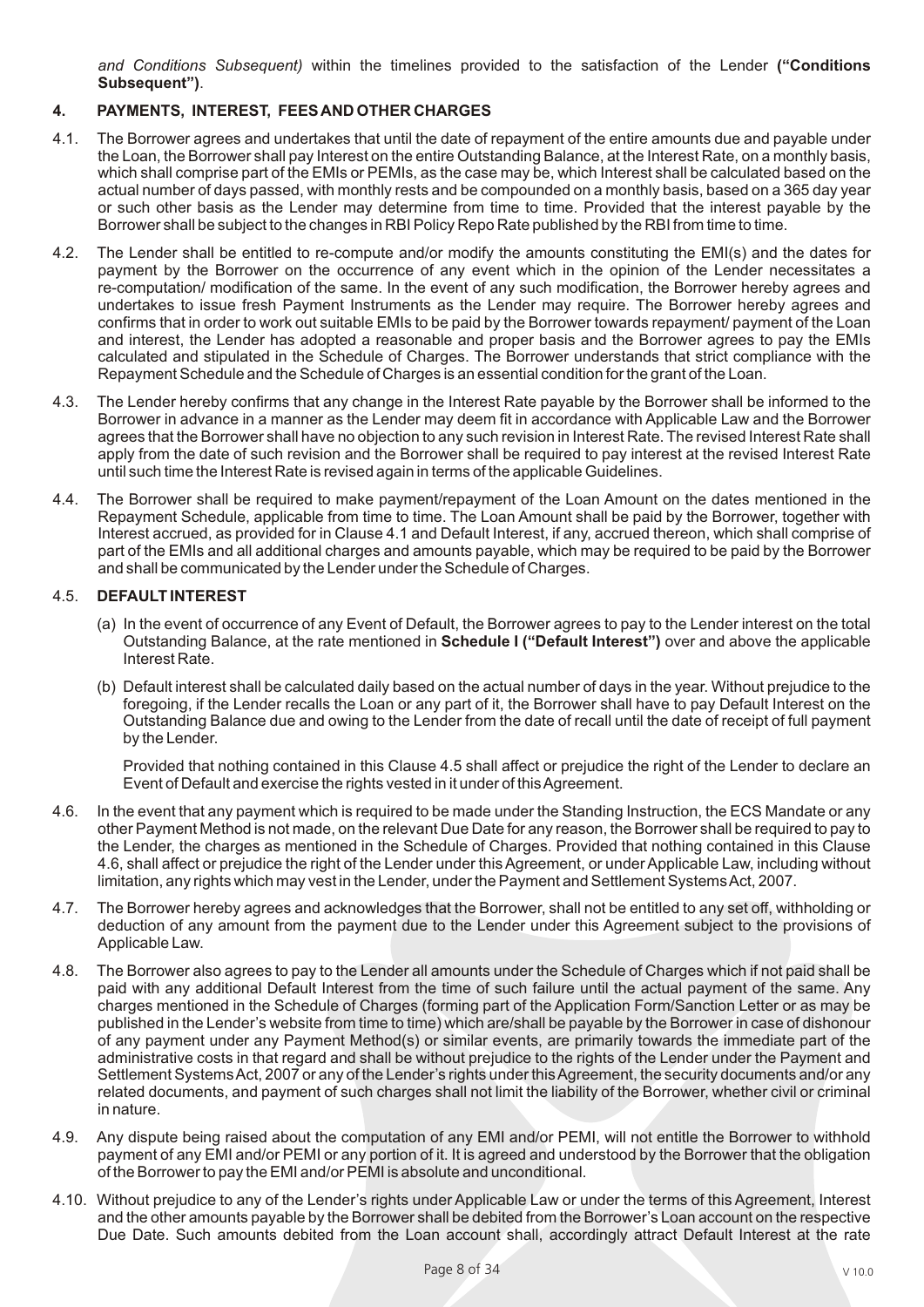mentioned under Schedule of Charges as applicable to the Loan in terms of this Agreement from the relevant Due Date until payment being made.

- 4.11. The Borrower agrees that the Lender shall be entitled to revise, amend and modify any of the charges payable by the Borrower, at any time during the tenor of the Loan. Upon any revision of the charges the Lender shall intimate the Borrower of the revision via any mode as Lender may deem fit in accordance with Applicable Law, and the Borrower shall be required to make payment on the basis of the revised charges, from the immediately succeeding Due Date, in relation to the Loan.
- 4.12. The complete key fact statement/ fact sheet which includes details of the Loan is attached as **Schedule VI**.

#### **5. PREPAYMENT AND FORECLOSURE**

- 5.1. The Borrower shall be entitled to prepay the Loan Amount or any part of it, to the Lender, upon the fulfilment of the following conditions:
	- (a) The Borrower shall be required to intimate the Lender, in writing of its intent to prepay the Outstanding Balances or any part of it, prior to the date of the proposed prepayment of the Loan, and request the Lender to provide a statement containing the terms and conditions of the prepayment of the Outstanding Balances, or any part of it **("Foreclosure Statement")** which shall be provided by the Lender in relation to the proposed prepayment.
	- (b) The minimum amount of Loan which the Borrower can prepay, shall be equivalent to an amount corresponding to 3 (three) EMI payments of the Borrower. However, the Lender may, at its discretion, revise the minimum amount which may be prepaid by the Borrower.
	- (c) Subject to Clause 5.1(e) below and subject to Applicable Law, the Borrower shall be required to pay prepayment charges as per the prepayment charges applicable at the time of such prepayment. The prepayment amount which shall be required to be paid by the Borrower on the concerned Due Date, shall be the amount specified by the Lender in the Foreclosure Statement, which shall be the aggregate of the Loan Amount, being prepaid, accrued Interest thereon, Default Interest (if any), if any and all other Outstanding Balance, if any, and applicable charges which are payable by the Borrower.
	- (d) The Lender in its sole discretion may revise applicable prepayment charges in accordance with the extant regulatory requirements. The prepayment charges applicable as on the date of this Agreement are specified in the Application Form and are subject to revision in accordance with extant regulations.
	- (e) Notwithstanding anything contained in this Agreement or the Application Form, no prepayment charges shall be required to be paid by the Borrower, in the event that: (i) the Interest Rate on the Loan is in the form of Floating Interest Rate; or (ii) the Interest Rate on the Loan is in the form of Hybrid Interest Rate, upon expiry of the fixed period during which a Fixed Interest Rate is applicable.

Notwithstanding anything contained in the foregoing sentence, in the event that due to a change in Applicable Law, the Lender becomes entitled to charge prepayment charges even in such cases, then to that extent this proviso shall be deemed to have no effect and the Lender shall be entitled to charge prepayment charges as mentioned in Clause 5.1 (d) *(Prepayment and Foreclosure)* above, even in such cases.

5.2. In the event that a Prepayment is effected by the Borrower in respect of the entire Outstanding Balance due in respect of the Loan, in the manner and upon the terms and conditions provided for in this Clause 5 *(Prepayment and Foreclosure)*, the Borrower shall be entitled to request the Lender to release the charge created over the Property and any other assets constituting the Security (as defined in Clause 7). The Lender shall, except in cases where the Lender has the right to retain Security as provided for in Clause 7 *(Security and Right of Set-Off)* below, release the charge created over the Secured Assets, on a receipt of such request.

#### **6. PAYMENT METHODS**

- 6.1. The Borrower shall pay promptly, in full, the PEMIs *(if applicable)*, EMIs and all other amounts payable under this Agreement without any demur, protest or default and without claiming any set-off or counter claim, on the respective Due Dates on which the same are due.
- 6.2. The Borrower/s may repay / pay each EMI and other monies in respect of the Loan through any one of the following modes:
	- (a) providing ECS Mandate;
	- (b) providing Standing Instruction; or
	- (c) by any other method, and as has been agreed by the Borrower/s or as may be required by the Lender in accordance with Applicable Law.
		- (a) to (c) above collectively called **"Payment Methods"** and each a**"Payment Method"**).

The Lender may, in its sole discretion, require the Borrower to adopt or switch to any alternate of mode of payment other than the Payment Methods in accordance with Applicable Law and the Borrower shall comply with such request, without demur or delay. The method for payment as agreed by the Borrower under any Payment Method cannot be cancelled or revoked by the Borrower without prior consent of the Lender. If the Borrower cancels or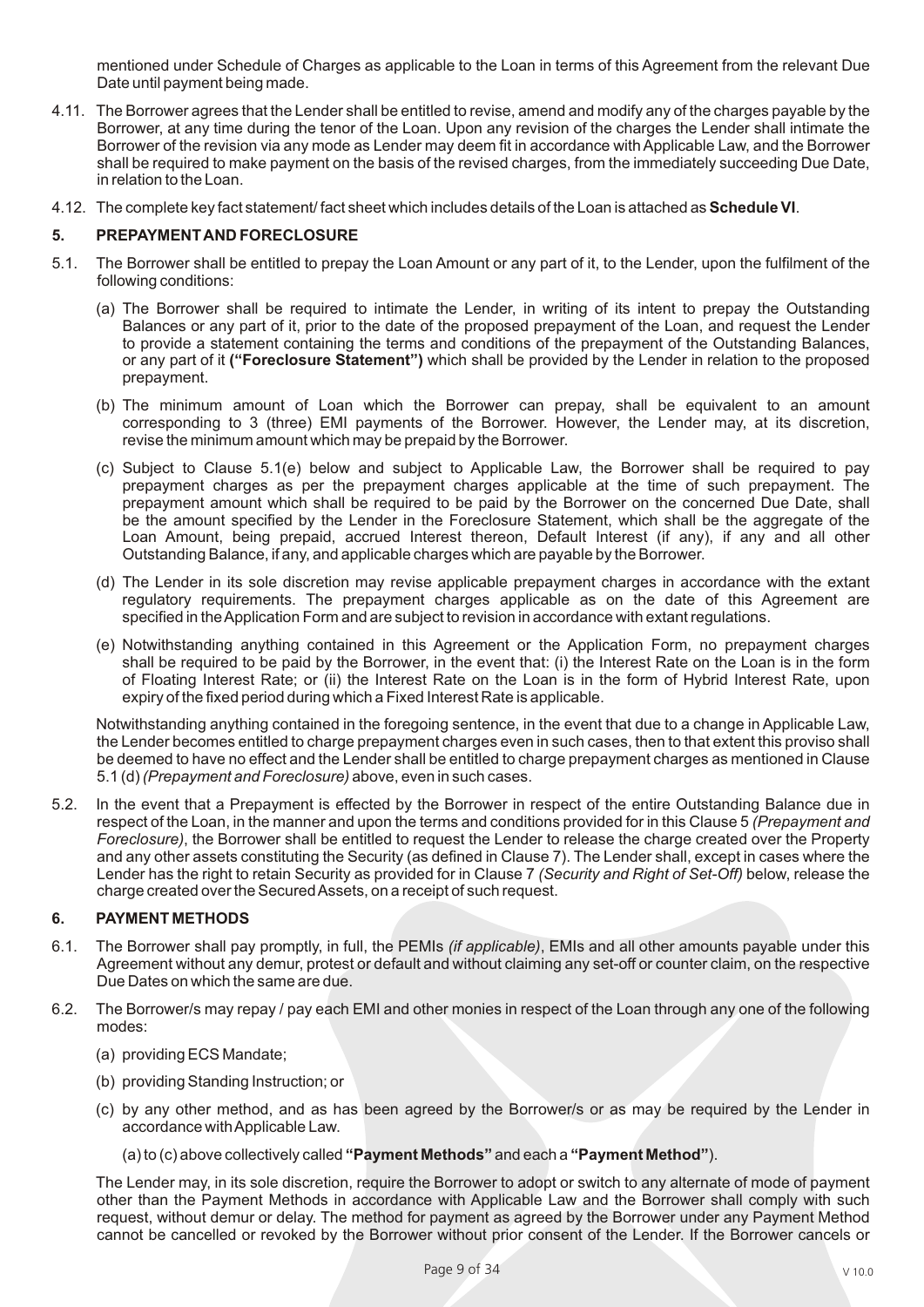revokes *(or attempts to cancel or revoke)* such mandates without the prior consent of the Lender, the Lender shall be entitled to exercise its rights and remedies under Applicable Law and/or under this Agreement. In the event of any dishonour or failure in the successful execution of any payment under any of the Payment Methods, without prejudice to the other rights of the Lender, the Borrower shall be liable to pay to the Lender, additional interest/charges at the rate mentioned in this Agreement or as may be stipulated by the Lender from time to time and shall be subject Applicable Law including but not limited to the provisions of the Payment and Settlement Systems Act, 2007. The Borrower hereby agrees to maintain sufficient funds in the account so as to ensure that no electronic transfer fails under any of the Payment Methods.

- 6.3. The Borrower hereby agrees and undertakes that the obligation of the Borrower to make payment of the EMIs and the PEMIs is unconditional and absolute, and shall not be affected or prejudiced by any reason including without limitation as a result of any non-payment or short payment resulting on encashing any of the Payment Methods.
- 6.4. On any of the respective Due Dates, the Lender shall be entitled to encash or require the transfer of the amounts due to the Lender under this Agreement, by utilising any of the Payment Methods as mentioned in this Agreement, without any requirement of intimating or sending a notice to the Borrower.
- 6.5. The Loan together with all interest, costs, fees, charges, penalties, and any other dues that may arise shall be repaid by the Borrower and such of the co-borrowers who are NRIs / PIOs from the proceeds of his NRE / NRO account in India and/or by way of inward remittance and/or by a mode permitted and regulated by the RBI. Provided that co-borrowers who are persons resident in India may make as agreed in this Agreement and the provisions of this Clause shall apply fully for them. Provided further that the liability of the Borrowers and co-borrowers to the Lender shall always be joint and severable.

#### **7. SECURITYAND RIGHT OF SET-OFF**

- 7.1. The due payment, repayment and discharge of all the Borrower's obligations in relation to the Loan shall be secured by the following security created in favour of the Lender **("Security")**:
	- (a) Creation of a first and exclusive mortgage over the Property by way of valid legal mortgage;
	- (b) An unconditional and irrevocable guarantee extended by the Guarantor; and
	- (c) Such further security as may be required to be created by the Lender from time to time.
- 7.2. The Borrower agrees and undertakes that in the event that the market value of the Property falls below what the Lender, in its sole opinion, considers to be an adequate security margin, the Lender shall be entitled, without prejudice to any other right which the Lender may have, to reduce the Loan amount, withhold the release or further release of the Loan and/or with a notice of not more than 7 (seven) calendar days: (a) to require repayment of such amount of the Loan as the Lender may specify; and/or (b) require additional security acceptable to the Lender to be provided to the Lender, such that on creation of such additional security the Lender's margin requirements are met to the satisfaction of the Lender. Failure of the Borrower to create such additional security shall constitute an Event of Default. The Borrower agrees that the Lender shall be entitled to obtain a valuation of the Secured Assets from a valuer appointed by it from time to time and the Lender's decision on the valuation of the Secured Assets shall be final and binding on the Borrower. All charges, costs and expenses incurred in relation to any such valuation shall be borne by the Borrower.
- 7.3. Continuing Security: All Security furnished/ to be furnished for securing the Loan shall remain a continuing Security and:
	- (a) shall not be discharged by intermediate payment by the Borrower or any settlement of accounts by the Borrower so far as any part of the Outstanding Balance remains outstanding;
	- (b) shall not be affected by a waiver or reservation of exercise of any rights which are vested in the Lender;
	- (c) shall be in addition to and not in derogation of any other Security which the Lender may at any time hold in respect of the dues of Borrower; and
	- (d) shall be available to the Lender until the Secured Assets are required to be released by the Lender under the terms of this Agreement.
- 7.4. The Lender's head office, branches, representative offices, subsidiaries, related corporations or Affiliates or Group companies, in India, or overseas and other entities within the DBS Group **("DBS Group Entities")** shall have the paramount right of set-off and lien, irrespective of any other lien or charge on any assets, documents and properties of the Borrower whether held in its name or jointly with any other person, held by/ under the control of the Lender and/or the DBS Group Entities *(whether by way of security or otherwise pursuant to any contract entered/ to be entered into by the Borrower in any capacity)* to the extent of all outstanding dues, whatsoever, due by the Borrower to the Lender and/or the DBS Group Entities. The Lender and/ or the DBS Group Entities are entitled without any notice to the Borrower to settle any indebtedness whatsoever owed by the Borrower to the Lender and/or the DBS Group Entities, *(whether actual or contingent, or whether primary or collateral, or whether joint and/or several)*under this Agreement or under any other document/ agreement.
- 7.5. In addition to the above mentioned right or any other right which the Lender and the DBS Group Entities may at any time be entitled to, the Borrower authorises the Lender: (a) to combine or consolidate at any time all or any of the accounts of the Borrower and liabilities of the Borrower incurred towards the Lender with the liabilities of the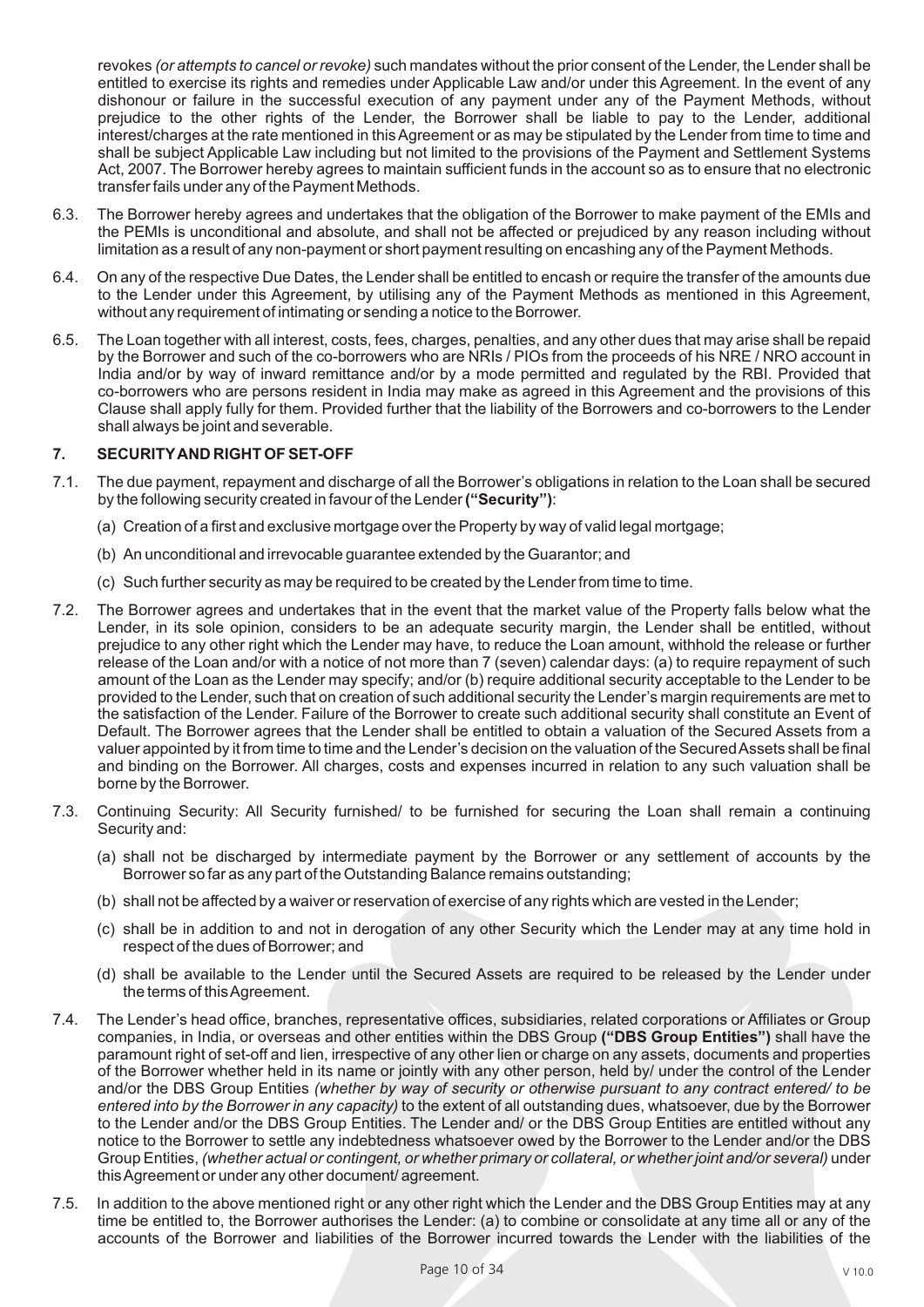Borrower towards the DBS Group Entities or any of them; (b) to sell any of the Borrower securities or properties held by the Lender by way of public or private sale without having to institute any judicial proceeding whatsoever and retain/appropriate from the proceeds derived therefrom the total amounts outstanding to the Lender and the DBS Group Entities *(or any of them)* from the Borrower including costs and expenses in connection with such sale.

- 7.6. The Borrower agrees and undertakes that the Borrower shall cooperate and comply with any directions and requests, which may be given by the Lender to the Borrower, and do all such acts, deeds and things which may be so required, to perfect the Security created under the relevant security document(s) pursuant to this Clause 7*(Security and Right of Set-off)*, including without limitation making all regulatory filings, registrations and providing intimations as may be required.
- 7.7. The Borrower acknowledges that if after repayment by the Borrower of the Outstanding Balance due under this Agreement, there are any outstanding amounts due by the Borrower under any other financial facility availed from the Lender or any other DBS Group Entity, then the Lender shall not be obliged to release the Security created by the Borrower pursuant to this Agreement and the Borrower hereby agrees that the Security shall extend to such outstanding financial facility.

#### **8. REPRESENTATIONS AND WARRANTIES OF THE BORROWER**

The representations and warranties set out in this Clause 8 (Representations and Warranties of the Borrower), shall be made on the date of this Agreement, on the date of each disbursement of the Loan or part of it, and shall be deemed to have been repeated by the Borrower on every day from the date of this Agreement until all obligations of the Lender are discharged in full, to the satisfaction of the Lender:

#### (a) **Status:**

The Borrower represents and warrants that:

- (i) The Borrower is a major and is of sound mind; and
- (ii) The Borrower is an Indian citizen holding an Indian passport or is a 'Person of Indian Origin' (as defined under the Foreign Exchange Management (Acquisition and transfer of immovable property in India) Regulations, 2000 as amended from time to time) as applicable.

#### (b) **Power and Authority:**

The Borrower has the power to enter into, perform, deliver and comply with the provisions of this Agreement, and has taken all necessary actions to authorise its entry into, performance and delivery by it of this Agreement. The Borrower has obtained all necessary approvals for availing of the Loan and creating and perfecting the Security in favour of the Lender.

#### (c) **Binding obligations:**

The obligations expressed to be assumed by the Borrower in relation to this Agreement are its binding obligations.

#### (d) **No Conflict:**

The Borrower represents and warrants that the entry into, delivery and performance by the Borrower of this Agreement and the transactions contemplated by this Agreement do not and will not conflict (a) with, any Applicable Law; (b); or (c) with any document which is binding upon the Borrower or on any of the Borrower's assets.

#### (e) **Litigation:**

There is no action, or proceedings against the Borrower and/or the Secured Assets pending before any governmental authority including (i) no proceedings have been initiated or are pending against the Borrower or in respect of any of its income or properties under the Income Tax Act, 1961; (ii) no notice or demand whether under rule 2 of the second schedule of the Income Tax Act, 1961 or otherwise has been received by the Borrower under the Income Tax Act, 1961, and (iii) there are no arrears of tax or other sum outstanding from the Borrower under the Income Tax Act, 1961 nor is there any claim raised by any authority in respect of any tax or any other sum payable by the Borrower as an 'assessee' in terms of the Income Tax Act, 1961 or otherwise which might affect the Borrower's ability to perform its obligation under this Agreement.

#### (f) **Compliance with Applicable Law:**

The Borrower is in compliance with Applicable Law.

#### (g) **Property:**

- (i) The Owner(s) is the legal and beneficial owner of, and has good and marketable title to the Secured Assets (including without limitation the Property) free and clear of any encumbrance, except for the security created/ to be created in favour of the Lender in respect of the obligations of the Borrower under this Agreement.
- (ii) The Property fully and duly vests in the name of the Owner(s) and all the sale deeds/title deeds/sale agreements/documents in respect of the Property have been duly registered with the concerned Sub-Registrar of Assurances.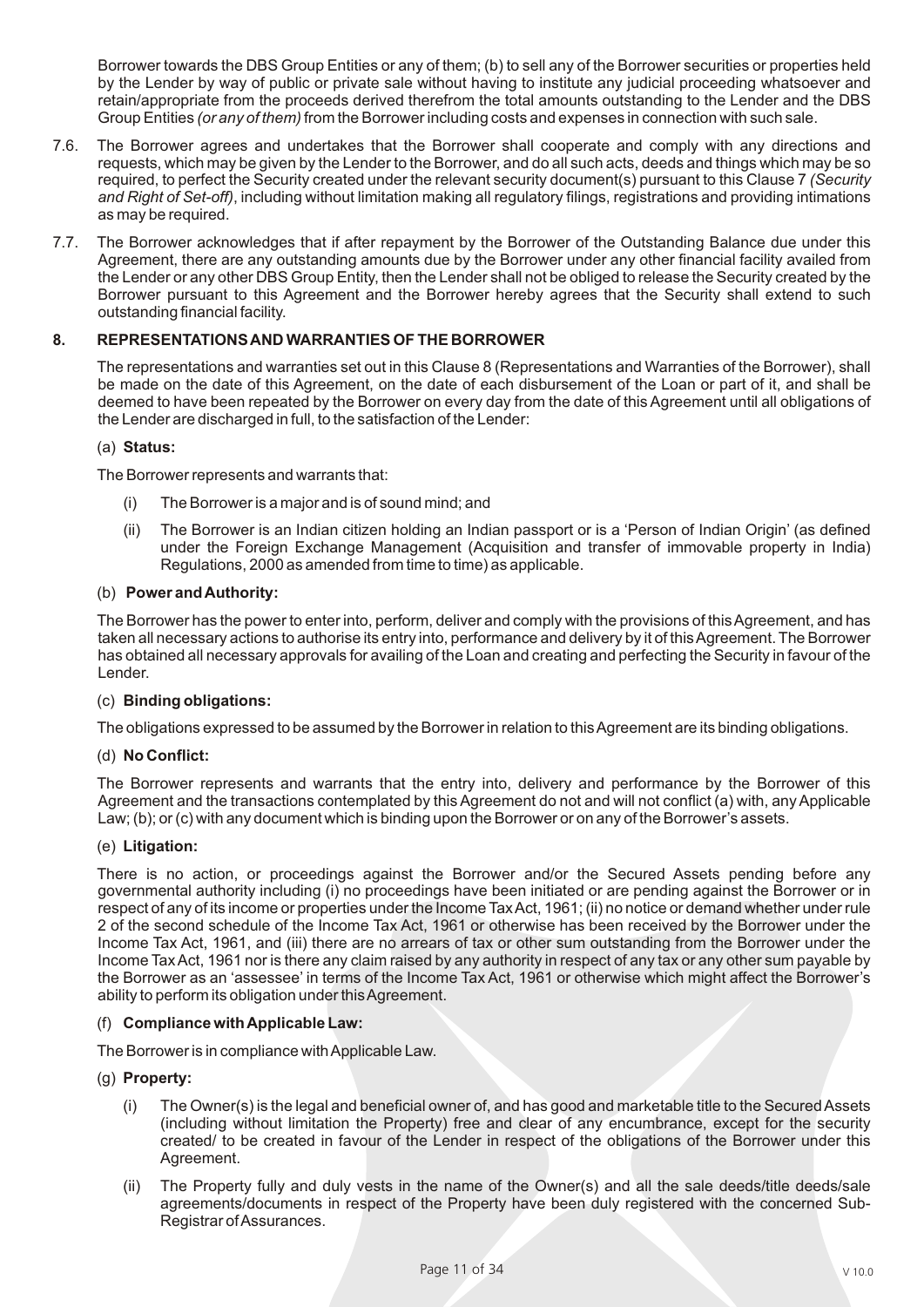- **DBS Mortgage Loan Agreement** (iii) That the Borrower has disclosed to the Lender all facts relating to the Property and has made available to it all the title deeds in respect of the Property and shall furnish to the Lender such further documents as may be required by the Lender.
	- (iv) That the Property is insured for all risks and for such value as may be required by the Lender and that the Lender is made the sole beneficiary under the policy.
	- (v) That the contract for sale of the Property between the Borrower/Owner and the builder/developer or as the case may be, vendor is valid and subsisting.
	- (vi) That the Borrower has given the Property on lease/ leave and license/ occupancy basis to the persons and for the term specified in Schedule I and the Borrower will not renew the lease/leave and license without the prior consent of the Lender in writing;
	- (vii) That the Property is in the sole occupation and possession of the Borrower/Owner.

#### (h) **Solvency:**

- (i) The Borrower has not taken any action nor have any other steps been taken or legal proceedings been started or threatened against Borrower for his bankruptcy (or proceedings analogous to it) or for the appointment of a resolution professional, receiver, administrator, administrative receiver, bankruptcy trustee or similar officer of it or any of its assets or revenues in any jurisdiction(s) to which the Borrower or any of the Borrower's assets are or may be subject to including under the Insolvency and Bankruptcy Code, 2016.
- (ii) The Borrower is able to pay his debts and is not insolvent or bankrupt.

#### (i) **Event of Default:**

No Event of Default or any event or circumstance which would*(with the giving of notice, expiry of a cure period, or any combination of any of the foregoing)*be an Event of Default has occurred or is likely to occur.

#### (j) **No misleading information:**

The information furnished by the Borrower for availing of the Loan is, and shall be, true, complete and correct and shall not be misleading.

#### (k) **Miscellaneous:**

- (i) The Property is not and does not comprise in full or part of any under-construction properties.
- (ii) All amounts paid by the Borrower, for the acquisition of the Property or the assets on which Security is created under the provisions of this Agreement for the Loan, have been paid through legitimate sources and such payments do not constitute an offence under The Prevention of Money Laundering Act, 2002 or any regulations, rules and guidelines framed thereunder.
- (iii) The Property is residential property and is meant for residential use. The Borrower has not used and shall not utilize the Property or any part thereof for commercial use/purposes.
- (iv) The Property does not fall in the category of unauthorized colonies or in case the Property was so categorized, the same has been regularized and development and other charges paid in respect thereof.
- (v) All the original title documents pertaining to the Borrower's Property:
	- (i) were deposited as collateral with financial institution/bank; and
	- (ii) now offered to be deposited with the Lender to secure the Loan being availed of, were / are not materially altered or laminated. If at any point of time, the same is/are found to be altered or laminated, such event shall be treated as an Event of Default *(as applicable)*.
- (l) The Borrower is not engaged/engaging in the business of real estate in so far as the Property is concerned and in case of an under-construction Property, the Property is being constructed for Borrower's own use and purpose and is not being constructed for selling/dealing/trading of the same or units/apartments therein to end-users.
- (m) In case the Loan is granted for the purchase of the Property, the Borrower has paid/will pay on or before the release of the Loan, the difference between the Purchase Price and the Loan which is approved for payment towards the Purchase Price as stated in the Sanction Letter, from the Borrower's own sources, and not out of funds obtained through a credit facility granted by any bank or financial institution or a loan from the vendor of the Property.

#### 9. **COVENANTS**

#### 9.1. **Affirmative Covenants:**

The Borrower hereby agrees and undertakes that:

(i) The terms and conditions set out in this Agreement and the Sanction Letter shall constitute binding obligations of the Borrower and the Borrower shall abide by such terms and conditions and any other conditions that may be stipulated by the Lender from time to time and notified to the Borrower.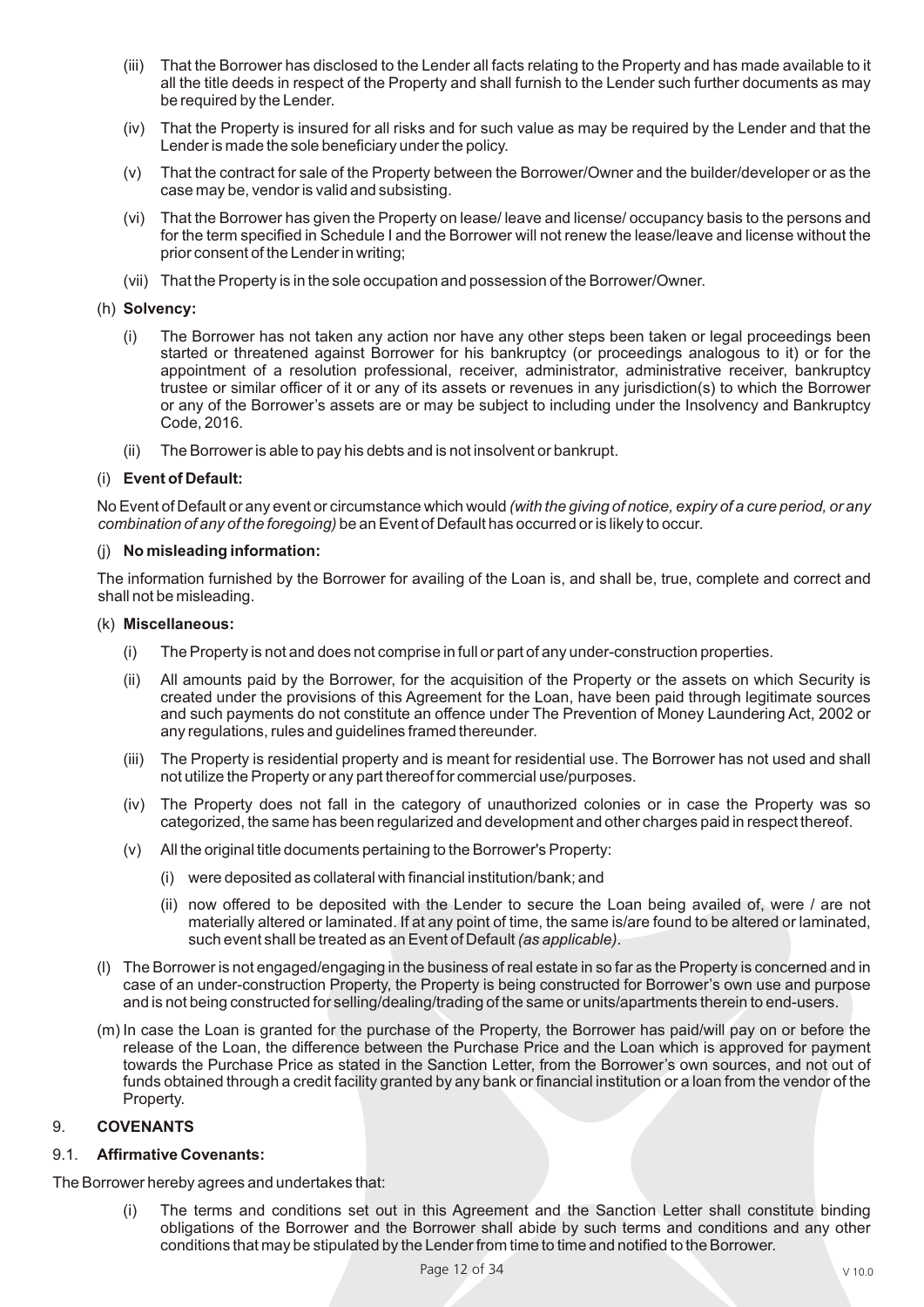- (ii) The Borrower shall, at all times during the currency of the Loan, at his own cost fully insure the Secured Assets against all insurable risks and for such amounts and for such period and forms as the Lender may require, and ensure that the Lender is mentioned as the first loss payee of such policy obtained. The Borrower further undertakes that if the Borrower fails to insure or keep insured all/any of the Secured Assets, then the Lender shall be at liberty to but shall not be bound to insure and keep the Secured Assets insured and the Borrower shall on demand repay to the Lender all such amounts incurred by the Lender.
- (iii) All statements and documents provided by the Lender in relation to the Outstanding Balance shall be final and binding on the Borrower and the Borrower shall not be entitled to contest or dispute any statement so provided by the Lender.
- (iv) The Borrower shall promptly complete all filing and registration formalities in relation to the creation and perfection of the Security.
- (v) The obligation of the Borrower, to make payments of the amounts due on every Due Date, is independent and unconditional and shall not affected by the provision or non-provision of any communication by the Lender pursuant to this Clause.
- (vi) The Borrower shall obtain all requisite government approvals as required under Applicable Law including but not limited to bye-laws/control regulations /schemes/development plans in relation to the availing of the Loan and creation of the Security. The Borrower shall at all times during the currency of the Loan pay all the revenue, rent, rates and taxes, assessments, duties, dues, charges present as well as future and all dues, duties and outgoings payable to any governmental authorities in respect of the Secured Assets immediately as and when they become due and payable.
- (vii) In case the Property comprises of vacant plot of land, the Borrower undertakes to duly commence the construction on the Property within a period of 3 (three) months from the date of availing of the Loan and complete the construction within such period as stipulated by the Lender in this regard.
- (viii) The Borrower hereby agrees and undertakes that no structural changes will be performed to the Property and the Borrower will continue to abide by all terms and conditions set out in this Agreement.
- (ix) The Borrower hereby agrees and undertakes that all the original title documents pertaining to the Borrower's Property will be deposited with the Lender and will not be materially altered or laminated.
- (x) The Borrower hereby agrees and undertakes that if the Borrower/co-borrower dies or becomes insane or becomes unable to handle his own affairs, the joint liability of the Borrower and the co-borrower shall fulfilled in accordance with Applicable Law including but not limited to the provisions of Section 42 of the Indian Contract Act, 1872.

#### 9.2. **Negative Covenants:**

The Borrower covenants that without the prior written consent of the Lender, so long as any obligations in relation to the Loan are outstanding, he shall not:

- (i) Create security over or otherwise part with the possession of or encumber in any manner, the Secured Assets, or any part of it.
- (ii) Create, assume or incur any further indebtedness of a long term nature, whether in respect of money borrowed or otherwise and undertake any guarantee obligation on behalf of any other person.
- (iii) repay any unsecured loans.
- (iv) Leave India for employment or business or for long term stay outside India without fully repaying the Outstanding Balance except that the Borrower may leave India for the purpose of short visits/trips not exceeding a period of 60 (sixty) days at any given point of time, provided that such trip/ visit does not result in a change in the residential or citizenship status of the Borrower under Applicable Law *(as applicable)*.
- (v) Subject the Property to any family arrangement or partition or convert the Property to HUF property.
- (vi) Amalgamate or merge the Property with any other property of the Borrower or with any other adjacent property nor create any right of way or any other easement on the Property.
- (vii) the Borrower shall not change the residential use of the Property.

#### 9.3. **Information Covenants:**

- (a) The Borrower shall promptly within a period of 3*(three)*days from the date on which it becomes aware, provide a notice to the Lender of:
	- (i) any dispute which might arise between the Borrower and any person or any Governmental body or authority relating to or concerning the Property or otherwise.
	- (ii) any distress or execution being levied against the Property.
	- (iii) any material circumstance affecting the ability of the Borrower to repay the Loan or any amounts due to the Lender in the manner stipulated in this Agreement.
	- (iv) The Borrower shall inform the Lender at regular intervals of the progress of the construction of the Property.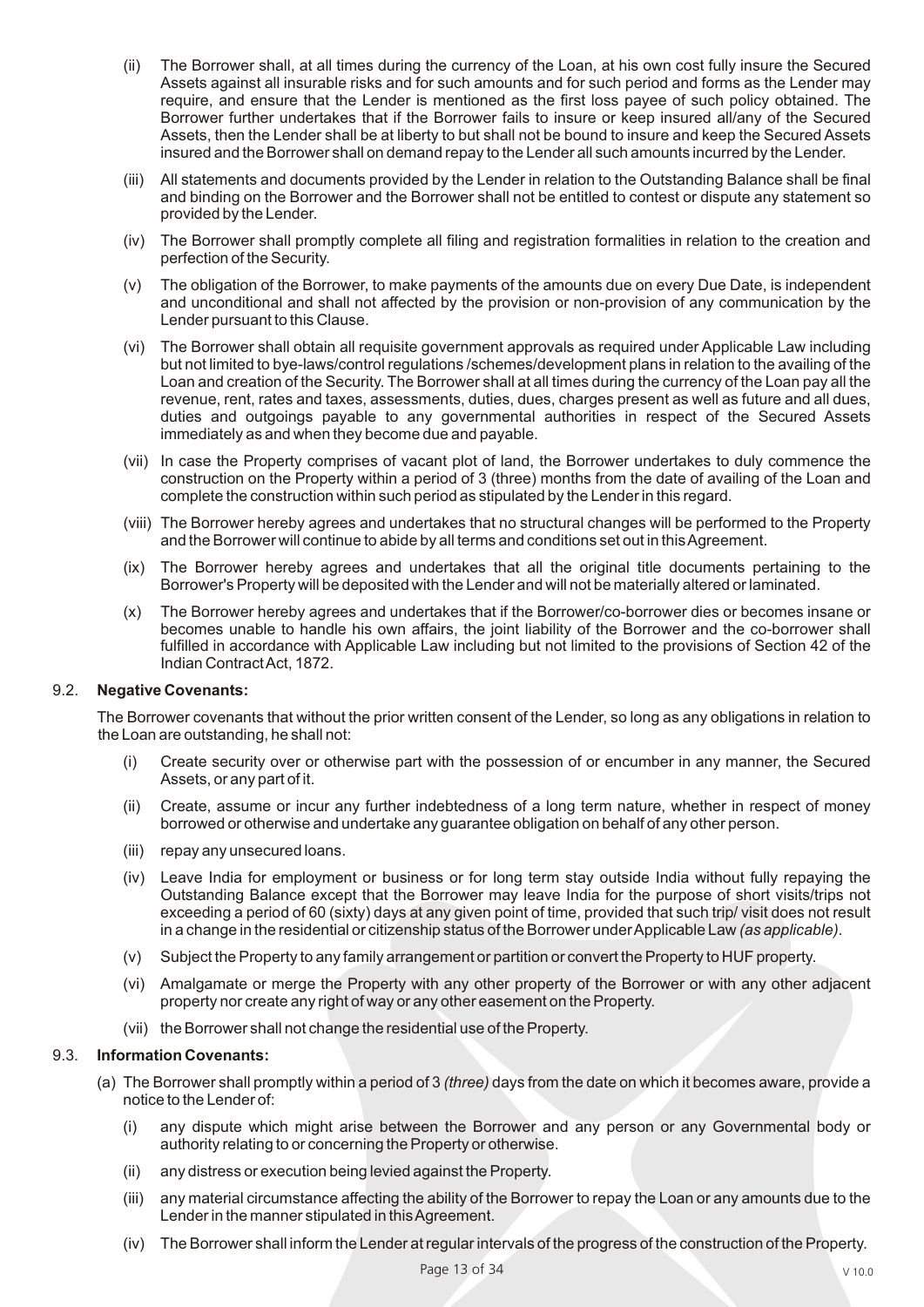- (v) The Borrower shall promptly notify the Lender of any event or circumstance which might delay the purchase / possession of the Property/ the commencement or completion of the construction of the Property or any deviation from the sanctioned plan.
- (vi) any damages to the Property while undertaking any repairs or due to any other reason and /or completion of any repairs to the Property and will allow the Lender or agency / person appointed by the Lender to undertake appropriate inspections and assess the status of the Property.
- (b) The Borrower will forthwith inform the Lender (i) if any representation or warranty is or becomes untrue or incorrect on any day or at any time, and/or (ii) of the happening of any event which shall be or shall be likely to result in an Event of Default and/or (iii) on receiving a notice of application/petition being filed/intended to be filed for the bankruptcy /insolvency of the Borrower; and/or (iv) if it receives a notice of any other legal proceedings to be filed or threatened to be filed or initiated against the Borrower; and/or (v) if any part of the Borrower's properties, business or undertakings is attached and/or (vi) if any damage is caused to the properties comprising the Security and/or (vii) if any alterations or additions are made to the properties comprising the Security and/or (viii) of any other circumstance which may have an adverse impact on the property comprising the Security and/or the repayment of the Loan by the Borrower.
- (c) The Borrower shall furnish to the Lender all such information and reports including without limitation the statement of annual income/ wealth of the Borrower and any other information which may be required to be submitted to the Lender from time to time.
- (d) If any Event of Default occurs or any event or circumstance arises which would *(with the giving of notice, expiry of a cure period, determination of any materiality or any combination of any of the foregoing)*be an Event of Default, the Borrower shall forthwith give the Lender notice in writing specifying the occurrence of such Event of Default, or such event.
- (e) The Borrower shall promptly inform the Lender upon any change in the country of residence of the Borrower as stated in the Schedule I or the Borrower leaving such country of residence for employment or business or a long-term stay in any other country.
- (f) The Borrower agrees and undertakes to submit to the Lender, all receipts for or other evidence of payment of property tax, maintenance fees and other outgoings in respect of the Property as and when such payments have been made and/or when requested by the Lender.

#### **10. IMPOSTS, COSTS AND EXPENSES**

- 10.1. The Borrower shall as stated in the Schedule of Charges furnished by the Lender to the Borrower:
	- (a) solely bear and pay in full all Taxes and duties, *(including stamp duties)* and other imposts and obligations, existing as well as future in respect of: (a) the execution, delivery and performance of this Agreement and any agreement/ documents executed in relation to creation and perfection of the Security; (b) the payment of any Interest or other amounts pursuant to this Agreement; and (c) the creation, perfection and enforcement of the Security on the Secured Assets.
	- (b) reimburse and pay to the Lender and indemnify the Lender against all costs, charges and expenses, *(including legal costs, costs of valuation of property, document verification and other related costs)* incurred in relation to the investigation of the title of the Property offered as security or otherwise in connection with the Loan.
- 10.2. The Lender shall, in its absolute discretion, have the right *(but not the obligation)*, to pay any fees, expenses, insurance premiums, property tax, and any other costs, charges, expenses due and not paid by the Borrower. Any such amount paid by the Lender shall be: (i) added to the Outstanding Balance and bear interest at the rate applicable to the Loan, or at such other rate as the Lender may from time to time determine, (ii) form a charge on the Property, and (iii) may be debited from the Borrower's current or any other account maintained with the Lender.

#### **11. EVENTS OF DEFAULT**

- 11.1. Any of the following events shall constitute an event of default under this Agreement **("Events of Default")**:
	- (a) If any default has occurred in payment/repayment of any amounts in relation to the Loan or any part of it on the respective Due Dates.
	- (b) If the Borrower uses the Loan Amount, or any part of it, for any purpose other than the purpose specified in this Agreement.
	- (c) If any of the representations, warranties, declarations or statements made by the Borrower, whether under this Agreement, security documents, or any other agreements/documents executed pursuant to this Agreement or the Application Form or any other information given by the Borrower are found to be incorrect or misleading when they are made or deemed to be made.
	- (d) If the Borrower commits any breach or default in performance or observance of any covenant, obligation, term, condition or undertaking set out under this Agreement, any security documents or any other agreements executed in connection with the Loan.
	- (e) If, in the opinion of the Lender, there is any deterioration or impairment of the Secured Assets, or any part of it or any decline or depreciation in the value or market price which causes the Secured Assets to become insufficient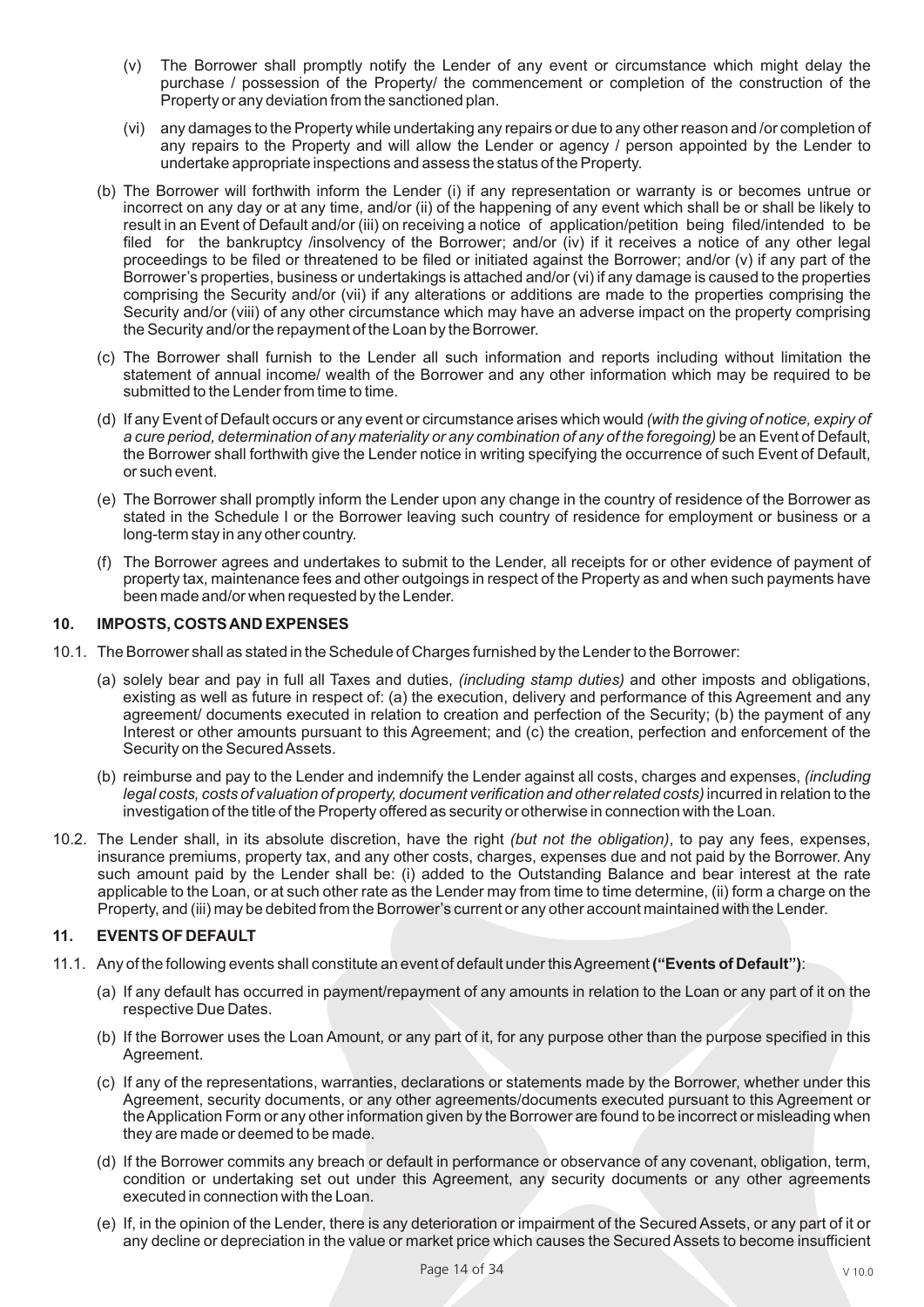to meet the margin requirements and additional security is not created. If the Security or the guarantee provided (if any) becomes unenforceable or infructuous or is challenged by the Borrower or any other person.

- (f) If any attachment, distress, execution or other process against the Borrower, or any of the assets of the Borrower is enforced or levied or a notice or proposal for the compulsory acquisition of the Property or any part of it is issued or made under Applicable Law.
- (g) If the Borrower becomes or is declared insolvent or bankrupt or any filing for insolvency or bankruptcy of the Borrower is made in any jurisdiction to which the Borrower or any of the Borrower's assets are or may be subject including under the Insolvency and Bankruptcy Code, 2016.
- (h) If the Borrower ceases to or threatens to cease to carry on his business or profession or employment.
- (i) If it is certified by a chartered accountant appointed by /acceptable to the Lender that the liabilities of the Borrower exceed the Borrower's assets or that the Borrower is carrying on his business at a loss.
- (j) The Borrower commits a breach of any term stipulated under any other agreement executed by it in relation to any other financial indebtedness availed of or guaranteed by the Borrower.
- (k) If the Borrower dies or becomes insane or becomes unable to handle his own affairs.
- (l) If any of the Payment Methods, are dishonoured or cease to be valid and binding.
- (m) if any consent, authorisation, approval or license procured in connection with the Loan is revoked or terminated or expires and is not renewed or otherwise ceases to be in full force and effect.
- (n) If the Property is found to have been offered as primary or secondary collateral for any credit facility availed from any other financial institution / bank.
- (o) If the Borrower fails to furnish to the Lender, a detailed end use statement of the Loan or any part of it, as and when so required by the Lender within a period of 10 (ten) days from the receipt of such request from the Lender.
- (p) If the Borrower or any of the Borrowers *(if there is more than one Borrower)* is/are involved in any civil litigation or criminal proceedings.
- (q) To the extent applicable, if the Borrower does not commence construction of the Property within a period of 3 (three) months of availing of the Loan or if the construction is not completed within such period as stipulated by the Lender or the Lender has reason to believe that the Borrower shall not commence and/or complete construction within the time communicated/stipulated to/by the Lender to the Borrower at the time of availing of the Loan.
- (r) In case of any failure to obtain any of the requisite consents from any relevant authorities in relation to the construction of the Property.
- (s) Failure of the Borrower to submit revised payment mandate to the Lender within 3 *(three)* calendar days from notification of revised EMI amount required to be paid by the Borrower, as per the terms of this Agreement.
- (t) If the Property or any part of it is let out, given on leave and licence, sold, disposed of, charged, encumbered or otherwise alienated in any manner whatsoever, without being previously approved in writing by the Lender.
- (u) If the Borrower fails to deliver/provide Payment Methods in accordance with the terms of this Agreement or as and when demanded by the Lender.
- (v) Non–receipt by the Lender of any document required by the Lender in case of takeover by the Lender of loan from another bank/financial institution.
- (w) If the Loan has been availed for the purpose of purchase of any plot, the plot is not purchased within the period stipulated by the Lender for concluding such purchase.
- (x) If in the opinion of the Lender, the Guarantor is unable to fulfill his obligations under the guarantee or any security document.
- (y) if the credit report on the Borrower or Guarantor from any Credit Information Company conducted by the Lender from time to time or any other similar credit check on the Borrower or Guarantor is unsatisfactory to the Lender as the Lender may decide at its sole discretion.
- (z) if the Borrower does anything to and at the Property which would enable the insurer to avoid its liability for insurance of the Property or increase the cost of insurance.
	- (aa) in case the Lender is taking over the loan from another bank/financial institution) after takeover of the Borrower's loan from any other financial institution/bank and receipt of the original title documents pertaining to the Borrower's Property from the other financial institution/bank, if any of the Borrower's original title documents *(whether registered or not)* is found to be laminated or materially altered at any point of time.
	- (bb) If any claim *(of any manner)* is made by any person/third party over the Property.
	- (cc) Any event or circumstance arises which in the opinion of the Lender is likely to adversely affect the ability of the Borrower to repay the Loan and any other amounts required to be paid in full to the Lender.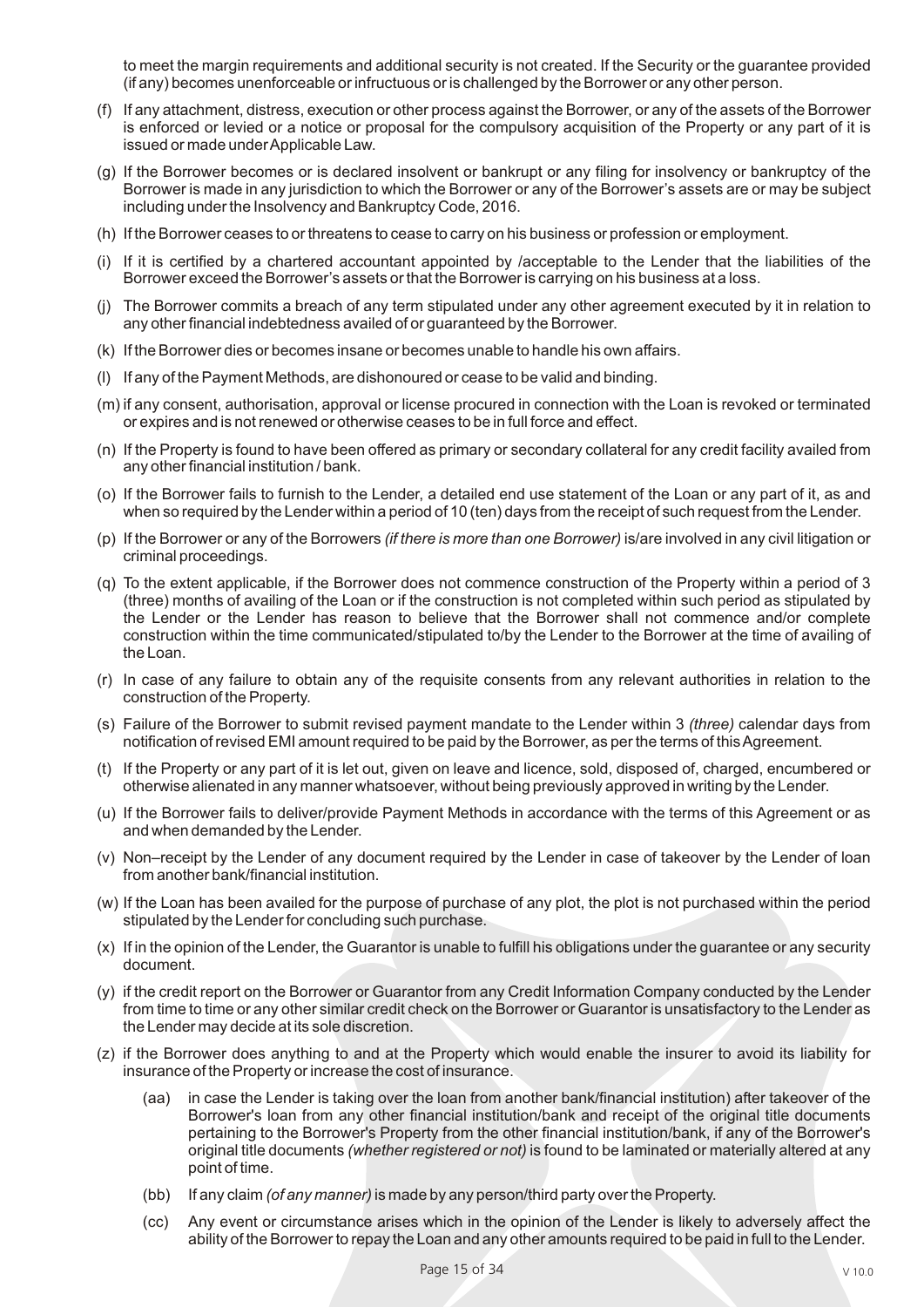#### 11.2. Notice of an Event of Default

If any Event of Default or any event which, after notice or lapse of time, determination of materiality or any combination of any of the foregoing would constitute an Event of Default shall have occurred, the Borrower shall forthwith give the Lender notice in writing specifying such Event of Default. However, irrespective of whether or not any such notice is given by the Borrower to the Lender and/or received by the Lender, the Lender's determination on the occurrence of an Event of Default shall be final and binding on the Borrower and this Clause 11.2 is and shall be without prejudice to Clause 11.3 (Consequences of an Event of Default) of this Agreement.

#### 11.3. Consequences of an Event of Default

Without prejudice to the other rights or remedies available to the Lender under Applicable Law, on the occurrence of an Event of Default, the Lender shall be entitled to exercise any or all of the following rights *(whether simultaneously or otherwise)*, at the sole discretion of the Lender:

- (i) Declare the Outstanding Balance together with Interest accrued and all other monies to be immediately due and payable, whereupon the Borrower shall be bound to discharge the entire Outstanding Balance within a maximum of 1 (one) Business Day from the date of issuance of the written notice by the Lender in this regard and invoke the guarantee(s) furnished by the Guarantor(s)
- (ii) In the event that the Outstanding Balance together with Interest accrued and all other monies is not repaid by the Borrower, as provided for in Clause 11.3 (i) above, enforce the Security. It is hereby clarified that the Lender, shall not be required to intimate or inform the Borrower, of the sale, transfer or takeover of any of the Secured Assets.
- (iii) Enter upon and take possession of the Secured Assets or any part of it and transfer the Secured Assets by way of lease or leave and license or sale or in any other manner and Exercise such other rights and remedies as permitted or available under Applicable Law.
- (iv) Declare all undrawn amounts under the Loan as cancelled.
- (v) Instruct any person, who is liable to make any payment to the Borrower, to pay directly to the Lender.
- (vi) Exercise its rights under the demand promissory note submitted by the Borrower.
- (vii) Report and publish the Borrower's name to the RBI, CIC or any other entity.
- 11.4. The Borrower will further pay the Lender all cost, charges and expenses, including reasonable legal fees, incurred by the Lender in exercising any right, power or remedy conferred by this Agreement and all such sums shall become part of the Outstanding Balance and shall be paid to the Lender by the Borrower immediately and without delay or demur.
- 11.5. All costs incurred by the Lender including after an Event of Default has occurred, in connection with:
	- (a) the preservation of the Property; and
	- (b) the collection of amounts due under this Agreement shall be charged to the Borrower and reimbursed by the Borrower to the Lender with interest thereon *(if any)*.

#### **12. APPLICATION AND APPROPRIATION OF PROCEEDS**

- 12.1. Any amounts which are realised by the Lender from the Borrower on enforcement of the Security or otherwise shall, unless otherwise agreed to by the Lender, be applied in or towards the satisfaction of the Outstanding Balance in the following order:
	- (a) Costs, charges, expenses, incidental charges and other monies that may have been expended by the Lender in connection with this Agreement and annual fee *(if applicable)*;
	- (b) Any other charges in relation to the Agreement;
	- (c) Default Interest;
	- (d) PEMI *(if applicable)*;
	- (e) Interest payable under this Agreement;
	- (f) Principal amount of the Loan under this Agreement;
	- (g) Other indebtedness of the Borrower to the Lender; and
	- (h) Other indebtedness of the Borrower to any DBS Group Entity.
- 12.2. If the proceeds received by the Lender via enforcement of the Security are insufficient to satisfy the Outstanding Balance in full then the Borrower shall forthwith pay to the Lender the balance remaining due of the Outstanding Balance.
- 12.3. Nothing herein contained shall negate, qualify or otherwise prejudicially affect the right of the Lender to recover the Outstanding Balance from the Borrower notwithstanding that all or any of the Security, as provided for in Clause 7 *(Security and Right of Set-Off)* may not have been enforced or realised.
- 12.4. The Borrower shall not question the terms on which and the consideration for which the Secured Assets may have been sold, disposed of or realised by the Lender.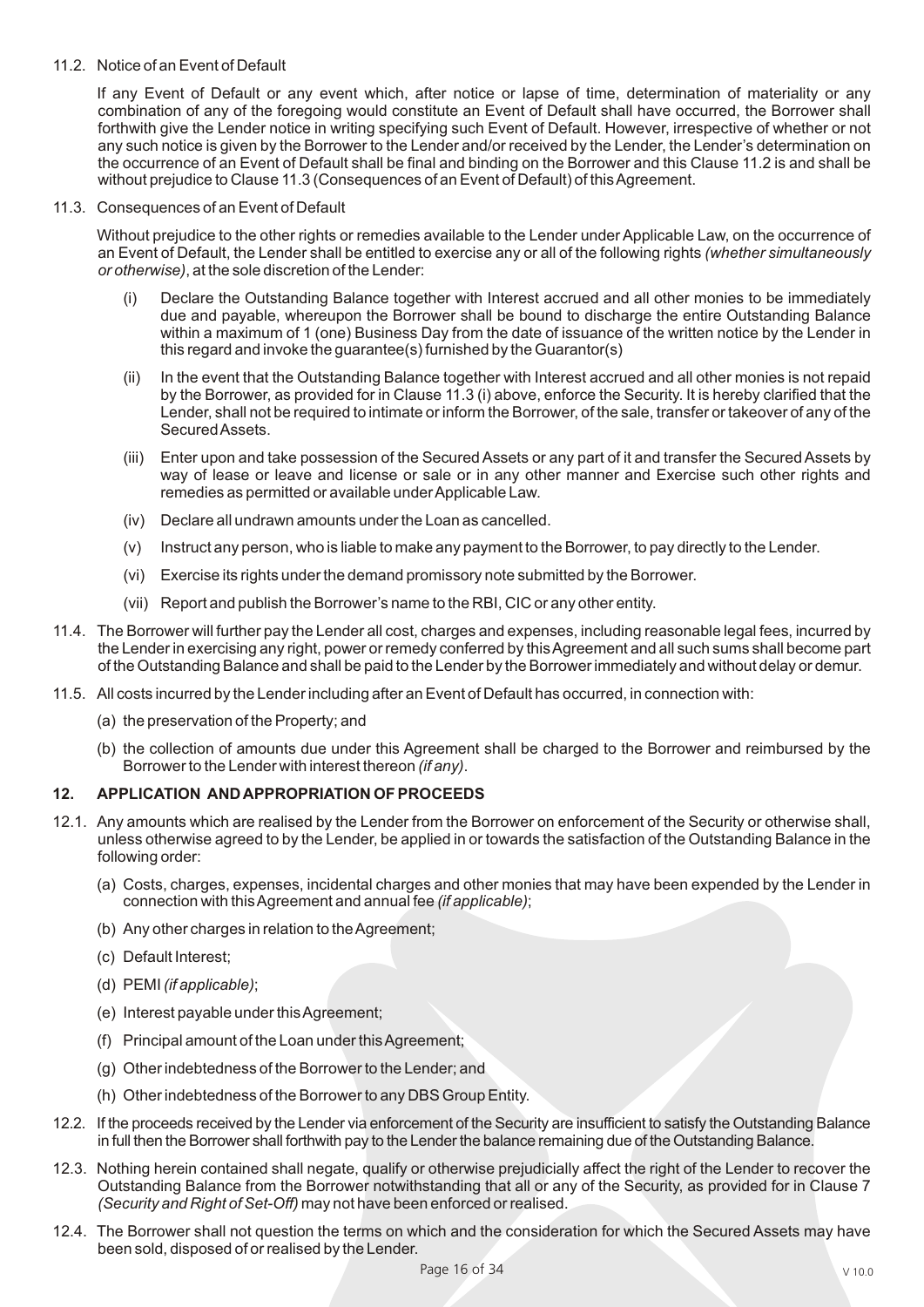#### **13. DISCLOSURE OF INFORMATION**

- 13.1. The Borrower accepts and understands that as a pre-condition relating to grant of the Loan, the Lender, requires Borrower's consent for the disclosure by the Lender of, information and data relating to the Borrower and the Guarantor, of the credit facility availed of/to be availed, by the Borrower, obligations assumed/to be assumed, by the Borrower and the Guarantor, in relation thereto and default, if any, committed by the Borrower and/or the Guarantor, in discharge thereof. The Borrower specifically waives the privilege or claim of privacy, privity and/or defamation. The Lender has the right to share the Borrower/Co-borrower information and financial details related to loans from the Lender to third party Debt Collection agencies in the event of default. The third party representative will be entitled to conduct Telecalling/field visitation to the Borrower's demographic locations for collection of overdues as recorded in the Lender's data.The details of the empanelled Debt Collection agencies with the Lender is uploaded on the website www.dbs.com.
- 13.2. Accordingly, Borrower, hereby agrees and gives his consent for the disclosure by the Lender of all or any such information and data relating to the Borrower and the Guarantor, the information or data relating to any credit facility availed of/to be availed, by the Borrower, and default, if any, committed by the Borrower, in discharge of any of his obligations, as the Lender may deem appropriate and necessary, to:
	- (a) the Lender's agents, contractors or third party service providers or professional advisers who are under a duty of confidentiality to the Lender as the case may be, and who provide services administrative, telecommunications, computer, payment, collections, security, clearing, credit reference or checking, or other services or facilities to the Lender under or in connection with the Loan and/or the operation of the Lender's business;
	- (b) DBS Group Entities for any database or data processing purposes or any other purposes whatsoever, notwithstanding that a DBS Group Entities principal place of business may be outside India or that the Borrower's information following the disclosure may be collected, held, processed or used by any DBS Group Entities in whole or in part outside India; RBI/ other regulator or any Credit Information Company and/ or any other agency authorised in this behalf by the RBI or any regulatory, supervisory or other authority, court of law, tribunal or person, in India or any other jurisdiction, where such disclosure is required by law, regulation, judgment or order of court or order of any tribunal; or
	- (c ) any actual or potential assignee(s) or novatee(s) or transferee(s) of any rights and obligations of the Lender or other participants in any of its rights and/or obligations under this Agreement for any purposes connected with the proposed assignment or transfer.
- 13.3. The Borrower further undertakes that:
	- (a) The recipient Credit Information Company and any other agency so authorised may use, process the said information and data disclosed by the Lender in the manner as deemed fit by them; and
	- (b) The recipient Credit Information Company or any other agency so authorised may furnish for consideration, the processed information and data or products thereof prepared by them, to banks/financial institutions and other credit grantors or registered users, as may be specified by the RBI in this behalf.
- 13.4 The Borrower hereby undertakes and agrees to comply with Information Utility Regulations (as applicable) under the Insolvency and Bankruptcy Code 2016 and Reserve Bank of India's circular no. DBR.No.Leg.BC.98/09.08.019/2017-18 dated December 19, 2017 (as applicable). Borrower authorizes the Bank to share the financial information to any information utility notified under the Insolvency and Bankruptcy Code 2016. The Borrower shall authenticate the financial information on the relevant Information Utilities platform ("IU Platform") and in case of any error, intimate the Bank about such error and support the Bank to rectify such error. In case Borrower fails to comply with its obligations under this clause, Bank shall be entitled to declare such non-compliance as an event of default.
- 13.5. The Borrower hereby unconditionally and irrevocably undertakes not to hold any of the affiliates/subsidiaries of the Lender and/or any of their agents liable for use of the aforesaid information.

#### **14. ASSIGNMENT AND SECURITISATION**

- 14.1. The Borrower shall not be entitled to transfer or assign any of the Borrower's rights or obligations under this Agreement to any person directly or indirectly without the prior written consent of the Lender. This Agreement shall however bind the successors of the Borrower.
- 14.2. The Borrower further agrees that the Lender may at any time transfer, assign or novate by way of securitization, direct transfer and assignment or otherwise any of its rights, benefits or obligations under this Agreement to any party without the requirement of any further consent of the Borrower. This Agreement shall also enure for the benefit of the successors of the Lender.
- 14.3. In case of an assignment of the entire Loan by the Lender to a bank or financial institution, even though the Interest Rate applicable to the Loan on the date of assignment vis-à-vis the assignee will be the same as was applicable vis-à-vis the Lender on such date, it will be computed with reference to the reference rate of the assignee bank/ financial institution and accordingly the spread applicable with reference thereto shall be adjusted by such assignee lender.
- 14.4. In the event of demand made by any banks or financial institution(s) from whom the Lender has obtained financial assistance, the Borrower shall pay the EMI directly to such banks / financial institutions. The Borrower(s) agrees that he shall not do or cause to be done anything which will impede the rights of such banks / financial institutions in their recovery of any dues, including the rights over the product, if any.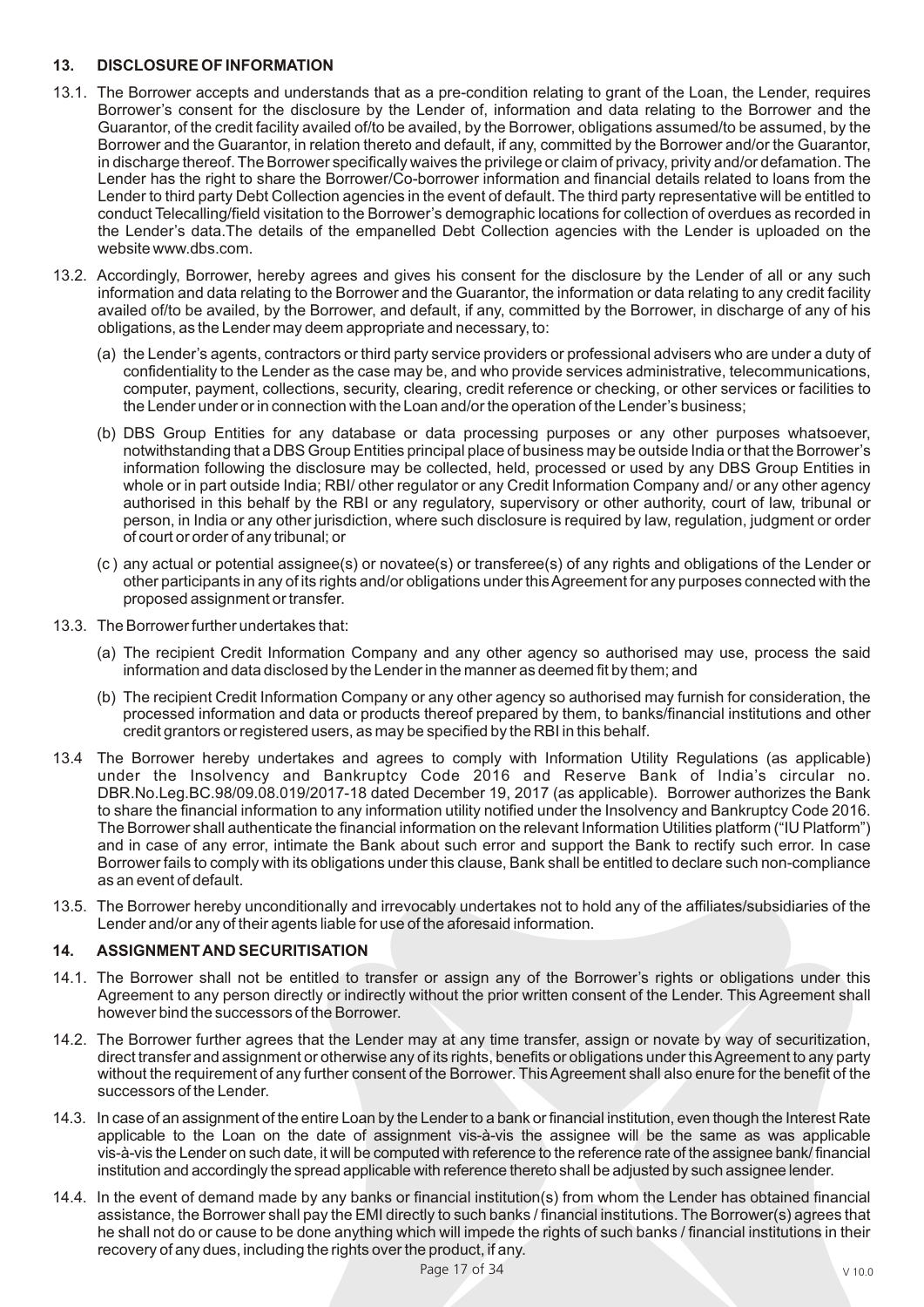#### **15. NOTICES**

- 15.1. The Lender shall be entitled to send any notice to the Borrower by email, short message service, prepaid post, speed post, courier, at the addresses last known to it. The Notice shall be deemed to be received by the Borrower: (i) if sent by post and / courier on the expiration of 3 *(three)* calendar days after the same shall has been delivered to the post office / courier office; (ii) if by way of email, when actually received in readable form and (iii) if delivered personally, when left at the address of the Borrower as aforesaid, and a certificate by an officer of Lender who sent such notice or communication that the same was so given or made shall be final and conclusive. Any notice to be sent to the Lender by the Borrower shall only be in writing and shall be sent by post at the addresses mentioned in Schedule I to this Agreement. Any notice addressed to the Lender shall be deemed to be received by the Lender when it shall have been actually received by the Lender.
- 15.2. The Borrower shall intimate in writing to the Lender 15 *(fifteen)* calendar days in advance of any change in the address of the Borrower herein above given and as stated in the records, failing which any correspondence sent by the Lender to the Borrower, to the addresses available in records shall be deemed to have been duly served upon the Borrower. The Borrower hereby authorizes the co-Borrower to receive any notice(s) or request(s) on behalf of the Borrower. The Borrower further submits that any notice(s) and/or request(s) served on/to the co-borrower shall be deemed to be served on the Borrower and need not be separately served on the Borrower.
- 15.3. The Borrower hereby agrees and consents to receive telephone calls, text messages, emails, letters or all other forms of communications from the Lender and/or its officers, agents or sub-contractors, informing the Borrower about the prevailing Interest Rate, Due Dates and Outstanding Balance under the Agreement and upcoming EMIs. It is hereby clarified that the Lender is not obliged to provide any communication under this Sub-Clause and the Lender may provide or chose not to provide the same in its sole discretion.

#### **16. MISCELLANEOUS**

- 16.1. The word**"Borrower",**even though expressed in singular shall, where there is more than one Borrower and/or coborrower, as mentioned in the **Schedule I** hereto, be deemed to include reference to all such Borrowers and co-Borrowers and in that event, each Borrower and all the Borrowers and co-Borrowers shall be jointly and severally liable to repay all the Loan Amounts and Outstanding Balances and to comply with and observe each and every obligation of the Borrower and co-Borrowers under the Loan Agreement and each of the security documents.
- 16.2. Conversion from normal to Flexi Facility and vice versa:
	- (a) In case the Borrower subsequently wishes to avail of the Flexi Account facility , then upon a request made by the Borrower in this regard, the Lender may, at its discretion, and subject to payment of the applicable conversion fees as stipulated by the Lender, grant the Flexi Account facility to the Borrower and issue a specific sanction letter to the Borrower in this regard, in which case, the Borrower shall be required to duly sign, execute and deliver such sanction letter and the **Schedule IV** *(Additional Terms and Conditions Applicable to Flexi Facility)* to the Lender. In such a case, for system and technical reasons, a new loan account number may be generated by the Lender in lieu of the existing account number, and since the same is purely system driven and technical in nature such a change in loan account number shall not however, in any manner, be treated as a closure of the then existing Loan and the Loan with a new account number *(if any)* and the Flexi Account facility shall continue to be governed by this Agreement, the Security hereunder and the security documents, sanction letter, the **Schedule IV** *(Additional Terms and Conditions Applicable to Flexi Facility)* hereto, without any further act, deed writing in this regard.
	- (b) Similarly in case the Borrower who has availed of the Flexi Facility, having executed **Schedule IV** *(Additional Terms and Conditions Applicable to Flexi Facility)*hereto at the time of executing this Agreement, subsequently wishes to discontinue availing of the Flexi Account facility, then upon a request made by the Borrower in this regard, the Lender may, at its discretion, and subject to payment of the applicable conversion fees as stipulated by the Lender, discontinue the Flexi Account facility granted to the Borrower and issue a specific sanction letter to the Borrower in this regard, and upon the Borrower signing, accepting, executing and returning/delivering the said sanction letter to the Lender, the Flexi Account facility shall be discontinued and the terms and conditions set out in **Schedule IV** *(Additional Terms and Conditions Applicable to Flexi Facility)* hereto, shall no longer be applicable. In such a case, for system and technical reasons, a new loan account number may be generated by the Lender in lieu of the existing account number, and since the same is purely system driven and technical in nature such a change in loan account number shall not however, in any manner, be treated as a closure of the then existing Loan and the Loan with a new account number (if any) shall continue to be governed by this Agreement, the Security hereunder and the Security Documents, sanction letter, without any further act, deed writing in this regard.
- 16.3. The Borrower hereby agrees and acknowledges that the Security shall continue to secure the Loan, interest, all Secured Obligations and other amounts payable by the Borrower to the Lender in terms of this Agreement and related documents and remain valid and in full force and effect, irrespective of any conversion from normal to Flexi Facility or vice versa and/or any consequent change in loan account number(s) from time to time, without any further act, deed writing in this regard. The Borrower shall at all times maintain an account with the Lender. The Lender shall have the right *(but not the obligation)* to deduct the PEMI(s)/EMI(s) on the Due Dates from that account. The Borrower shall ensure that the account has sufficient funds for deduction before each of the Due Dates.
- 16.4. The Borrower hereby authorises the co-borrower(s), being resident in India, to deposit for and on behalf of the Borrower, all of title deeds and documents relating to the Property *(as mentioned in* **Schedule II***)* with the Lender or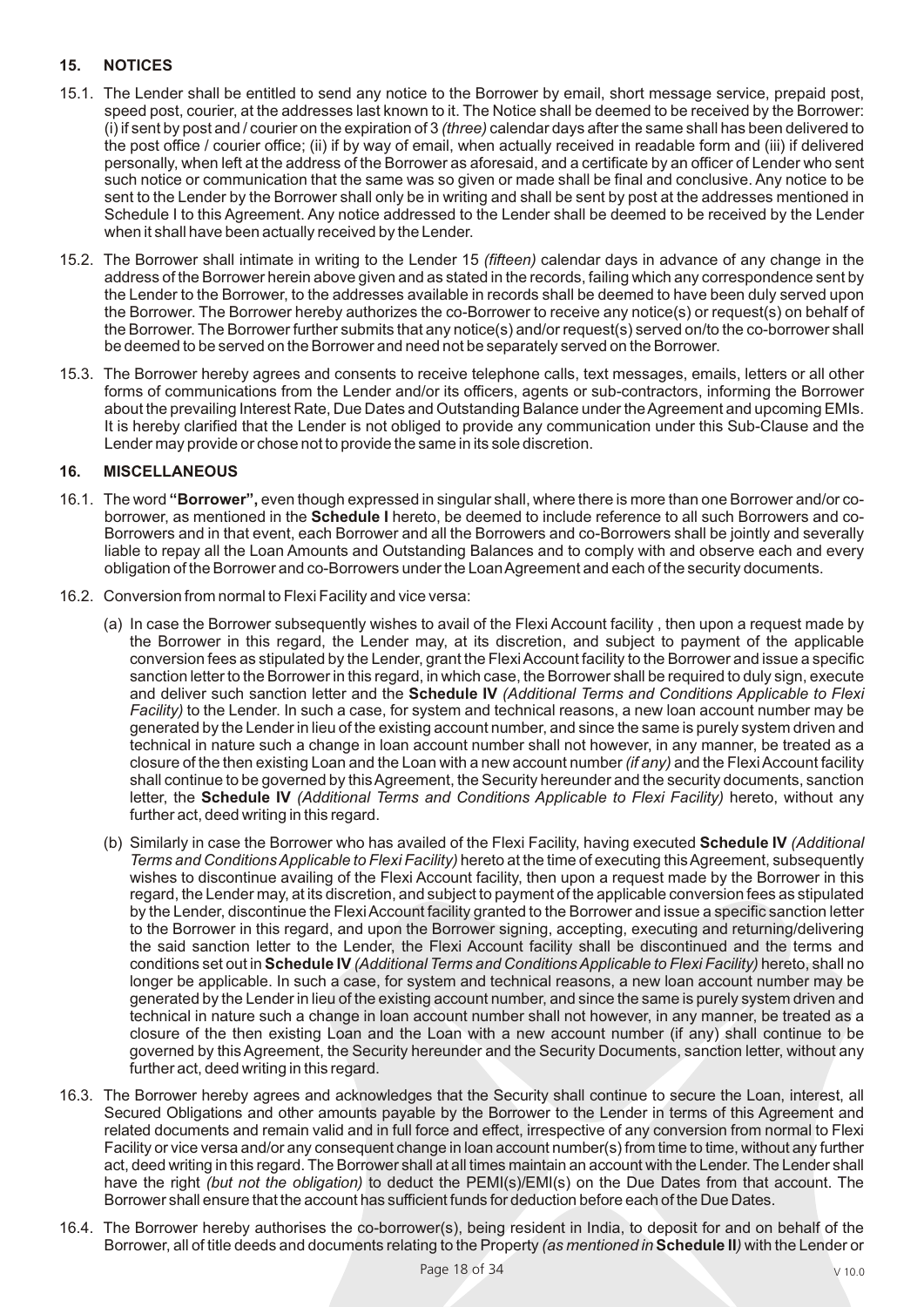any other person authorised by the Lender in this regard for the purpose and/or in relation to creation of mortgage and charge over the Property in favour of the Lender and to make such declarations and confirmations and sign, execute and deliver such documents, give notices and make necessary filings, and do such other incidental acts, deeds and things as may be required for and on behalf of the Borrower in this regard. The authority given under this Clause by the Borrower is not irrevocable.

#### 16.5. Force Majeure

The Lender shall not be liable for any failure or delay in performing any obligation to the Lender under this Agreement or related documents or in connection with the Loan where such failure or delay is due to any event beyond the reasonable control of the Lender, including *(but not limited to)* without prejudice to the generality of the foregoing, acts of God, civil disturbances, terrorist activity, wars, strikes, epidemic or widespread quarantine. The Lender would resume performance as soon as reasonably practicable after the reason or event preventing or delaying performance ceases or abates.

#### **17. RESERVATION OF RIGHTS**

No forbearance, indulgence, delay or relaxation by the Lender at any time to require performance of any provision of this Agreement shall in any way affect, diminish or prejudice the right of the Lender under this Agreement and any waiver or acquiescence by the Lender of any breach of any provision of this Agreement shall not be construed as a waiver or acquiescence of any continuing or succeeding breach of such provision.

#### **18. SEVERABILITY**

Every provision contained in this Agreement shall be severable and distinct from every other provision contained herein. If, at any time, any provision of this Agreement is or becomes illegal, invalid or unenforceable in any respect under any law of any jurisdiction, neither the legality, validity or enforceability of the remaining provisions nor the legality, validity or enforceability of such provision under the law of any other jurisdiction will in any way be affected or impaired.

#### **19. AMENDMENTS**

The Lender reserves the right to alter, amend or revise any of these terms and conditions and may notify the Borrower of any changes to terms and conditions in any manner it considers appropriate.

#### **20. INDEMNIFICATION**

The Borrower hereby agrees and undertakes to indemnify and forever keep indemnified the Lender and its executors, administrators, survivors and permitted assigns and its assets and effects and the Secured Property and every part thereof expressed to be mortgaged, charged, assigned and assured to the Lender from and against any and all claims, demands, suits, actions, proceedings, losses, expenses and/or damages made, taken, instituted, filed, levied, suffered or incurred or that may from time to time be made, taken, instituted, filed, levied against or suffered or incurred by the Lender by reason of :

- (a) any person or persons claiming or to claim any share, right, title or interest of any kind or nature whatsoever in, to or upon the Secured Property or any part thereof or anywise relating thereto or for any reason howsoever and/or;
- (b) any declarations and/or statements made hereinafter is found to be misleading, false, untrue and/or incorrect;
- (c) all costs, charges and/or expenses that may from time to time be incurred or suffered or sustained by the Lender and/or their executors, administrators, survivors and permitted assigns and/or its assets, effects and estate of and incidental to or in respect of or consequent upon or arising from such claims, demands, suits, actions and/or proceedings made, taken, brought, instituted, filed or levied against or upon the Lender and/or the said premises or any part thereof.

The Borrower hereby undertakes and agrees that in addition to its other payment obligations, in relation to the Loan, the Borrower shall make payment of any claim made by the Lender pursuant to this Clause without any demur, reservations, contest, protest whatsoever within a maximum of 2*(two)*Business Days of the date of the Claim.

#### **21. GOVERNING LAW AND JURISDICTION**

- 21.1. This Agreement shall be governed by and interpreted in accordance with the laws of India.
- 21.2. The Parties hereto unconditionally submit to the exclusive jurisdiction of the courts and tribunals in place in India where the branch of the Lender disbursing the Loan is situated, for the determination of any matters arising out of or under this Agreement. Provided that nothing stated herein shall *(and/or shall be construed so as to)* limit the right of the Lender to initiate proceedings against the Borrower or Guarantor, or both, in any other court of competent jurisdiction and nor shall the initiation of the proceedings in any one or more jurisdictions by the Lender preclude the taking of the proceedings by the Lender in any other jurisdiction*(whether concurrently or not)*.

#### **22. EFFECTIVE DATE**

The Agreement shall have become binding on the Borrower on and from the date when the Borrower executes the Agreement and unless otherwise provided for in this Agreement, shall be in force till all amounts due and payable to the Lender are paid, repaid in full to the satisfaction of the Lender.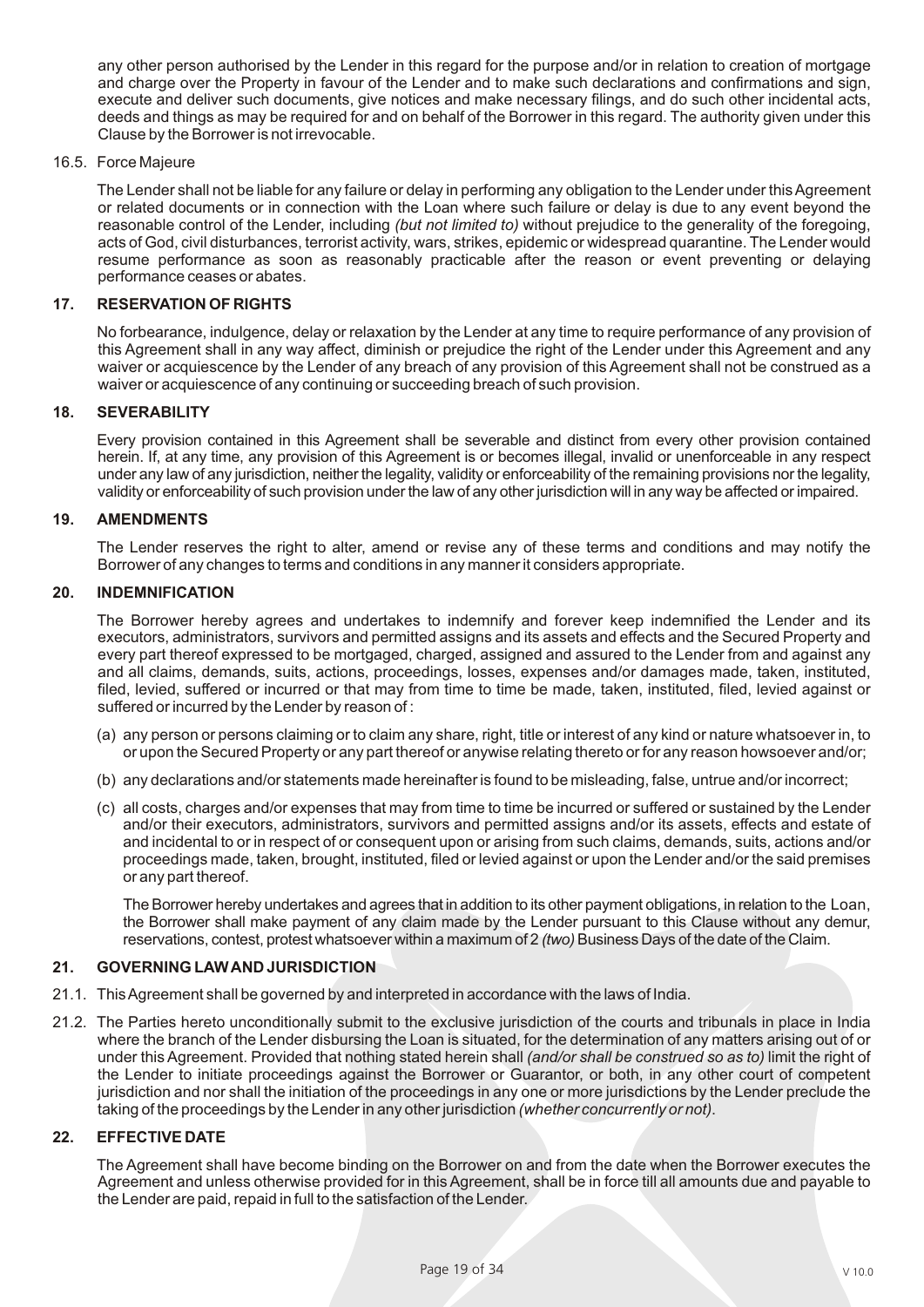## **SCHEDULE I**

# **DETAILS OF PARTIES**

| <b>DATE OF AGREEMENT</b>                                       |                                                                                     |
|----------------------------------------------------------------|-------------------------------------------------------------------------------------|
| <b>PLACE OF EXECUTION</b>                                      |                                                                                     |
| <b>BRANCH ADDRESS</b>                                          | Name:                                                                               |
|                                                                |                                                                                     |
|                                                                | Add:                                                                                |
|                                                                |                                                                                     |
|                                                                |                                                                                     |
|                                                                | Landmark<br>City<br>Pin code                                                        |
| <b>DETAILS OF THE</b><br><b>APPLICANT /</b><br><b>BORROWER</b> | Name:                                                                               |
| (i) Owners of                                                  | Address:                                                                            |
| the Secured<br><b>Assets / Property</b>                        |                                                                                     |
| <b>OR</b>                                                      |                                                                                     |
| (ii) Purchasing<br>the Property                                | Pin code<br>Landmark<br>City                                                        |
| ("Owners")                                                     | Signature of Borrower/s<br><b>NRI</b><br>PIO<br>Whether<br>person resident in India |
| <b>YES</b><br><b>NO</b>                                        | If NRI/PIO: Country of current residence:                                           |
| <b>DETAILS OF THE</b>                                          | Name:                                                                               |
| CO-APPLICANT(s) /<br><b>CO-BORROWER(s)</b>                     |                                                                                     |
| (i) Owners of<br>the Secured                                   | Address:                                                                            |
| <b>Assets / Property</b>                                       |                                                                                     |
| <b>OR</b><br>(ii) Purchasing                                   | City<br>Pin code<br>Landmark                                                        |
| the Property                                                   | <b>NRI</b><br><b>PIO</b><br>Whether                                                 |
| ("Owners")                                                     | person resident in India<br>If NRI/PIO: Country of current residence:               |
| <b>YES</b><br><b>NO</b>                                        |                                                                                     |
| <b>DETAILS OF THE</b><br><b>CO-APPLICANT(s) /</b>              | Name:                                                                               |
| <b>CO-BORROWER(s)</b>                                          | Address:                                                                            |
| (i) Owners of<br>the Secured                                   |                                                                                     |
| <b>Assets / Property</b>                                       |                                                                                     |
| <b>OR</b><br>(ii) Purchasing                                   | City<br>Pin code<br>Landmark                                                        |
| the Property<br>("Owners")                                     | <b>NRI</b><br><b>PIO</b><br>person resident in India<br>Whether                     |
| <b>YES</b><br><b>NO</b>                                        | If NRI/PIO: Country of current residence:                                           |
| <b>DETAILS OF THE</b>                                          | Name:                                                                               |
| <b>CO-APPLICANT(s) /</b><br><b>CO-BORROWER(s)</b>              |                                                                                     |
| (i) Owners of                                                  | Signature of Borrower/s<br>Address:                                                 |
| the Secured                                                    |                                                                                     |
| <b>Assets / Property</b><br><b>OR</b>                          |                                                                                     |
| (ii) Purchasing<br>the Property                                | Landmark<br>City<br>Pin code                                                        |
| ("Owners")                                                     | <b>NRI</b><br><b>PIO</b><br>Whether<br>person resident in India                     |
| <b>YES</b><br><b>NO</b>                                        | If NRI/PIO: Country of current residence:                                           |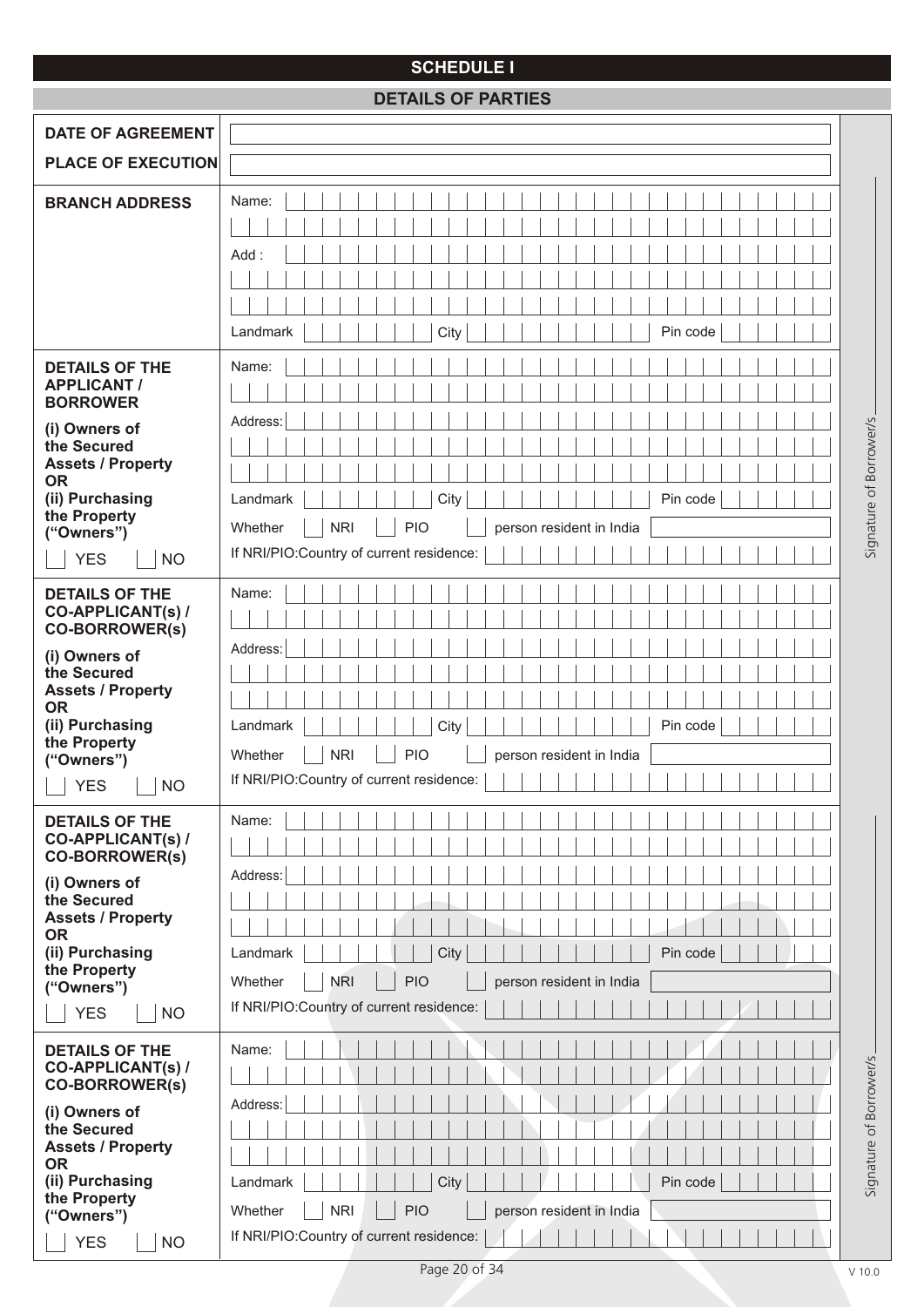| <b>DETAILS OF THE</b><br>CO-APPLICANT(s) /<br><b>CO-BORROWER(s)</b><br>(i) Owners of<br>the Secured<br><b>Assets / Property</b><br><b>OR</b><br>(ii) Purchasing<br>the Property<br>("Owners")<br><b>YES</b><br><b>NO</b> | Name:<br>Address:<br>Landmark<br>City<br><b>NRI</b><br>PIO<br>Whether<br>person resident in India<br>If NRI/PIO: Country of current residence:                                                                                                                                                                                                                                               | Pin code                         |  |  |  |
|--------------------------------------------------------------------------------------------------------------------------------------------------------------------------------------------------------------------------|----------------------------------------------------------------------------------------------------------------------------------------------------------------------------------------------------------------------------------------------------------------------------------------------------------------------------------------------------------------------------------------------|----------------------------------|--|--|--|
| <b>DETAILS OF LOAN:</b>                                                                                                                                                                                                  | AMOUNT OF LOAN<br>(A)                                                                                                                                                                                                                                                                                                                                                                        |                                  |  |  |  |
|                                                                                                                                                                                                                          | <b>TENURE</b><br>B)                                                                                                                                                                                                                                                                                                                                                                          |                                  |  |  |  |
|                                                                                                                                                                                                                          | NO. OF PEMIS<br>$\mathcal{C}$                                                                                                                                                                                                                                                                                                                                                                |                                  |  |  |  |
|                                                                                                                                                                                                                          | DUE DATE OF PEMI PAYMENT<br>D)                                                                                                                                                                                                                                                                                                                                                               |                                  |  |  |  |
|                                                                                                                                                                                                                          | NO. OF EMIS<br>E)                                                                                                                                                                                                                                                                                                                                                                            |                                  |  |  |  |
|                                                                                                                                                                                                                          | DUE DATE OF EMI PAYMENT<br>F)                                                                                                                                                                                                                                                                                                                                                                |                                  |  |  |  |
|                                                                                                                                                                                                                          | Signature of Borrower/s<br>G) APPLICABLE INTEREST RATE<br>RBI Policy Repo Rate (+)<br>(AS ON DATE OF THIS AGREEMENT) (FOR CLARITY,<br>$%$ Spread =<br>RBI POLICY REPO RATE PUBLISHED BY RBI FROM<br>TIME TO TIME AND THE RATE MENTIONED HERE<br>% per annum<br>SHALL BE DEEMED TO CHANGE ACCORDINGLY<br>WITHOUT ANY FURTHER ACT, DEED OR WRITING,<br>SUBJECT TO CLAUSE 4.3 OF THE AGREEMENT) |                                  |  |  |  |
| <b>AVAILABILITY PERIOD</b>                                                                                                                                                                                               | WITHIN THREE YEARS FROM THE DATE OF FIRST TRANCHE DISBURSAL OR TILL FINAL<br>TRANCHE DISBURSAL OF THE LOAN, WHICHEVER IS EARLIER.                                                                                                                                                                                                                                                            |                                  |  |  |  |
| <b>DEFAULT INTEREST</b><br><b>RATE</b>                                                                                                                                                                                   |                                                                                                                                                                                                                                                                                                                                                                                              |                                  |  |  |  |
|                                                                                                                                                                                                                          | DATE(S) ON WHICH THE REQUISITE INTEREST/PRE-EMI AMOUNT WILL BE<br>DEBITED IN RESPECT OF UNDER CONSTRUCTION PROPERTIES                                                                                                                                                                                                                                                                        | 5th DAY OF<br><b>EACH MONTH</b>  |  |  |  |
|                                                                                                                                                                                                                          |                                                                                                                                                                                                                                                                                                                                                                                              | 20th DAY OF<br><b>EACH MONTH</b> |  |  |  |
|                                                                                                                                                                                                                          | FREEZE INTERVALS (APPLICABLE IN CASE OF FLEXI FACILITY)                                                                                                                                                                                                                                                                                                                                      | P.M. TO<br>A.M. EVERYDAY         |  |  |  |
| NAME(S), ADDRESSES AND OTHER RELEVANT                                                                                                                                                                                    |                                                                                                                                                                                                                                                                                                                                                                                              |                                  |  |  |  |
| LEAVE AND LICENSE/ OCCUPANCY                                                                                                                                                                                             | DETAILS OF PERSON(S) TO WHOM PROPERTY HAS BEEN GIVEN ON LEASE/<br>LEAVE AND LICENSE/ OCCUPANCY BASIS AND THE TERM OF SUCH LEASE/                                                                                                                                                                                                                                                             |                                  |  |  |  |
|                                                                                                                                                                                                                          |                                                                                                                                                                                                                                                                                                                                                                                              | Signature of Borrower/s          |  |  |  |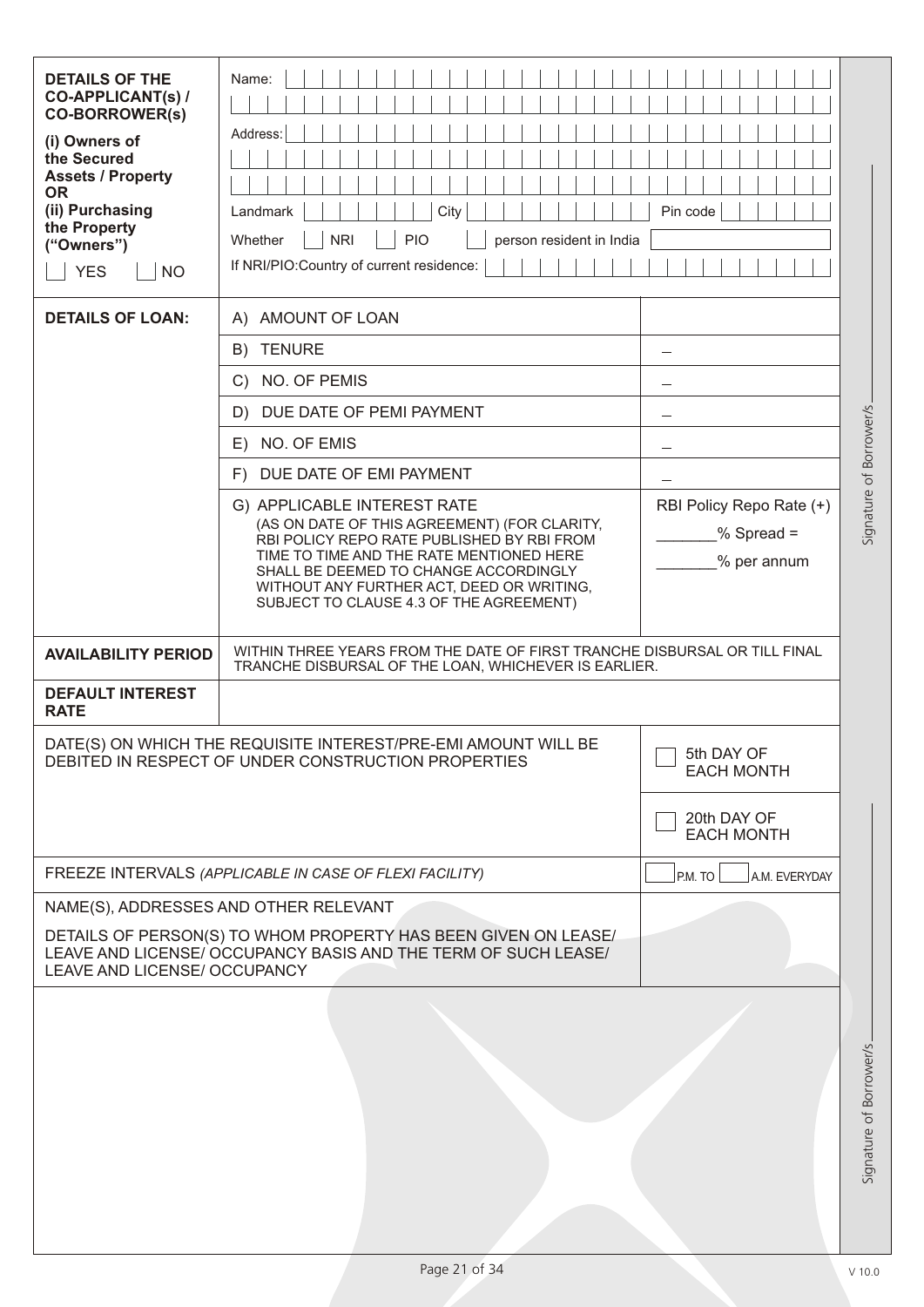# **SCHEDULE II**

#### **A Description of the Security being offered**

i) Address of the Property being offered as security, as per title deed(s):

ii) List of title deeds/documents in relation to the Property to be submitted:

iii) Details of guarantees:

| <b>Nature of Guarantee</b> | <b>Name of Guarantor</b> | Passport No. / PAN No. |
|----------------------------|--------------------------|------------------------|
|                            |                          |                        |
|                            |                          |                        |
|                            |                          |                        |
|                            |                          |                        |
|                            |                          |                        |

iv) Details of other security being offered:

#### B Purpose for which Loan is being / has been granted

| Sr. No. | <b>PURPOSE</b> | <b>Details</b>                                                                                                                                                            | <b>Tick &amp; Initial against</b><br>the Purpose |
|---------|----------------|---------------------------------------------------------------------------------------------------------------------------------------------------------------------------|--------------------------------------------------|
|         | Housing Loan   | Loan for purchasing fully constructed residential property<br>(i)                                                                                                         |                                                  |
|         |                | Loan for purchasing under-construction residential property<br>(ii)                                                                                                       |                                                  |
|         |                | (iii) Home extension loan                                                                                                                                                 |                                                  |
|         |                | (iv) Housing loan refinance (i.e. Loan for replacement of/<br>switchover of a housing loan earlier availed of by the<br>Borrower from another bank/financial institution) |                                                  |
|         |                | Any other purpose (to be mentioned below) (other than<br>(v)<br>prohibited purposes as mentioned in the Loan Agreement):                                                  |                                                  |
|         |                |                                                                                                                                                                           |                                                  |

| Sr. No. | <b>PURPOSE</b> | <b>Details</b>                                                              | <b>Tick &amp; Initial against</b><br>the Purpose |
|---------|----------------|-----------------------------------------------------------------------------|--------------------------------------------------|
| 2       | Other purposes | Purchase of Office / Shop / Fixed Asset<br>(i)<br>(other than Housing Loan) |                                                  |
|         |                | Loan consolidation<br>(ii)                                                  |                                                  |
|         |                | (iii) Consumer Durables                                                     |                                                  |
|         |                | (iv) Education expenses                                                     |                                                  |
|         |                | Marriage expenses<br>(v)                                                    |                                                  |
|         |                | (vi) Medical expenses                                                       |                                                  |
|         |                |                                                                             |                                                  |

Signature of Borrower/s Signature of Borrower/s Signature of Borrower/s

Signature of Borrower/s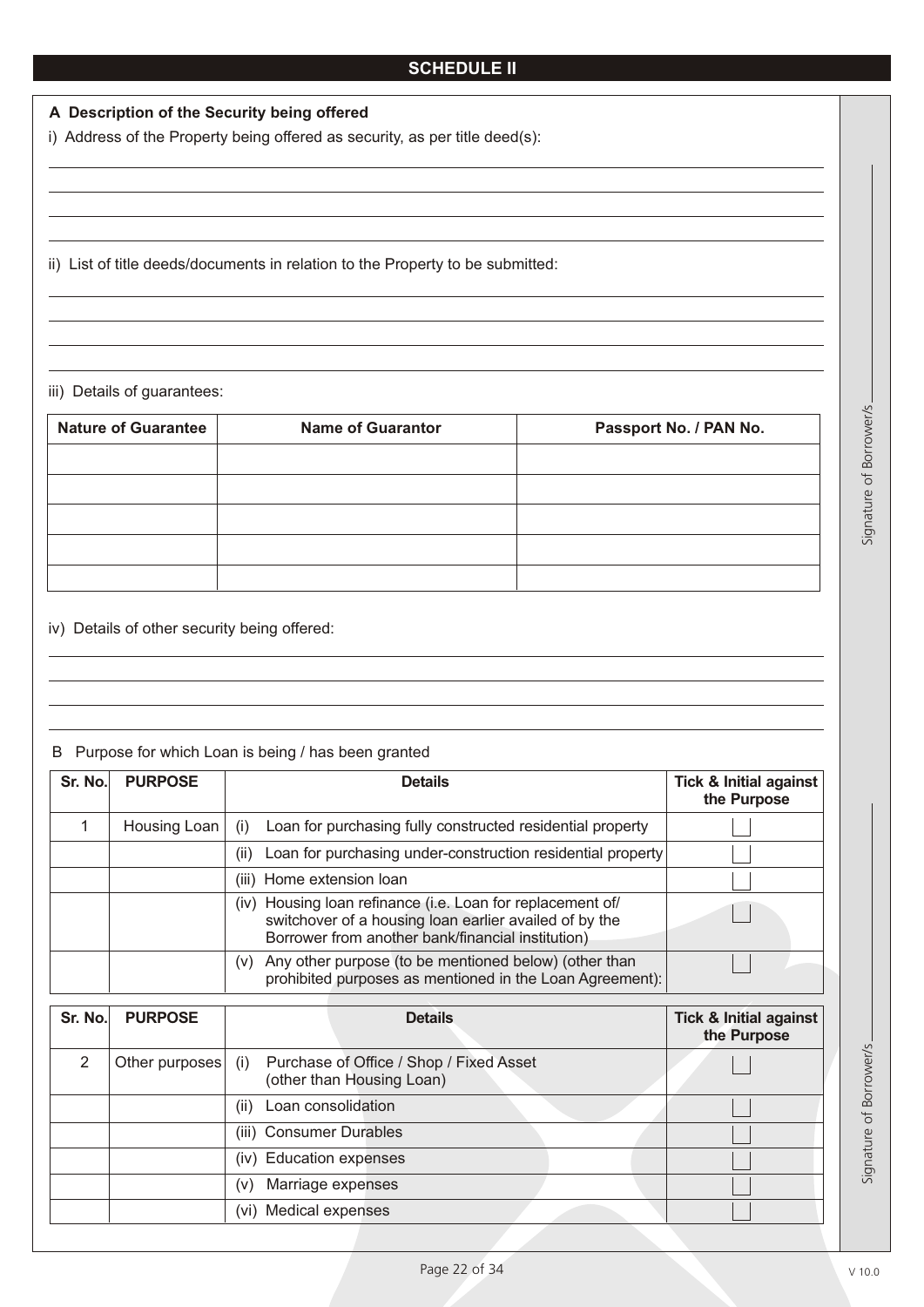| Sr. No. | <b>PURPOSE</b> | <b>Details</b>                                                                                                                                                              | <b>Tick &amp; Initial against</b><br>the Purpose |  |  |
|---------|----------------|-----------------------------------------------------------------------------------------------------------------------------------------------------------------------------|--------------------------------------------------|--|--|
| 2       | Other purposes | (vii) Purchase of office equipment                                                                                                                                          |                                                  |  |  |
|         |                | (viii)Property repair and renovation                                                                                                                                        |                                                  |  |  |
|         |                | (ix) Travel expenses                                                                                                                                                        |                                                  |  |  |
|         |                | <b>Working Capital requirement</b><br>(x)                                                                                                                                   |                                                  |  |  |
|         |                | (xi) Business expansion                                                                                                                                                     |                                                  |  |  |
|         |                | (xii) Loan against Property refinance (i.e. Loan for<br>replacement of/switch over of a loan earlier availed of<br>by the Borrower from another bank/financial institution) |                                                  |  |  |
|         |                | (xiii)Any other purpose (to be mentioned below) (other than<br>prohibited purposes as mentioned in the Loan Agreement):                                                     |                                                  |  |  |

| <b>Signature of</b><br><b>Borrowers</b>        |             |                  |
|------------------------------------------------|-------------|------------------|
| <b>Signed by Delivered</b><br>by the Borrowers | <b>Name</b> | <b>Signature</b> |
|                                                | Mr./Mrs.    |                  |
|                                                | Mr./Mrs.    |                  |
|                                                | Mr./Mrs.    |                  |
|                                                | Mr./Mrs.    |                  |
| <b>For Lender</b>                              | <b>Name</b> | <b>Signature</b> |
|                                                | Mr./Mrs.    |                  |

Signature of Borrower/s

Signature of Borrower/s Signature of Borrower/s Signature of Borrower/s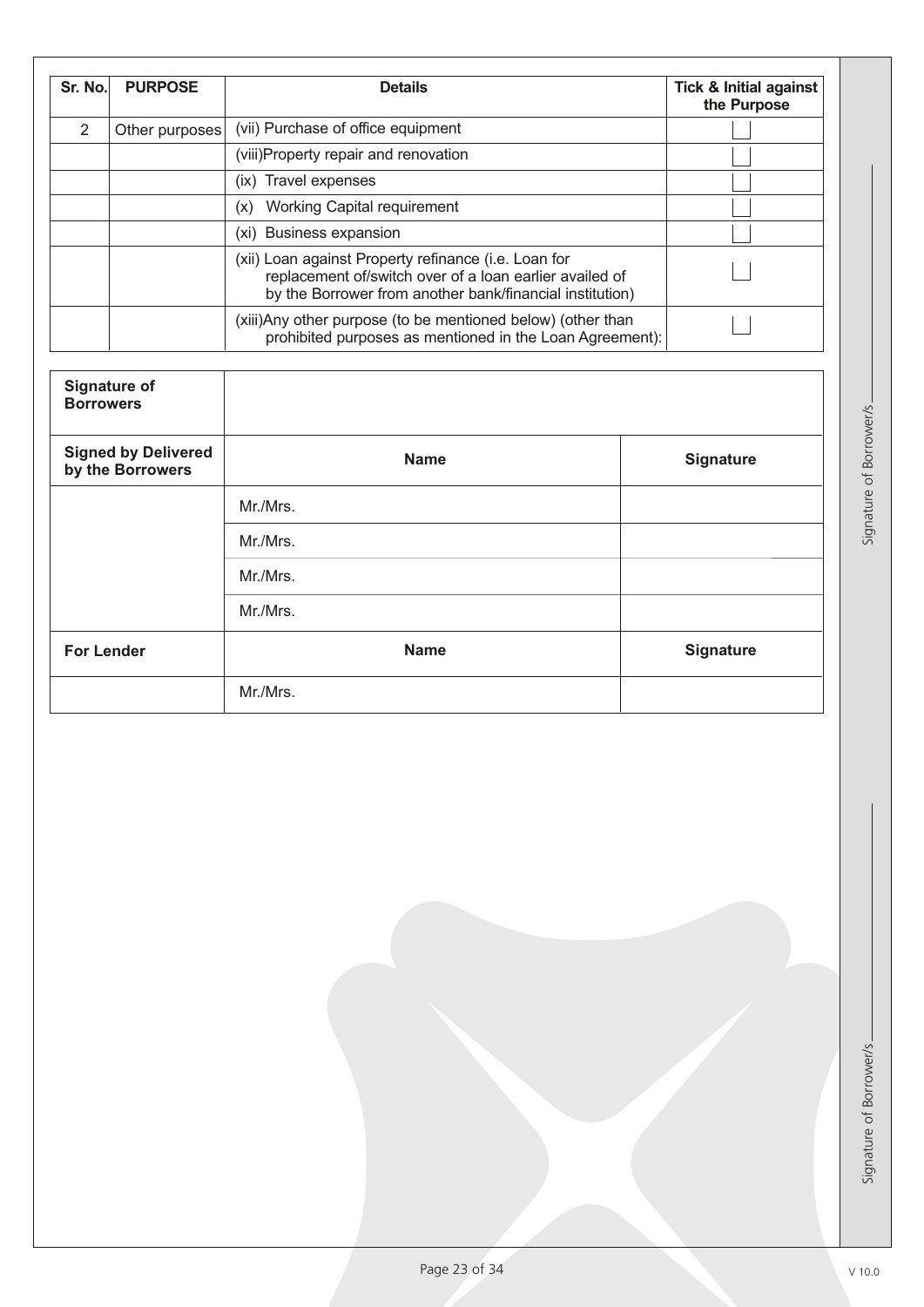#### **SCHEDULE III**

#### **ADDITIONAL TERMS AND CONDITIONS IF LOAN AVAILED OF BY NON-RESIDENT INDIAN / PERSON OF INDIAN ORIGIN**

**I. Applicability:** The terms and conditions of this Schedule shall be in addition to and not in substitution of the Agreement and shall be read in conjunction with and as a part of the Agreement.

#### **II. Representations**

In this Schedule the following representations shall be applicable to a NRI and/or PIO:

#### **a. NRE/NRO Account:**

The Borrower has and maintains a Non-Resident Ordinary (**"NRO"**) / Non- Resident External (**"NRE"**) account in India in compliance with the Foreign Exchange Management Act, 1999 and all relevant regulations there under.

#### **b. Compliance with exchange control laws**

- (i) The Borrower hereby agrees and undertakes to abide by the provisions of Foreign Exchange Management Act, 1999 and all rules and regulations made thereunder (as amended from time to time) with respect to purchasing, retaining, using and selling the Property and repatriating the proceeds of such sale outside India. The Borrower hereby agrees and undertakes to maintains an NRO/NRE account in India in compliance with the Foreign Exchange Management Act, 1999 and all relevant regulations there under (as applicable).
- (ii) The Property being purchased with the Loan is residential and is for residential accommodation in India and neither the Property nor any part thereof is in any manner whatsoever agricultural land or plantation property or farm house, and that the purchase is in compliance with Applicable Law including but not limited to the Foreign Exchange Management Act, 1999 and all relevant regulations there under.
- (iii) The Borrower is the owner of the Property and that none of the co-borrowers are persons who are not relatives (as defined under Foreign Exchange Management (Borrowing and lending in rupees) Regulations, 2000, dated 3-5- 2000 GSR 387(e)) of the NRI / PIO Borrower (as amended or replaced from time to time).

#### **c. Citizenship/PIO status**

The Borrower currently holds Indian citizenship and a valid Indian Passport or is a PIO with valid PIO status; and is a legal resident of the country as stated in **Schedule I** under residence permit of such country which is legal and valid on the date of signing this Agreement; and that he is not self-employed and is an employee in a full time salaried employment in such country with a valid employment contract in the country of his residence.

- d. submission of sufficient documentary proof of the Borrower's current/past Indian citizenship and a valid/previous Indian passport in case of an NRI or of his valid PIO status in case of a PIO; and of his legal resident status of the country stated in **Schedule I** under residence permit of such country which is legal and valid on the day of signing the Agreement; and of his employment in such country with a valid employment contract (as applicable).
- e. Submission of sufficient proof of all and any of the Borrowers credit ratings in his country of residence (as applicable).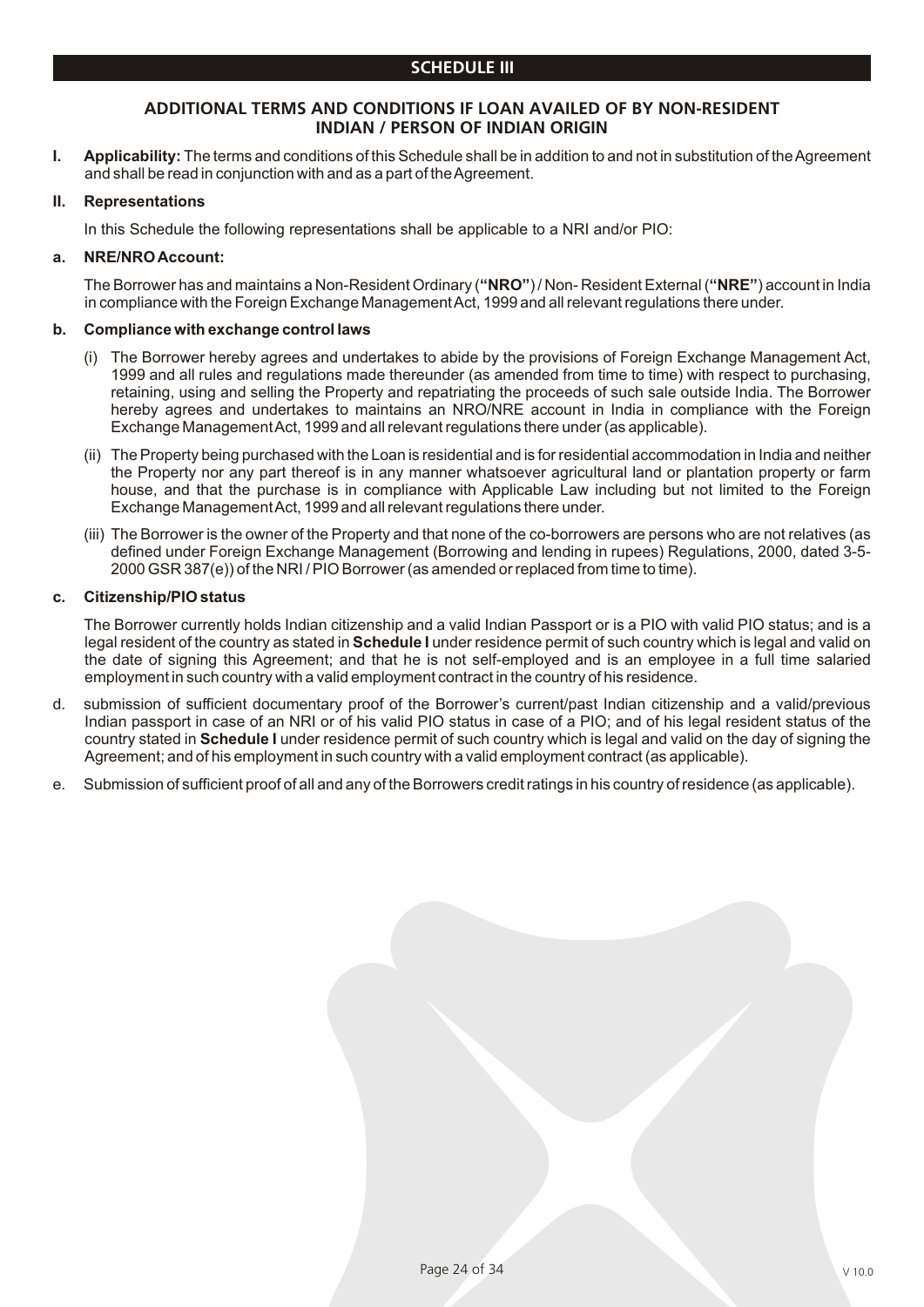#### **ADDITIONAL TERMS AND CONDITIONS APPLICABLE TO FLEXI FACILITY**

**1. Applicability:** The terms and conditions of this Schedule shall be in addition to and not in substitution of the Agreement and shall be read in conjunction with and as a part of the Agreement.

#### **2. Definitionsd**

In this Schedule unless the context otherwise requires the capitalised terms shall have the following meaning as assigned to them:

- (a) **"Loan Agreement"** means the main Loan Agreement dated along with all applicable Schedules thereto, executed between the Borrower and the Lender, as modified and altered, from time to time in accordance with the Loan Agreement.
- (b) **"Loan Account"** shall mean the account of the Borrower maintained by the Lender for the Loan granted / being granted under the main Loan Agreement.
- (c) **"Branch"** means the branch of the Lender with which the Flexi Account has been / shall be opened.
- (d) **"Flexi Account"** shall mean the current account opened in the name of the Borrower by the Lender in accordance with this Schedule.
- (e) **"Overdraft"** means the overdraft line set on the Flexi Account from time to time which is made available consequent to funds credited into the Flexi Account by the Borrower being adjusted against the Outstanding Balance under the Loan Account in accordance with the terms and condition set out hereunder.

Capitalised terms not defined herein but defined in the Loan Agreement shall have the same meaning as assigned to them in the Loan Agreement.

#### **3. Flexi Account**

- (a) The Lender shall, on request of the Borrower, open a Flexi Account in the name of the Borrower on the express understanding that the said Flexi Account shall be linked to the Loan Account. In addition to the terms and conditions as stipulated herein, the Flexi Account shall be governed by all such terms and conditions as applicable to a current account with DBS Bank India Limited *(hereinafter referred to as* **"General Terms and Conditions"***)*. The General Terms and Conditions shall be read in addition to and not in derogation of the present Schedule. In case of any inconsistency, the terms and conditions of this Schedule and the Loan Agreement shall prevail over the terms in the General Terms and Conditions to the extent they are so inconsistent.
- (b) The Lender shall provide the Borrower a cheque book and an Automated Teller Machine **("ATM")** card for undertaking transactions in the Flexi Account.

The Lender shall from time to time stipulate:

- (a) a threshold amount **("Threshold")** for the Flexi Account and only amounts in excess thereof will be adjusted against the Loan Account balance, which adjusting will not however exceed the principal component of the Loan which would be outstanding *(as determined by the Lender from time to time)* **("Ceiling Amount")**; and
- (b) restrictions on periodicity and amounts of withdrawals that may take place from the Flexi Account and the Borrower will be bound by such stipulations. There shall be a system change process at the Lender's end on a daily basis at certain intervals **("Freeze Intervals")** and the Borrower acknowledges that he shall not be able to transact in relation to or by using the Flexi Account and/or to operate the Flexi Account during these intervals on a daily basis, whether through ATM card or otherwise. The Borrower also acknowledges that these Freeze Intervals will be determined at the discretion of the Lender and will generally be anytime between the timings mentioned in **Schedule I** to the Loan Agreement or such other intervals as may be communicated by the Lender from time to time specifically. The Freeze Intervals shall be binding on the Borrower and the Borrower has no objection to the same and to the fact that the same may fluctuate on a daily basis.

#### **4. Operation of Overdraft Limit and linking to Loan Account:**

(a) The Borrower agrees that any and all amounts deposited into the Flexi Account shall be deemed to have been deposited towards the payment of Outstanding Balance in the Loan Account to that extent. Accordingly, all amounts deposited from time to time into the Flexi Account in excess of the then applicable Threshold shall at the end of each Business Day *(with the exception of the last Business Day of the month)* be adjusted first against the Annual Fee and then against the Outstanding Balance in the Loan Account in accordance with the Loan Agreement. For all amounts deposited on the last Business Day of the month, the amount in excess of the Threshold will be adjusted on the next Business Day. If there is any credit balance in the Flexi Account, including after such adjustment, no interest or any other similar benefit shall accrue thereon to the Borrower. Simultaneous with such adjusting, an Overdraft line for an amount which is equivalent to the amount adjusted from the Flexi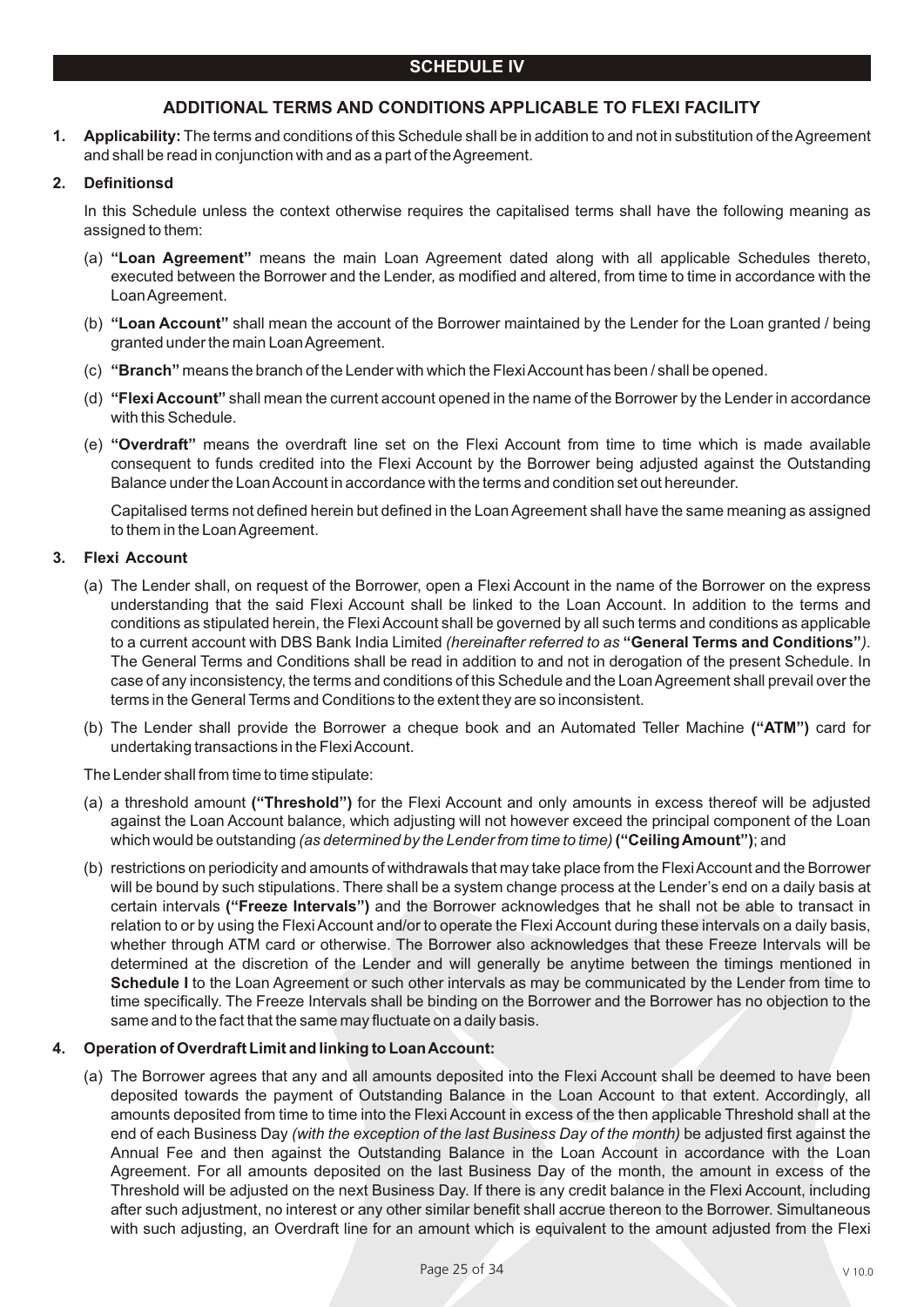Account against the principal portion of the Outstanding Balance excluding principal portion of EMI(s), due if any, shall be set on the Flexi Account, which shall be referred to as "Overdraft Limit", subject to the same not exceeding the Ceiling Amount. For clarity, in the event of any EMI or PEMI being due under the Loan Account, the amount being so adjusted from the Flexi Account shall be first appropriated permanently against EMI or PEMI and the Overdraft Limit will be only for the surplus amount, if any. The Overdraft Limit thus shall become available from time to time subject to the credits in the Flexi Account to the extent such credits are in excess of the due PEMIs / EMIs under the Loan Account and other dues.

- (b) In the event of any debit transaction in the Flexi Account, the Overdraft Limit shall be reduced to the tune of such debits.The Borrower further authorizes the Lender to debit the Flexi Account towards any dues under the Loan Account and to that extent the Overdraft Limit will stand reduced. It shall be the Borrower's responsibility to keep the Flexi Account funded and non- payment of dues under the Loan Account on the respective Due Date(s) shall constitute an **"Event of Default"** for the purposes of the Loan Agreement.
- (c) This Clause however shall be without prejudice to the Lender's rights, discretion and exercise thereof regarding requiring various Payment Methods as per the provisions of the Loan Agreement. In the event of any debit balance in the Flexi Account, interest payable in respect thereof shall be payable at the Interest Rate applicable on the Loan Account and all provisions in the Loan Agreement relating to interest, including regarding compounding and default interest, shall apply mutatis mutandis to the Flexi Account debit balance(s). The Lender shall be entitled to combine the debit balance with the Loan Account and accordingly, the principal outstanding and other balances due to the Lender under the Loan Account shall vary accordingly. All debits and credits from or into the Loan Account shall also be reflected in the Flexi Account statement. The Lender may at its discretion generate a single account statement combining the two accounts as if both were a single account and the Borrower shall be bound by the same.
- (d) Where the Loan is with the Flexi Account facility, then for the purposes of Prepayment, the principal component of the Loan shall be increased by the then applicable Overdraft Limit on the Flexi Account.
- (e) Nothing contained in this Schedule relieves or discharges the Borrower of his obligation to pay the PEMIs/EMIs on the Due Dates in accordance with the Loan Agreement.
- (f) The Borrower hereby agrees that the Overdraft Limit shall be liable to change as a consequence of any revision in the applicable RBI Policy Repo Rate *(as defined in the Loan Agreement)*. In the event of the Borrower withdrawing / attempting to withdraw in excess of the then available Overdraft Limit, the Lender shall not be obliged to honour any such instruments. The Borrower hereby unconditionally agrees not to hold the Lender liable or responsible in any manner whatsoever in this regard.
- (g) The Lender may, at its sole discretion and on a case-to-case basis, allow the Flexi Account to be operated without requirement of any minimum balance. Nothing contained herein shall be deemed to be an obligation on the Lender to waive the requirements for minimum balance.
- 5. In consideration of the Lender extending the Flexi Account facility to the Borrower as detailed herein, the Borrower shall be liable to pay an annual fee **("Annual Fee")**. The Annual Fee shall be a percentage of the outstanding amount *(as determined by the Lender)* payable on each anniversary of the Loan and the Lender shall determine such percentage from time to time. The Lender is hereby authorized to and shall be authorised to deduct the amount of the Annual Fee from the credits lying in the Flexi Account of the Borrower opened in pursuance hereof. In case there is no credit balance in the Flexi Account, then the Annual Fee shall be debited by the Lender from the Overdraft Limit and the Borrower shall be deemed to have utilized the Overdraft Limit and accordingly shall be liable to pay interest thereon as applicable.
- 6. The Borrower hereby expressly agrees and confirms that in the event of the Borrower failing to pay the amount outstanding under the Loan facility, in addition to any general or similar lien to which the Lender may be entitled by law, the Lender shall, without prejudice to any of its specific rights under any other agreements which the Borrower might have with the Lender and/or any subsidiary thereof under the DBS Group, at its sole discretion and without notice to the Borrower, be at liberty to apply any other money or amounts standing to the credit of the Borrower in the Flexi Account towards repayment of the financial indebtedness extended by any other member of the DBS Group in conformity with Clauses 7.6 and 7.7 of the Loan Agreement and / or to combine accounts. The rights of the Lender under this Schedule are in addition to other rights and remedies *(including without limitation other rights of set-off or lien)*, which the Lender may have.
- 7. It is hereby clarified that in the event the Borrower does not avail of the Overdraft Limit, the amount of principal to be repaid and the interest charged on it under the Loan Account could differ from the one where the Overdraft facility is availed of. The Borrower understands and agrees that the Overdraft Limit shall be based on credits and debits in the Flexi Account and liable to fluctuations from time to time. It is Borrower's responsibility to compute the income or other tax liability or benefit accruing from the Overdraft facility being linked to the Loan, and bear and pay solely and the Lender shall not be liable or responsible to the Borrower or any other person whatsoever, in any manner whatsoever.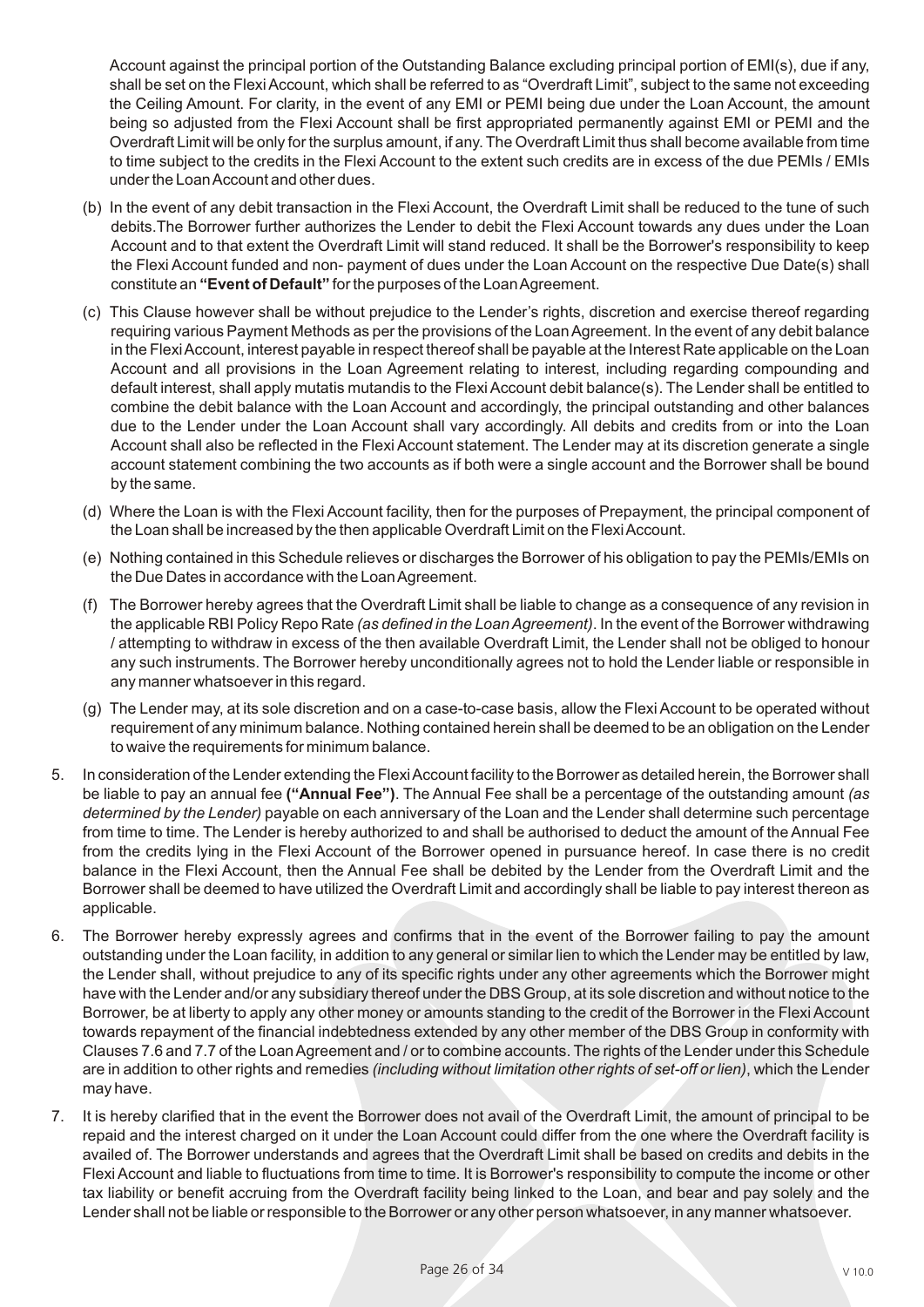8. Any taxes, and similar levies and charges, present or future and whether presently applicable or otherwise, in relation to the Flexi Account and the Overdraft facility, whether payable in law by the Borrower or the Lender *(excluding the income tax of the Lender subject to the provisions in relation to the withholding under the Loan Agreement)*, shall be borne solely and paid in full by the Borrower.

Nothing contained herein constitutes a binding obligation on the Lender and the Borrower recognises and accepts that this facility has been granted by the Lender to the Borrower purely as an additional benefit to the Borrower at the discretion of the Lender. The Borrower acknowledges that the Lender may, at any time, without any advance notice, withdraw the facility provided to the Borrower including by terminating the Overdraft Account and/or Overdraft Limit. In such event, the Loan Agreement will continue as per the terms hereof without in any way affecting the rights and powers of the Lender. The revocation of the Flexi Account facility shall not affect any amounts which have been adjusted by the Lender towards the Loan Account except that the debit balances in the Flexi Account will be forthwith added back to the Outstanding Balance in the Loan Account permanently thereafter. The Overdraft Limit and the Flexi Account shall, unless revoked earlier by the Lender, terminate on the date of payment of the final EMI under the Loan Agreement, and shall not be available to the Borrower after such point in time however the Borrower shall continue to be liable for any obligations, dues and taxes, incurred thereunder or pursuant thereto, whether arising before or after such termination. The terms set out in this Schedule shall remain in force at the sole discretion of the Lender, and may be subsequently rescinded by the Lender in accordance with the Agreement and other related documents. Upon the Borrower's request for conversion from Flexi Facility to Non-Flexi Facility being approved by the Lender by way of a Sanction Letter or such other letter, the terms of this Schedule shall not apply from the date of such conversion.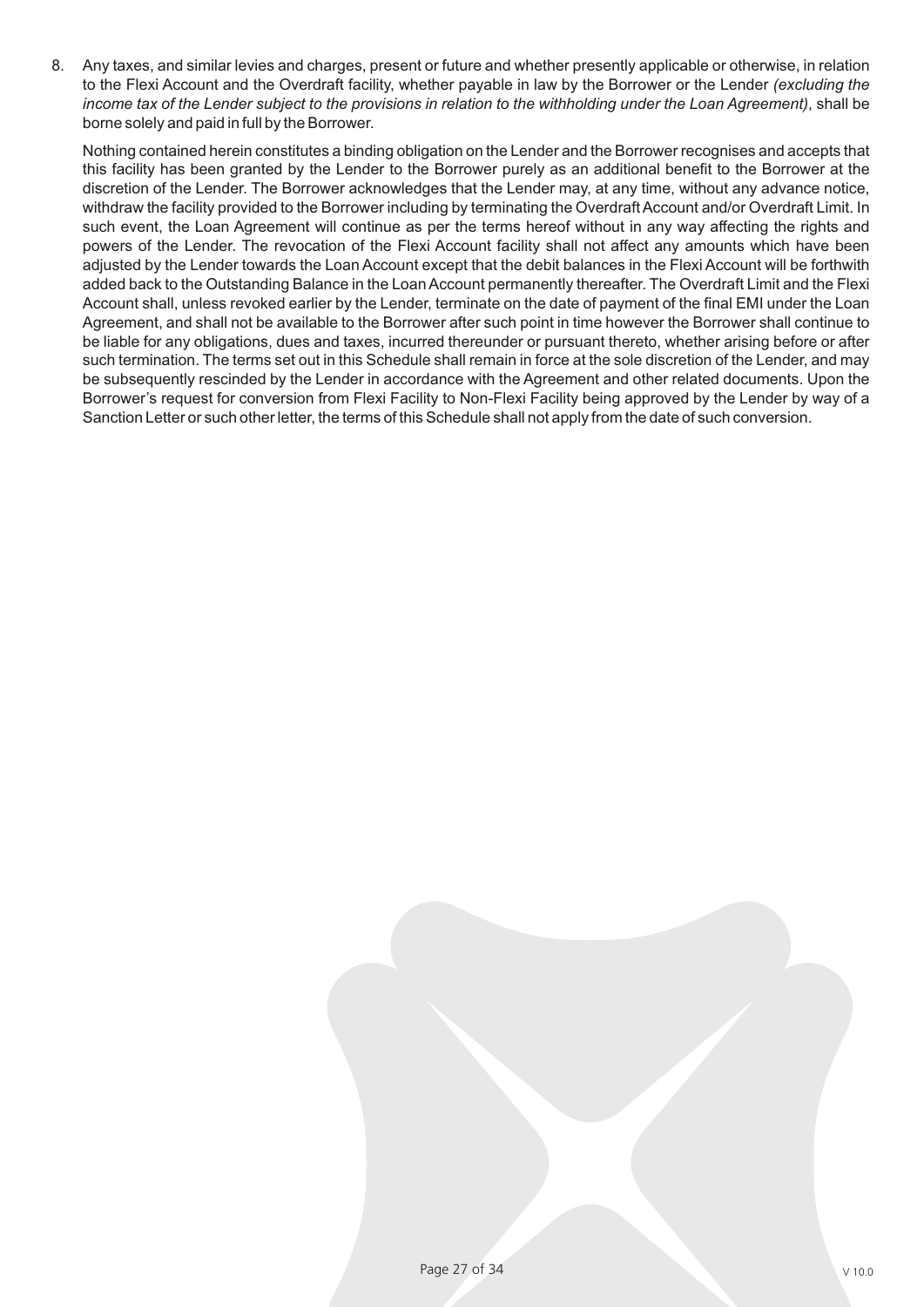#### **SCHEDULE V**

#### **CONDITIONS PRECEDENT AND CONDITIONS SUBSEQUENT**

#### **1.1. CONDITIONS PRECEDENT**

- (A) The Loan may be disbursed by the Lender to the Borrower, in one or more tranches and subject to the terms of the Agreement, upon fulfilment of the conditions precedent set out in this Schedule. The Lender may at its sole discretion waive or modify any or all of the Conditions Precedent, provided in this Schedule
- (B) The Conditions Precedent required to be fulfilled by the Borrower for availing the Loan are as follows:

The Borrower shall do all such acts, deeds and things as may be required by the Lender for creation, perfection and delivery of the Security to the satisfaction of the Lender, including without limitation:

- (i) obtaining all consents, approvals and authorisations required in connection with the purchase and mortgage of the Property;
- (ii) execution of security documents and other documents in favour of the Lender upon the terms and conditions and in the manner and format specified by the Lender;
- (iii) the Borrower shall have delivered to the Lender or to the lawyers/professionals as may be indicated by the Lender all duly executed instruments, deeds and relevant documents of discharge or release of the existing mortgages, if any, over the Property;
- (iv) formal valuation reports of the Property satisfactory to the Lender;
- (v) a demand promissory note executed by the Borrower, in favour of the Lender, for an amount equivalent to the amount of the Loan together with a letter of continuity in the format specified by the Lender;
- (vi) Submission of all original title documents and any other relevant document in respect of the Property to the Lender or any other person authorised by the Lender in this regard, as applicable and all other documents as the Lender may require;
- (vii) Submission of ECS Mandate/Standing Instruction to the Lender as per the Agreement.
- (viii) Submission of a disbursement notice in the format acceptable to the Lender stating inter alia that no Event of Default has occurred and that there is presently no event or circumstance which would (with the giving of notice, expiry of a cure period, or any combination of any of the foregoing) be an Event of Default and that all the representations and warranties given by the Borrower under this Agreement are true and correct.
- (ix) Payment of all charges and fees required to be paid by the Borrower to the Lender's satisfaction prior to disbursement including the processing fee set out in the Application Form.
- (x) Submission of evidence to show that the Borrower has settled or paid the difference between the Purchase Price and the Loan Amount towards the Purchase Price set out in the Sanction Letter along with monies and `expenses payable to the other bank/financial institution as a result of any delay(s) in disbursement or any technical or system errors, etc. from the Borrower's own funds/genuine sources.
- (xi) Submission of all necessary documents to the satisfaction of the Lender evidencing that:
	- (a) the title to the Property is acceptable to the Lender in all respects;
	- (b) there are no defects, structural or otherwise, in or affecting the Property;
	- (c) results of usual legal requisitions to the various government departments including road line plans are acceptable and satisfactory to the Lender;
	- (d) the Property is duly and properly insured by the Borrower as required by the Lender;
	- (e) all legal expenses, taxes, costs, stamp duty and other have been paid or have been set aside/provided for by the Borrower to the Lender's satisfaction;
	- (f) all necessary filings including the registration requirements under the Registration Act, 1908 in respect of the Security have been fulfilled by the Borrower; and
	- (g) the Borrower has opened an account or accounts with the Lender as required by the Lender.
- (xii) Submission of a certificate from an architect appointed by the Lender certifying that the built up Property is strictly as per sanctioned plan and/or building bye-laws.
- (xiii) In case the Loan being availed of by the Borrower is for refinancing of a loan earlier availed of by the Borrower from another bank/financial institution, the following additional conditions shall have been complied with:
	- (a) submission of a certified true copy of the sanction letter issued by such other bank/financial institution to the Borrower;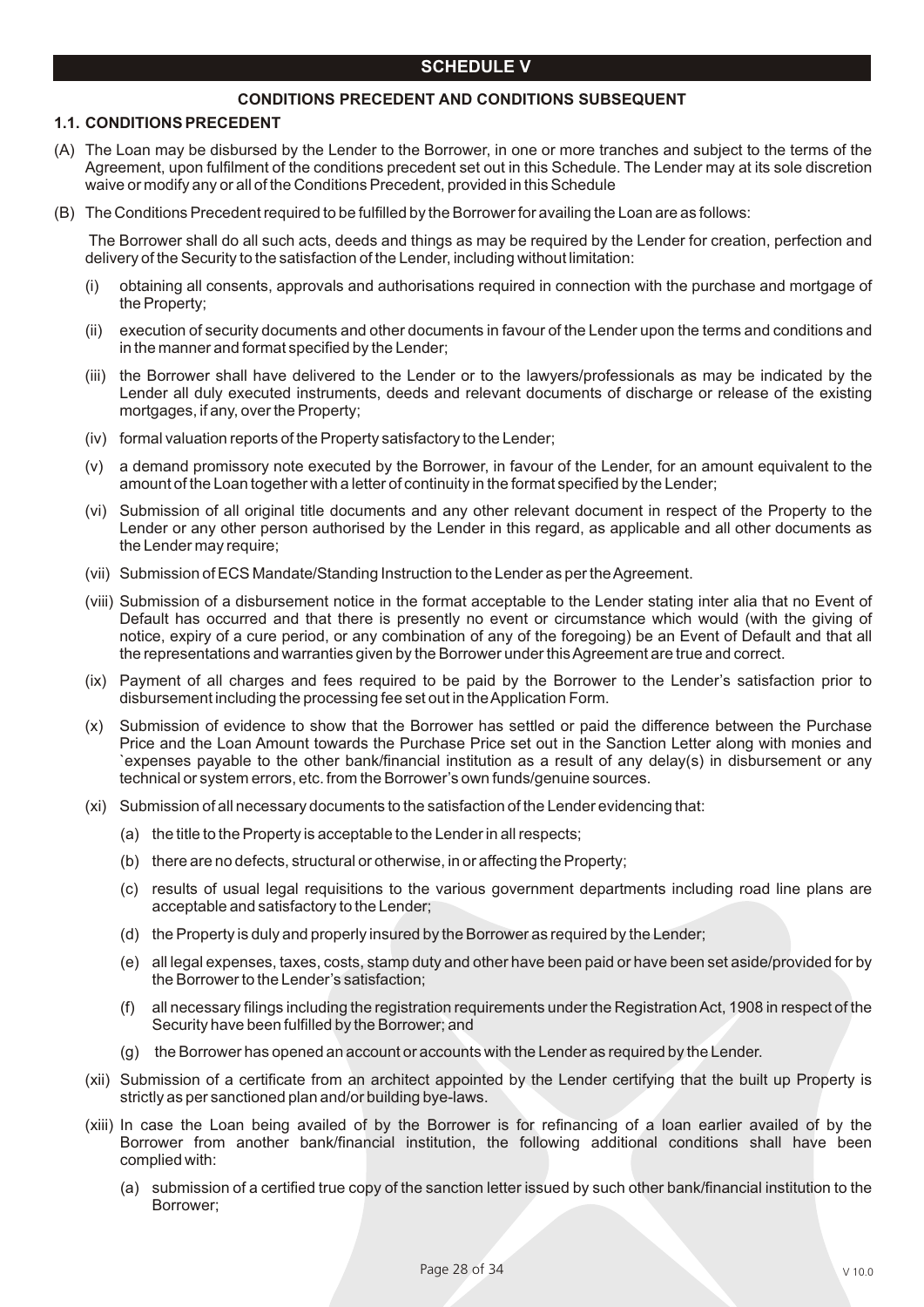- (b) submission of a certified true copy of the loan agreement and security documents executed by and between such other bank/financial institution and the Borrower in relation to the loan being repaid;
- (c) submission of loan account statements issued by such other bank/financial institution for at least the immediately preceding 12 (twelve) months, prior to the date of repayment of the loan;
- (d) submission of a letter from the other bank/financial institution stating the exact amount outstanding from the Borrower to such bank/financial institution in respect of the loan being refinanced with details of default (if any);
- (e) submission of a duly executed authority letter from the Borrower authorizing the Lender to directly approach the other bank/financial institution in relation to obtaining the original title deeds in the custody of such other bank/financial institution, duly acknowledged by such other bank/financial institution;
- (f) submission of a letter from the Borrower stating and irrevocably and unconditionally undertaking that: (a) in the event any of the original title deeds pertaining to the Property comes in the possession of the Borrower, the Borrower shall forthwith hand over such title deeds to the Lender, and pending such hand over, the Borrower shall hold and be deemed to hold all such title deeds pertaining to the Property in trust for the benefit of the Lender; and (b) the Borrower shall indemnify the Lender against any and all losses, expenses, claims, liabilities, costs etc. which the Lender may suffer or incur in this regard; and
- (g) creation and perfection of such additional security as may be required by the Lender.
- (xiv) Execution of a power of attorney in favour of the Lender as mentioned under the Agreement.
- (xv) Submission of necessary documentary evidencing the Borrower having made necessary deductions as per the Income Tax Act, 1961 or any other Applicable Law and remitting the same to the relevant Governmental Authority.

#### **1.2. CONDITIONS SUBSEQUENT**

The Borrower shall fulfil the following conditions subsequent in the manner and within the timelines provided in this Agreement to the satisfaction of the Lender:

- (i) Submission of an end use statement within a period of 60 (sixty) days from the date of disbursement.
- (ii) Submission of the following documents:
- (iii) wherever applicable, original of the occupation/possession certificate/other similar document in respect of the Property, immediately upon receipt of the same by the Owner, however, in any event, not later than 30 (thirty) days from the date of disbursement;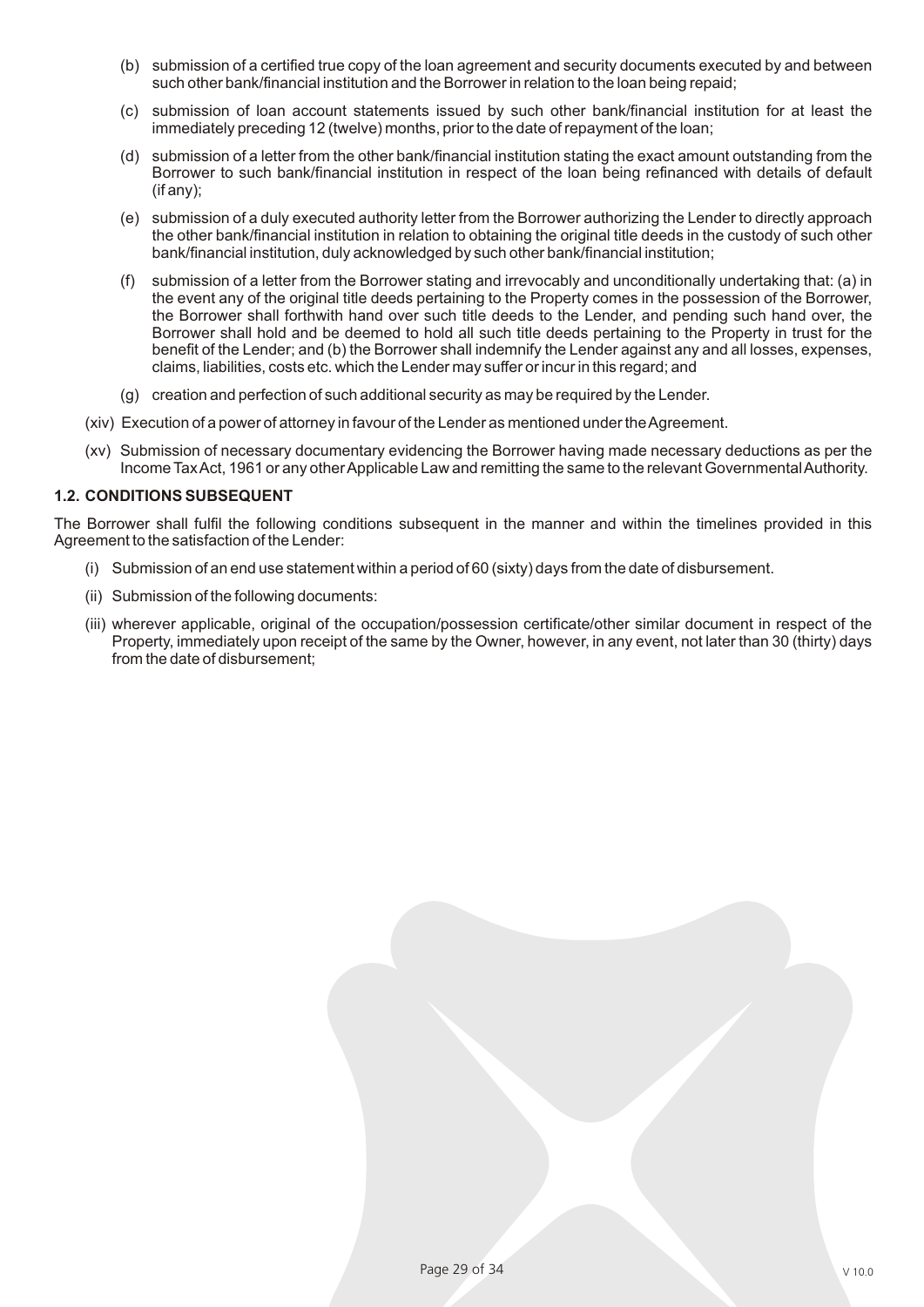# **SCHEDULE VI**

# **Key Fact Statement**

#### **Product : Home Loan / Loan Against Property**

Customer Name :

#### Stage : Sanctioned/Disbursed

| 1  | Loan amount                                                                              |                                                                                    |
|----|------------------------------------------------------------------------------------------|------------------------------------------------------------------------------------|
| 2  | Loan term                                                                                |                                                                                    |
| 3  | Interest type (fixed, floating or hybrid)                                                |                                                                                    |
| 4  | Interest chargeable (In case of Floating Rate<br>Loans)                                  | % p.a.<br>(RBI Policy Repo Rate + Spread)                                          |
| 5  | Date of reset of interest                                                                | 7th day of each quarter i.e.: 7th January, 7th April,<br>7th July, 7th October     |
| 6  | Mode of communication of changes in interest<br>rates                                    | Letter or SMS alert or Email alert or any such<br>medium as is permitted by        |
| 7  | Fee payable                                                                              |                                                                                    |
|    | On application<br>a                                                                      | (including Taxes)<br>(including Taxes)                                             |
|    | During the term of the loan<br>b                                                         | As per schedule of charges please refer our website<br>www.dbs.com/in.             |
|    | On foreclosure<br>C.                                                                     | As per schedule of charges please refer our website<br>www.dbs.com/in.             |
|    | Fee refundable if loan not<br><sub>d</sub><br>sanctioned/disbursed                       | <b>NIL</b>                                                                         |
|    | Conversion charges for switching from<br>e<br>floating to fixed interest and vice-versa. | Switch fees as per schedule of charges please refer<br>our website www.dbs.com/in. |
|    | Penalty for delayed payments/ Default<br>f<br>Interest                                   | As per schedule of charges please refer our website<br>www.dbs.com/in.             |
| 8  | EMI payable                                                                              |                                                                                    |
| 9  | Details of Security/ Collateral Obtained<br>security/collateral obtained                 |                                                                                    |
| 10 | Date on which annual outstanding balance<br>statement will be issued                     | By 30th April for each year                                                        |

### **Customer acceptance**

[Applicant's/Borrower's Full Name & Signature] Date: Date:

[Co-Applicant's/Co-Borrower's Full Name &Signature]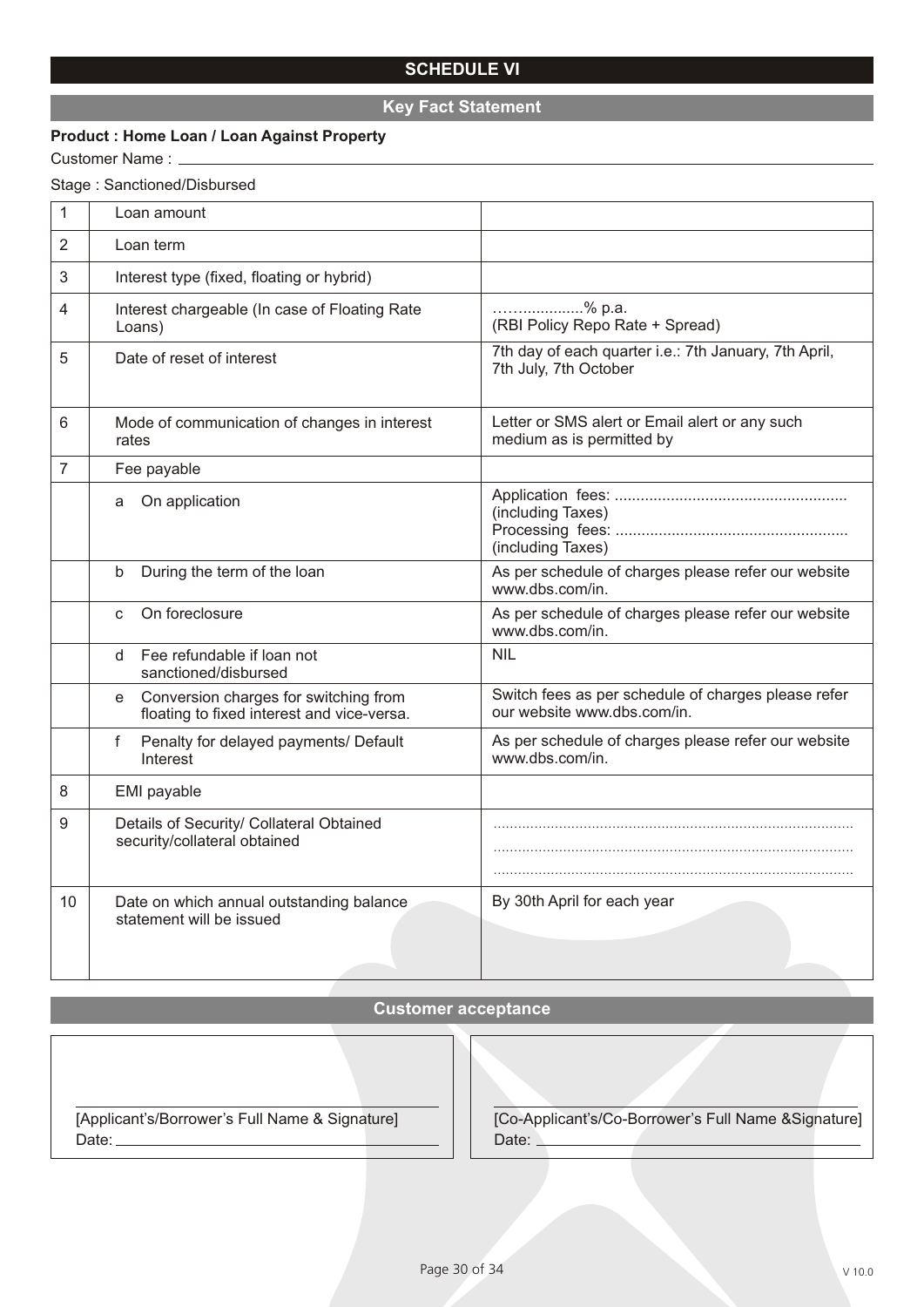#### **ADDITIONAL TERMS APPLICABLE TO LOANS FOR PURCHASING UNDER-CONSTRUCTION PROPERTY/INTEREST SERVICING LOANS**

- 1. Applicability: The terms and conditions of this Schedule shall be in addition to and not in substitution of the Agreement and shall be read in conjunction with and as a part of the Agreement.
- 2. Terms:
	- (a) In case the Property is under construction or has not been constructed ("Under Construction Property"), the Loan would be disbursed in tranches, depending upon the stages of construction of the Property, and interest at the applicable Interest Rate will be levied by the Lender only on the actual amount(s) disbursed from time to time. The Lender may at its discretion grant an option to the Borrower to service only the Interest component, which option would be available only till the Pre-EMI End Date or such earlier date as intimated by the Lender. In such case, the Borrower hereby agrees to service the Interest accrued on the Outstanding Balance, from the first Date of Disbursement up to the Pre-EMI End Date, by making payment of the accrued Interest on the amounts disbursed, on a monthly basis on the dates specified in the Repayment Schedule or at such time interval and upon such terms and in such manner, as may be directed by the Lender, from time to time ("Pre-EMIs" or "PEMIs").
	- (b) For disbursement of each tranche of the Loan to the developer/builder/construction company/contractor/seller of the Property or such other concerned person as the Lender may deem fit, the Lender will need a written request and authority from the Borrower requesting for disbursement of the tranche to any such person, along with the original demand letter from such person and the disbursement advice letter.
	- (c) In the event of any delay in the construction or completion of the Property in terms of the timelines agreed upon by the Lender or in case the Lender is of the opinion that any events or circumstances may lead to delays or in case of any delay in the procurement and/or submission by the Borrower of documents, permissions, approvals or certificates in relation to the Property, the Lender shall be entitled to withhold and/or cancel fully and absolutely any further disbursements under the Loan as also terminate the overdraft limit under the Flexi Account facility (if any) and/or recall any disbursed Loan Amount together with the other Outstanding Balance, interest accrued and any other charges and monies as payable by the Borrower under or pursuant to the loan Agreement so as to become due and payable forthwith or at such time as Lender may deem fit in its discretion.
	- (d) In case the Loan is being granted for purchasing under-construction Property, the following additional conditions shall be complied with:
		- i. Submission of a copy of the sale and purchase agreement signed between the vendor/ developer and the Borrower relating to the Property.
		- ii. (In cases where the Borrower owns a plot/land and approaches the Lender for a credit facility to construct a house), submission of a copy of the plan sanctioned by a competent authority in the name of the Borrower.
		- iii. Submission of an affidavit-cum-undertaking from the Borrower stating that (A) the Borrower shall not violate the sanctioned plan, (B) construction shall be strictly as per the sanctioned plan and (C) it shall be the sole responsibility of the Borrower to obtain the completion certificate within such period as may be specified by the Lender of completion of construction
		- iv. Submission of an affidavit-cum-undertaking by the Borrower declaring that the built up Property has been constructed as per the sanctioned plan and/or building bye-laws and as far as possible has a completion certificate also (as applicable).
		- v. Submission of a certificate from an architect appointed by the Lender, at each stage of construction of the building, certifying that the construction of the building is strictly as per sanctioned plan.
		- vi. upon completion of construction, submission of a certificate of such Lender appointed Architect certifying that the completion certificate of the building issued by the competent authority has been obtained.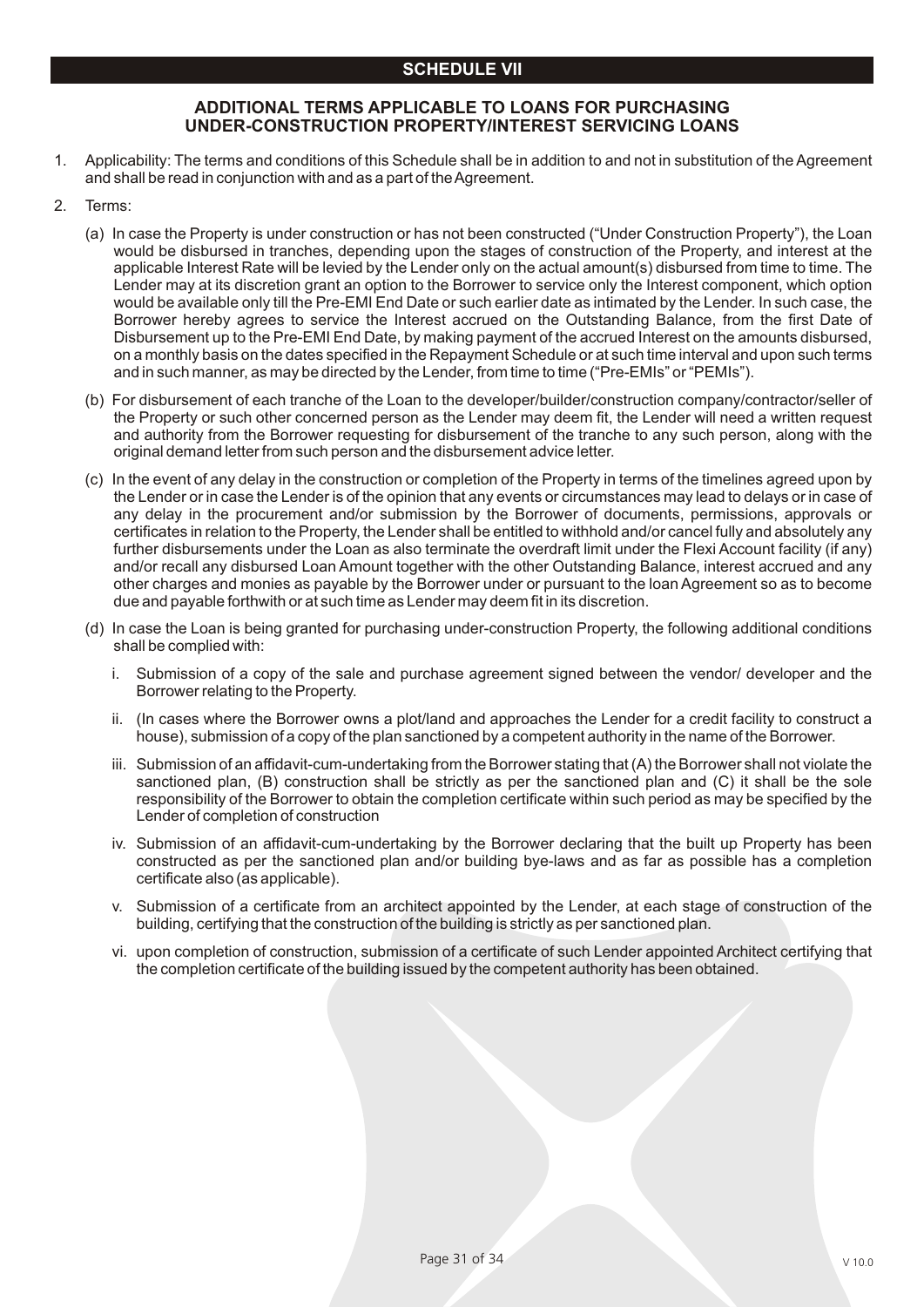#### **ADDITIONAL TERMS AND CONDITIONS APPLICABLE TO LOAN AGAINST PROPERTY FACILITY**

The following additional terms shall be applicable in case the Loan is a Loan Against Property:

- 1. The Borrower undertakes and agrees to ensure that he shall not use any part of the Loan for any of the activities restricted under Applicable Law including in case of the Borrower being a person resident outside India, in (i) the business of chit funds, (ii) Nidhi Company, (iii) agricultural or plantation activities or in real estate business or construction of farm houses, (iv) trading in Transferrable Development Rights, (v) any other business/fund or any kind of activity, which are notified from time to time by the Reserve Bank of India, or any other competent authority, or under Applicable Law, in which investment by persons resident outside India are prohibited .
- 2. In case of the Borrower being a NRI/PIO Borrower, notwithstanding anything to the contrary in the Agreement, if the Loan is a Loan Against Property, the Loan Amount will only be disbursed to the NRO account of the NRI/PIO Borrower or such other person at the request of the Borrower however at the absolute discretion of the Lender.

#### **I. Applicability**

This Schedule and the terms and conditions hereunder shall apply in addition to the terms set out in the Agreement.

#### **II. Facility**

The Borrower further undertakes to submit detailed statements of end-use of the Facility as and when required by the Lender. The Borrower also represents that neither the Loan nor any part thereof will be used towards any Purpose other than what is communicated to and sanctioned by the Lender.

#### **III. Mode of Disbursement**

The disbursement of the Loan Amount or any part thereof by the Lender may be made to the Borrower, or directly to any other person as the Borrower may request, as the Lender may in its sole discretion deem fit. In case the Loan being availed of by the Borrower is in replacement of/switchover of a loan earlier availed of by the Borrower from another bank/financial institution, the disbursement of the Loan Amount or any part thereof by the Lender may be made to the Borrower, or directly to such other bank/financial institution, as the Lender may in its sole discretion deem fit."

#### **IV. Occupation of the Property**

The following additional representations and warranties shall be applicable in case the Facility is a Loan Against Property:

(a) That the Borrower has given the Property on lease / leave and license/ occupancy basis to the persons and for the term specified in Schedule I to the Loan Agreement and the Borrower will not renew the leave and license without the prior consent of the Lender in writing. The Borrower however confirms that apart from a mere 'license'as above, the Borrower has not created and shall not create any kind of right, title or interest in favour of any person whatsoever, over or in relation to the Property or any part thereof;

OR

(b) That the Property is in the sole occupation and possession of the Borrower/Owner. The Borrower agrees and undertakes that the Borrower shall not without the prior consent of the Lender in writing (which the Lender shall in its discretion be entitled to refuse) give the Property on lease/leave or license or any occupancy basis to person or party.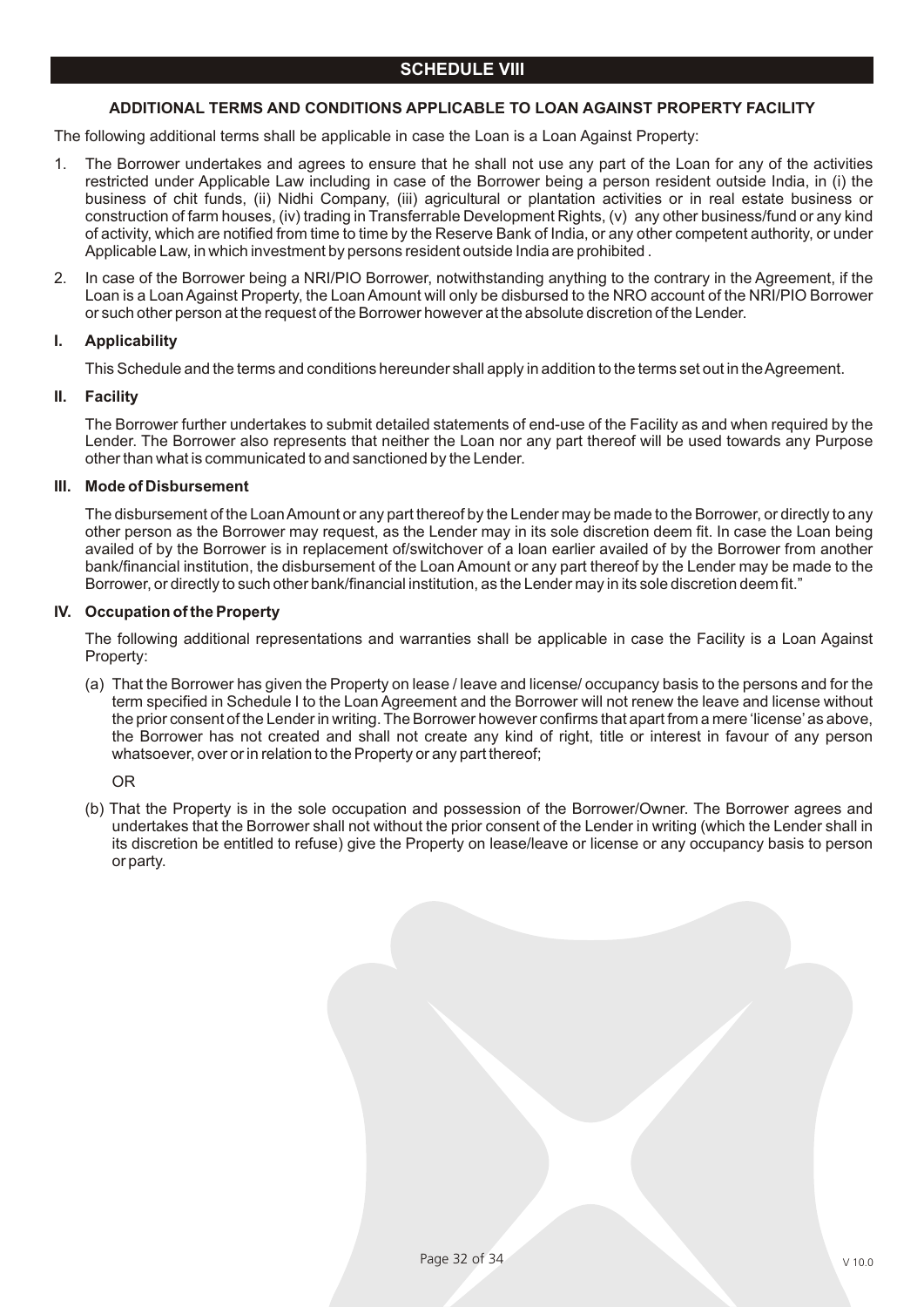#### **DEMAND PROMISSORY NOTE**

The Manager

DBS Bank India Limited

………………. Branch

Dear Sirs,

On Demand I/We \_\_\_\_\_\_\_\_\_\_\_\_\_\_\_\_\_\_\_\_\_\_\_\_\_\_\_\_\_\_\_\_\_\_ a company incorporated under the provisions of the Companies Act, 1956 / 2013 / Partnership Firm within the meaning of the Partnership Act, 1932 / Limited Liability Partnership within the meaning of the Limited Liability Partnership Act, 2008 / Sole Proprietorship Firm / Individual / HUF / an Individual having its registered office / place of business / residence at

|                          |                                                                                      |  |  | and (where applicable)          |
|--------------------------|--------------------------------------------------------------------------------------|--|--|---------------------------------|
| acting through Mr. / Ms. | who is duly authorized in that behalf vide Board Resolution / Resolution of          |  |  |                                 |
|                          | members / Letter of Authority / Power of Attorney dated                              |  |  | unconditionally and irrevocably |
|                          | promise to pay to DBS Bank India Limited, or to its Order, at its office / branch at |  |  | the sum of                      |
| Rs.                      | (Rupees                                                                              |  |  |                                 |

\_\_\_\_\_\_\_\_\_\_\_\_\_\_\_\_\_\_) together with the any interest, charges and any other amounts demanded by DBS Bank India Limited, in relation to the Loan disbursed by DBS Bank India Limited, under the terms of Loan Agreement dated \_\_\_\_\_\_\_\_\_\_\_\_\_\_\_\_. Presentment for payment and noting and protest of this note are hereby unconditionally and irrevocably waived.

I/We hereby confirm, agree and acknowledge that where there is more than one signatory hereto, the liability of each signatory is joint and several with the others. Rs. \_\_\_\_\_\_\_\_\_\_\_\_\_\_\_\_\_\_\_\_\_\_\_\_<br>
(Rupees

Place **and the set of the set of the set of the set of the set of the set of the set of the set of the set of the set of the set of the set of the set of the set of the set of the set of the set of the set of the set of th** 

\_\_\_\_\_\_\_\_\_\_\_\_\_\_\_\_\_\_\_\_\_\_\_\_\_\_\_\_\_\_\_\_\_\_\_\_\_\_\_\_\_\_\_\_\_\_\_\_\_\_\_)

Date \_\_\_\_\_\_\_\_\_\_\_\_\_\_\_\_\_\_\_\_\_\_\_\_

Name \_\_\_\_\_\_\_\_\_\_\_\_\_\_\_\_\_\_\_\_\_\_\_

Please Sign Across Revenue Stamp